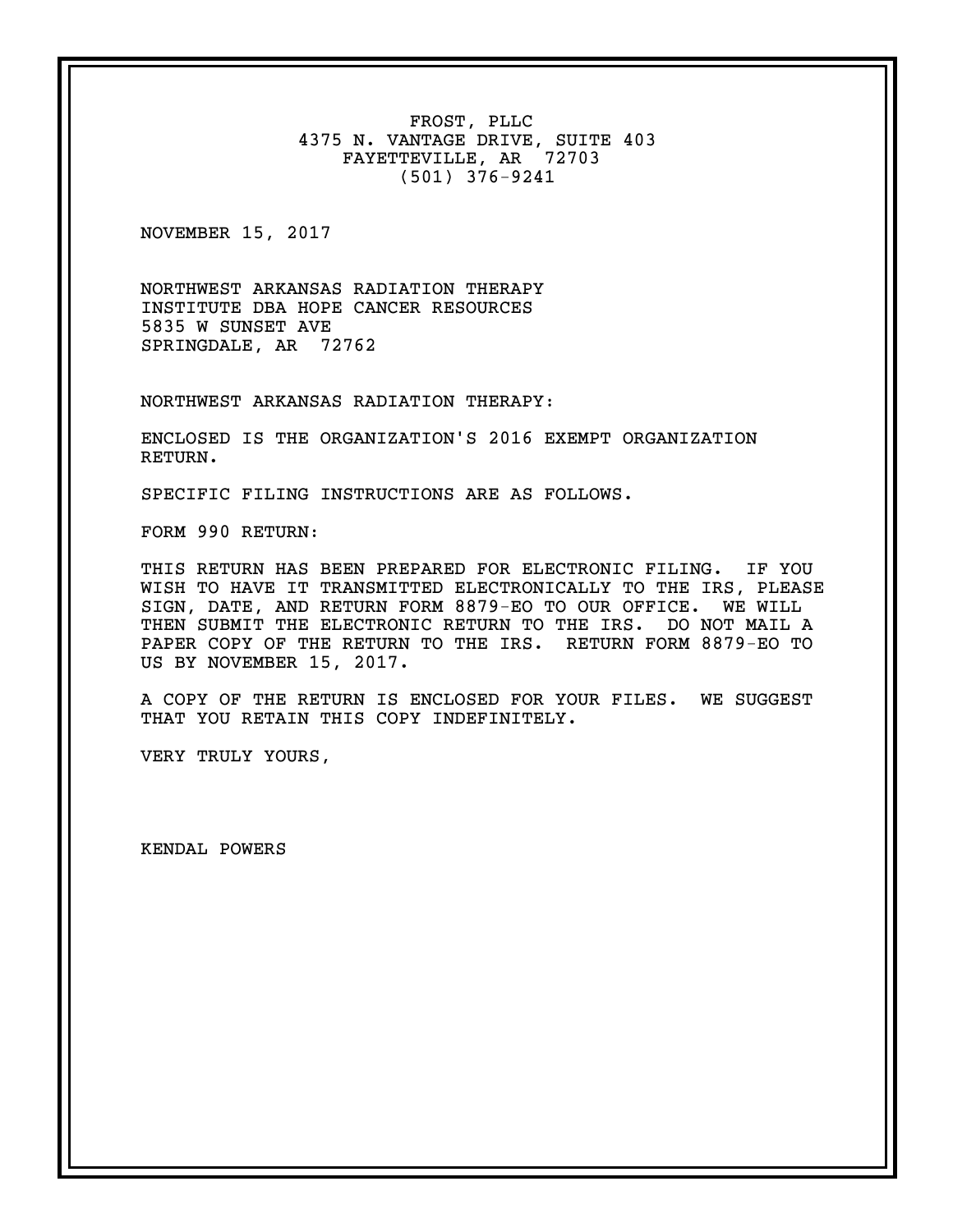# **TAX RETURN FILING INSTRUCTIONS**

## FORM 990

#### **FOR THE YEAR ENDING**

DECEMBER 31, 2016

| NORTHWEST ARKANSAS RADIATION THERAPY<br>INSTITUTE DBA HOPE CANCER RESOURCES<br>5835 W SUNSET AVE<br>72762<br>SPRINGDALE, AR                                                                                                                                                                                                                                          |
|----------------------------------------------------------------------------------------------------------------------------------------------------------------------------------------------------------------------------------------------------------------------------------------------------------------------------------------------------------------------|
| FROST, PLLC<br>4375 N VANTAGE DRIVE, SUITE 403<br>FAYETTEVILLE, AR<br>72703                                                                                                                                                                                                                                                                                          |
| NOT APPLICABLE                                                                                                                                                                                                                                                                                                                                                       |
| NOT APPLICABLE                                                                                                                                                                                                                                                                                                                                                       |
| NOT APPLICABLE                                                                                                                                                                                                                                                                                                                                                       |
| NOT APPLICABLE                                                                                                                                                                                                                                                                                                                                                       |
| THIS RETURN HAS BEEN PREPARED FOR ELECTRONIC FILING.<br>IF YOU<br>WISH TO HAVE IT TRANSMITTED ELECTRONICALLY TO THE IRS, PLEASE<br>SIGN, DATE, AND RETURN FORM 8879-EO TO OUR OFFICE.<br><b>WE WILL</b><br>THEN SUBMIT THE ELECTRONIC RETURN TO THE IRS.<br>DO NOT MAIL A<br>PAPER COPY OF THE RETURN TO THE IRS. RETURN FORM 8879-EO TO<br>US BY NOVEMBER 15, 2017. |
|                                                                                                                                                                                                                                                                                                                                                                      |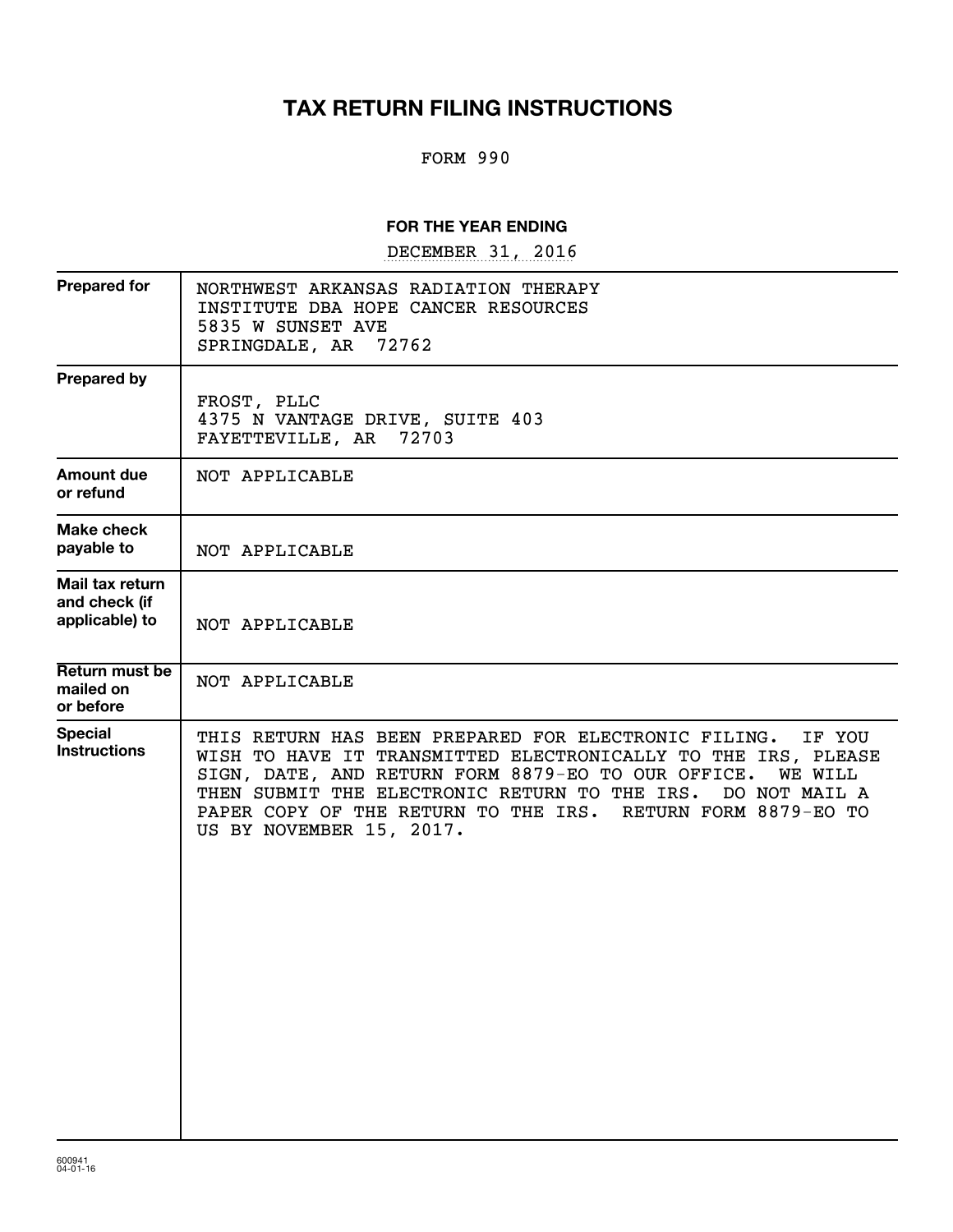| Form 8879-EO                                             | <b>IRS e-file Signature Authorization</b><br>for an Exempt Organization                                                                                                                                                                                                                                                                                                                                                                                                                                                                                                                                            | OMB No. 1545-1878                                                                                                                                                                                                                                                                                                                                                                                     |
|----------------------------------------------------------|--------------------------------------------------------------------------------------------------------------------------------------------------------------------------------------------------------------------------------------------------------------------------------------------------------------------------------------------------------------------------------------------------------------------------------------------------------------------------------------------------------------------------------------------------------------------------------------------------------------------|-------------------------------------------------------------------------------------------------------------------------------------------------------------------------------------------------------------------------------------------------------------------------------------------------------------------------------------------------------------------------------------------------------|
|                                                          | For calendar year 2016, or fiscal year beginning (2016, and ending state of the state of the state of the state of the state of the state of the state of the state of the state of the state of the state of the state of the                                                                                                                                                                                                                                                                                                                                                                                     |                                                                                                                                                                                                                                                                                                                                                                                                       |
| Department of the Treasury                               | Do not send to the IRS. Keep for your records.                                                                                                                                                                                                                                                                                                                                                                                                                                                                                                                                                                     | 2016                                                                                                                                                                                                                                                                                                                                                                                                  |
| <b>Internal Revenue Service</b>                          | Information about Form 8879-EO and its instructions is at www.irs.gov/form8879eo.                                                                                                                                                                                                                                                                                                                                                                                                                                                                                                                                  |                                                                                                                                                                                                                                                                                                                                                                                                       |
| Name of exempt organization                              |                                                                                                                                                                                                                                                                                                                                                                                                                                                                                                                                                                                                                    | <b>Employer identification number</b>                                                                                                                                                                                                                                                                                                                                                                 |
|                                                          | NORTHWEST ARKANSAS RADIATION THERAPY                                                                                                                                                                                                                                                                                                                                                                                                                                                                                                                                                                               |                                                                                                                                                                                                                                                                                                                                                                                                       |
|                                                          | INSTITUTE DBA HOPE CANCER RESOURCES                                                                                                                                                                                                                                                                                                                                                                                                                                                                                                                                                                                | 71-0595593                                                                                                                                                                                                                                                                                                                                                                                            |
| Name and title of officer<br>BRIAN HOLT<br>PRESIDENT/CEO |                                                                                                                                                                                                                                                                                                                                                                                                                                                                                                                                                                                                                    |                                                                                                                                                                                                                                                                                                                                                                                                       |
| Part I                                                   | Type of Return and Return Information (Whole Dollars Only)                                                                                                                                                                                                                                                                                                                                                                                                                                                                                                                                                         |                                                                                                                                                                                                                                                                                                                                                                                                       |
| than 1 line in Part I.                                   | Check the box for the return for which you are using this Form 8879-EO and enter the applicable amount, if any, from the return. If you check the box<br>on line 1a, 2a, 3a, 4a, or 5a, below, and the amount on that line for the return being filed with this form was blank, then leave line 1b, 2b, 3b, 4b, or 5b,<br>whichever is applicable, blank (do not enter -0-). But, if you entered -0- on the return, then enter -0- on the applicable line below. Do not complete more                                                                                                                              |                                                                                                                                                                                                                                                                                                                                                                                                       |
| 1a Form 990 check here $\blacktriangleright \boxed{X}$   |                                                                                                                                                                                                                                                                                                                                                                                                                                                                                                                                                                                                                    |                                                                                                                                                                                                                                                                                                                                                                                                       |
| 2a Form 990-EZ check here                                |                                                                                                                                                                                                                                                                                                                                                                                                                                                                                                                                                                                                                    |                                                                                                                                                                                                                                                                                                                                                                                                       |
| 3a Form 1120-POL check here                              |                                                                                                                                                                                                                                                                                                                                                                                                                                                                                                                                                                                                                    |                                                                                                                                                                                                                                                                                                                                                                                                       |
| 4a Form 990-PF check here                                | b Tax based on investment income (Form 990-PF, Part VI, line 5)                                                                                                                                                                                                                                                                                                                                                                                                                                                                                                                                                    | $\overline{\mathbf{a}}$ and $\overline{\mathbf{a}}$ and $\overline{\mathbf{a}}$ and $\overline{\mathbf{a}}$ and $\overline{\mathbf{a}}$ and $\overline{\mathbf{a}}$ and $\overline{\mathbf{a}}$ and $\overline{\mathbf{a}}$ and $\overline{\mathbf{a}}$ and $\overline{\mathbf{a}}$ and $\overline{\mathbf{a}}$ and $\overline{\mathbf{a}}$ and $\overline{\mathbf{a}}$ and $\overline{\mathbf{a}}$ a |
| 5a Form 8868 check here                                  | b                                                                                                                                                                                                                                                                                                                                                                                                                                                                                                                                                                                                                  |                                                                                                                                                                                                                                                                                                                                                                                                       |
| Part II                                                  | Declaration and Signature Authorization of Officer                                                                                                                                                                                                                                                                                                                                                                                                                                                                                                                                                                 |                                                                                                                                                                                                                                                                                                                                                                                                       |
|                                                          | Under penalties of perjury, I declare that I am an officer of the above organization and that I have examined a copy of the organization's 2016<br>electronic return and accompanying schedules and statements and to the best of my knowledge and belief, they are true, correct, and complete. I<br>further declare that the amount in Part I above is the amount shown on the copy of the organization's electronic return. I consent to allow my<br>intermediate service provider, transmitter, or electronic return originator (ERO) to send the organization's return to the IRS and to receive from the IRS |                                                                                                                                                                                                                                                                                                                                                                                                       |

(a) an acknowledgement of receipt or reason for rejection of the transmission, (b) the reason for any delay in processing the return or refund, and (c) an acknowledgement of receipt or reason for rejection of the transmission, (b) the reason for any delay in processing the return or refund, and the date of any refund. If applicable, I authorize the U.S. Treasury and its designated Financial Agent to initiate an electronic funds withdrawal (direct debit) entry to the financial institution account indicated in the tax preparation software for payment of the organization's federal taxes owed on this return, and the financial institution to debit the entry to this account. To revoke a payment, I must contact the U.S. Treasury Financial Agent at 1-888-353-4537 no later than 2 business days prior to the payment (settlement) date. I also authorize the financial institutions involved in the processing of the electronic payment of taxes to receive confidential information necessary to answer inquiries and resolve issues related to the payment. I have selected a personal identification number (PIN) as my signature for the organization's electronic return and, if applicable, the organization's consent to electronic funds withdrawal.

#### **Officer's PIN: check one box only**

| lauthorize FROST, PLLC                                                                                                                                                                                                                                                                                                                                 | 72762<br>to enter my PIN                                                                                                                                                                                                                                                                              |
|--------------------------------------------------------------------------------------------------------------------------------------------------------------------------------------------------------------------------------------------------------------------------------------------------------------------------------------------------------|-------------------------------------------------------------------------------------------------------------------------------------------------------------------------------------------------------------------------------------------------------------------------------------------------------|
| <b>ERO</b> firm name                                                                                                                                                                                                                                                                                                                                   | Enter five numbers, but<br>do not enter all zeros                                                                                                                                                                                                                                                     |
| enter my PIN on the return's disclosure consent screen.                                                                                                                                                                                                                                                                                                | as my signature on the organization's tax year 2016 electronically filed return. If I have indicated within this return that a copy of the return<br>is being filed with a state agency(ies) regulating charities as part of the IRS Fed/State program, I also authorize the aforementioned ERO to    |
| program, I will enter my PIN on the return's disclosure consent screen.                                                                                                                                                                                                                                                                                | As an officer of the organization, I will enter my PIN as my signature on the organization's tax year 2016 electronically filed return. If I have<br>indicated within this return that a copy of the return is being filed with a state agency(ies) regulating charities as part of the IRS Fed/State |
| Officer's signature $\blacktriangleright$                                                                                                                                                                                                                                                                                                              | Date $\blacktriangleright$                                                                                                                                                                                                                                                                            |
| <b>Certification and Authentication</b><br><b>Part III</b>                                                                                                                                                                                                                                                                                             |                                                                                                                                                                                                                                                                                                       |
| <b>ERO's EFIN/PIN.</b> Enter your six-digit electronic filing identification                                                                                                                                                                                                                                                                           |                                                                                                                                                                                                                                                                                                       |
| number (EFIN) followed by your five-digit self-selected PIN.                                                                                                                                                                                                                                                                                           | 71279986753<br>do not enter all zeros                                                                                                                                                                                                                                                                 |
| I certify that the above numeric entry is my PIN, which is my signature on the 2016 electronically filed return for the organization indicated above. I<br>confirm that I am submitting this return in accordance with the requirements of Pub. 4163, Modernized e-File (MeF) Information for Authorized IRS<br>e-file Providers for Business Returns. |                                                                                                                                                                                                                                                                                                       |
| ERO's signature $\blacktriangleright$ FROST,<br>PLLC                                                                                                                                                                                                                                                                                                   | Date $\blacktriangleright$ 11/15/17                                                                                                                                                                                                                                                                   |
| <b>ERO Must Retain This Form - See Instructions</b>                                                                                                                                                                                                                                                                                                    |                                                                                                                                                                                                                                                                                                       |
| Do Not Submit This Form To the IRS Unless Requested To Do So                                                                                                                                                                                                                                                                                           |                                                                                                                                                                                                                                                                                                       |
| LHA For Paperwork Reduction Act Notice, see instructions.                                                                                                                                                                                                                                                                                              | Form 8879-EO (2016)                                                                                                                                                                                                                                                                                   |
| 623051 09-26-16                                                                                                                                                                                                                                                                                                                                        |                                                                                                                                                                                                                                                                                                       |

16161115 787737 47148-02 2016.05000 NORTHWEST ARKANSAS RADIATIO 47148-21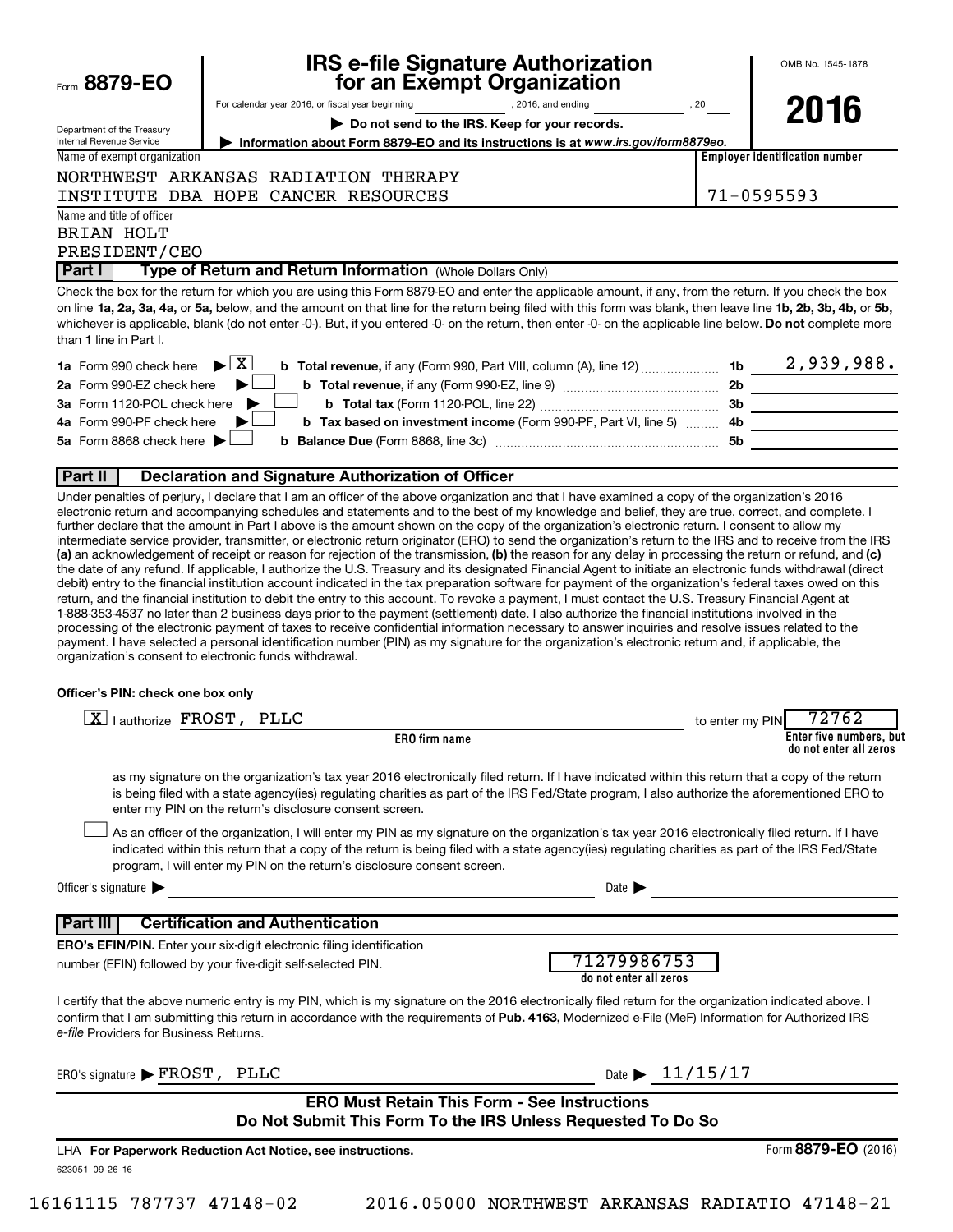|                                |                                  |                                                   | EXTENDED TO NOVEMBER 15, 2017                                                                                                                                                            |            |                                                     |                                                           |
|--------------------------------|----------------------------------|---------------------------------------------------|------------------------------------------------------------------------------------------------------------------------------------------------------------------------------------------|------------|-----------------------------------------------------|-----------------------------------------------------------|
|                                |                                  |                                                   | <b>Return of Organization Exempt From Income Tax</b>                                                                                                                                     |            |                                                     | OMB No. 1545-0047                                         |
| Form                           |                                  | 990                                               | Under section 501(c), 527, or 4947(a)(1) of the Internal Revenue Code (except private foundations)                                                                                       |            |                                                     |                                                           |
|                                |                                  | Department of the Treasury                        | Do not enter social security numbers on this form as it may be made public.                                                                                                              |            |                                                     | <b>Open to Public</b>                                     |
|                                |                                  | Internal Revenue Service                          | Information about Form 990 and its instructions is at www.irs.gov/form990.                                                                                                               |            |                                                     | Inspection                                                |
|                                |                                  |                                                   | A For the 2016 calendar year, or tax year beginning<br>and ending                                                                                                                        |            |                                                     |                                                           |
|                                | <b>B</b> Check if<br>applicable: |                                                   | C Name of organization                                                                                                                                                                   |            | D Employer identification number                    |                                                           |
|                                | Address                          |                                                   | NORTHWEST ARKANSAS RADIATION THERAPY                                                                                                                                                     |            |                                                     |                                                           |
|                                | change<br> Name                  |                                                   | INSTITUTE DBA HOPE CANCER RESOURCES                                                                                                                                                      |            |                                                     |                                                           |
|                                | change<br>Initial                |                                                   | HOPE CANCER RESOURCES<br>Doing business as                                                                                                                                               |            | 71-0595593                                          |                                                           |
|                                | return<br>Final                  |                                                   | Number and street (or P.O. box if mail is not delivered to street address)                                                                                                               | Room/suite | E Telephone number                                  |                                                           |
|                                | return/<br>termin-               |                                                   | 5835 W SUNSET AVE                                                                                                                                                                        |            |                                                     | $479 - 361 - 5847$<br>3,090,512.                          |
|                                | ated<br>Amended                  |                                                   | City or town, state or province, country, and ZIP or foreign postal code<br>SPRINGDALE, AR<br>72762                                                                                      |            | G Gross receipts \$                                 |                                                           |
|                                | return<br>Applica-               |                                                   |                                                                                                                                                                                          |            | H(a) Is this a group return                         | $\Box$ Yes $[X]$ No                                       |
|                                | tion<br>pending                  |                                                   | F Name and address of principal officer: BRIAN HOLT<br>SAME AS C ABOVE                                                                                                                   |            | for subordinates?                                   | No                                                        |
|                                |                                  | Tax-exempt status: $\boxed{\textbf{X}}$ 501(c)(3) | $501(c)$ (<br>$4947(a)(1)$ or<br>$\sqrt{\frac{1}{1}}$ (insert no.)                                                                                                                       | 527        | $H(b)$ Are all subordinates included? $\Box$ Yes    |                                                           |
|                                |                                  |                                                   | J Website: WWW.HOPECANCERRESOURCES.ORG                                                                                                                                                   |            | $H(c)$ Group exemption number $\blacktriangleright$ | If "No," attach a list. (see instructions)                |
|                                |                                  |                                                   | K Form of organization: $X$ Corporation<br>Other $\blacktriangleright$<br>Trust<br>Association                                                                                           |            |                                                     | L Year of formation: $1985$ M State of legal domicile: AR |
|                                | Part I                           | <b>Summary</b>                                    |                                                                                                                                                                                          |            |                                                     |                                                           |
|                                | 1.                               |                                                   | Briefly describe the organization's mission or most significant activities: WE PROVIDE COMPASSIONATE,                                                                                    |            |                                                     |                                                           |
|                                |                                  |                                                   | PROFESSIONAL CANCER SUPPORT SERVICES AND PREVENTION EDUCATION.                                                                                                                           |            |                                                     |                                                           |
|                                | $\mathbf{2}$                     |                                                   | Check this box $\blacktriangleright$ $\Box$ if the organization discontinued its operations or disposed of more than 25% of its net assets.                                              |            |                                                     |                                                           |
|                                | 3                                |                                                   | Number of voting members of the governing body (Part VI, line 1a)                                                                                                                        |            | ${\bf 3}$                                           | 20                                                        |
|                                | 4                                |                                                   |                                                                                                                                                                                          |            | $\overline{4}$                                      | $\overline{19}$                                           |
|                                | 5                                |                                                   |                                                                                                                                                                                          |            | 5                                                   | $\overline{35}$                                           |
|                                | 6                                |                                                   |                                                                                                                                                                                          |            | 6                                                   | 190                                                       |
| Activities & Governance        |                                  |                                                   |                                                                                                                                                                                          |            | 7a                                                  | 0.                                                        |
|                                |                                  |                                                   |                                                                                                                                                                                          |            | 7b                                                  | $\overline{0}$ .                                          |
|                                |                                  |                                                   |                                                                                                                                                                                          |            | <b>Prior Year</b>                                   | <b>Current Year</b>                                       |
|                                | 8                                |                                                   |                                                                                                                                                                                          |            | 2,713,935.                                          | 2,998,297.                                                |
| Revenue                        | 9                                |                                                   | Program service revenue (Part VIII, line 2g)                                                                                                                                             |            | 0.                                                  | О.                                                        |
|                                | 10                               |                                                   |                                                                                                                                                                                          |            | $\overline{0}$ .                                    | $\overline{0}$ .                                          |
|                                | 11                               |                                                   | Other revenue (Part VIII, column (A), lines 5, 6d, 8c, 9c, 10c, and 11e)                                                                                                                 |            | $-68, 112.$                                         | $-58,309.$                                                |
|                                | 12                               |                                                   | Total revenue - add lines 8 through 11 (must equal Part VIII, column (A), line 12)                                                                                                       |            | 2,645,823.<br>0.                                    | 2,939,988.                                                |
|                                | 13                               |                                                   | Grants and similar amounts paid (Part IX, column (A), lines 1-3)<br><u> 1986 - Jan Stein Stein Stein Stein Stein Stein Stein Stein Stein Stein Stein Stein Stein Stein Stein Stein S</u> |            | $\overline{0}$ .                                    | σ.                                                        |
|                                | 14                               |                                                   | Benefits paid to or for members (Part IX, column (A), line 4)                                                                                                                            |            | 1,390,393.                                          | $1,572,109$ .                                             |
| Expenses                       |                                  |                                                   | Salaries, other compensation, employee benefits (Part IX, column (A), lines 5-10)                                                                                                        |            | $\Omega$                                            | $\overline{0}$ .                                          |
|                                |                                  |                                                   |                                                                                                                                                                                          |            |                                                     |                                                           |
|                                | 17                               |                                                   |                                                                                                                                                                                          |            | 1,249,975.                                          | 1,303,324.                                                |
|                                | 18                               |                                                   | Total expenses. Add lines 13-17 (must equal Part IX, column (A), line 25)                                                                                                                |            | $2,640,368$ .                                       | 2,875,433.                                                |
|                                | 19                               |                                                   |                                                                                                                                                                                          |            | 5,455.                                              | 64,555.                                                   |
|                                |                                  |                                                   |                                                                                                                                                                                          |            | <b>Beginning of Current Year</b>                    | <b>End of Year</b>                                        |
|                                | 20                               | Total assets (Part X, line 16)                    |                                                                                                                                                                                          |            | 120,077.                                            | 243, 426.                                                 |
| Net Assets or<br>Fund Balances | 21                               |                                                   | Total liabilities (Part X, line 26)                                                                                                                                                      |            | 164, 122.                                           | 222,916.                                                  |
|                                | 22                               |                                                   |                                                                                                                                                                                          |            | $-44,045$ .                                         | 20,510.                                                   |
|                                | <b>Part II</b>                   | <b>Signature Block</b>                            |                                                                                                                                                                                          |            |                                                     |                                                           |
|                                |                                  |                                                   | Under penalties of perjury, I declare that I have examined this return, including accompanying schedules and statements, and to the best of my knowledge and belief, it is               |            |                                                     |                                                           |
|                                |                                  |                                                   | true, correct, and complete. Declaration of preparer (other than officer) is based on all information of which preparer has any knowledge.                                               |            |                                                     |                                                           |
|                                |                                  |                                                   |                                                                                                                                                                                          |            |                                                     |                                                           |

| Sign<br>Here | Signature of officer<br>BRIAN HOLT, PRESIDENT/CEO<br>Type or print name and title |                                       | Date                                                           |
|--------------|-----------------------------------------------------------------------------------|---------------------------------------|----------------------------------------------------------------|
| Paid         | Print/Type preparer's name<br>KENDAL POWERS                                       | Preparer's signature<br>KENDAL POWERS | PTIN<br>Date<br>Check<br>P00876777<br>$11/15/17$ self-employed |
| Preparer     | FROST,<br>PLLC<br>Firm's name<br>$\mathbf{E}$                                     |                                       | $71 - 0817652$<br>Firm's $EIN$                                 |
| Use Only     | Firm's address 1375 N VANTAGE DRIVE, SUITE 403<br>FAYETTEVILLE, AR 72703          |                                       | Phone no. $479 - 695 - 4300$                                   |
|              | May the IRS discuss this return with the preparer shown above? (see instructions) |                                       | No<br>Yes<br>$\mathbf{A}$                                      |

632001 11-11-16 **For Paperwork Reduction Act Notice, see the separate instructions.** LHA Form (2016)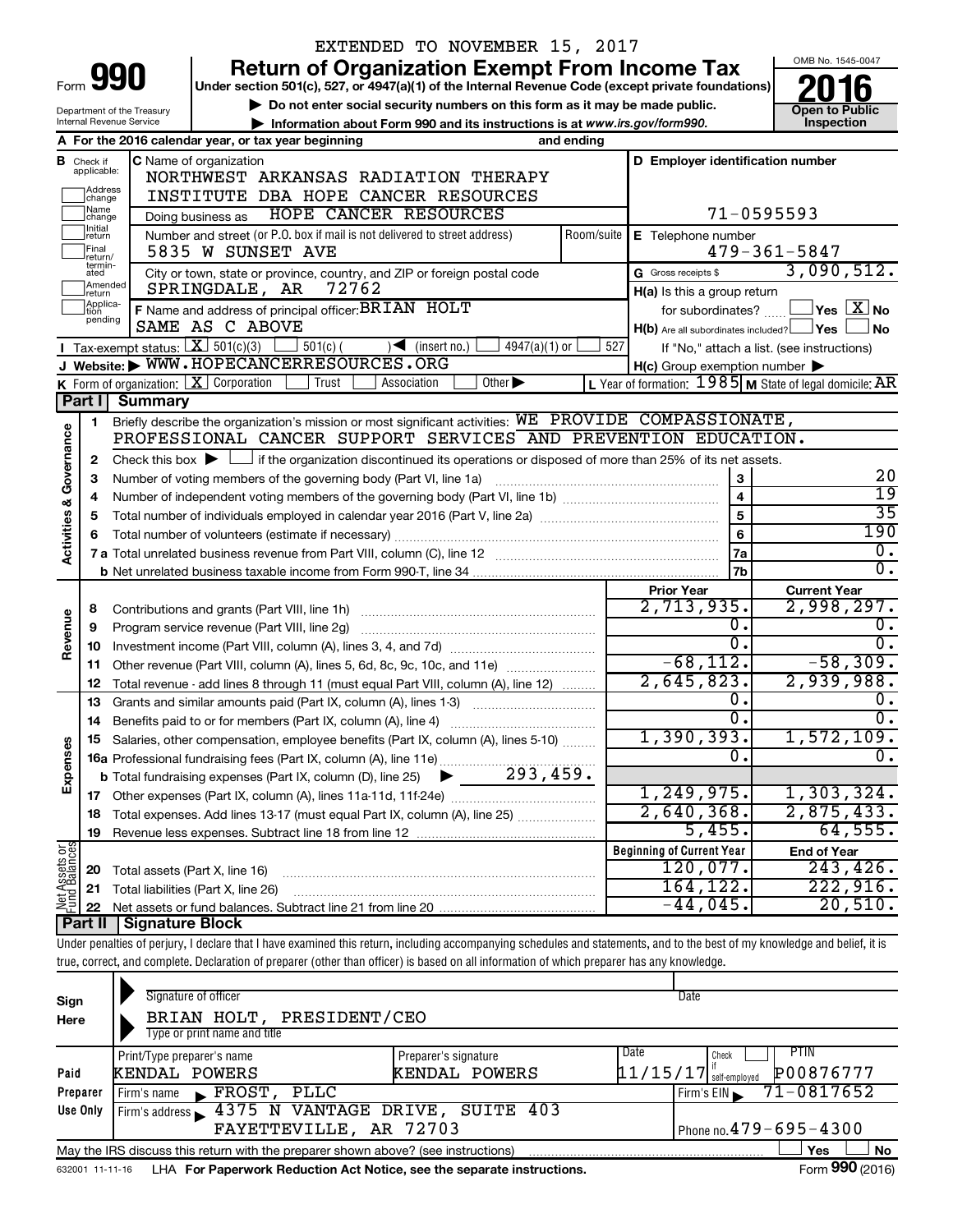|              | $71 - 0595593$<br>INSTITUTE DBA HOPE CANCER RESOURCES<br>Form 990 (2016)                                                                                                                                                                                                             |        |
|--------------|--------------------------------------------------------------------------------------------------------------------------------------------------------------------------------------------------------------------------------------------------------------------------------------|--------|
|              | Part III   Statement of Program Service Accomplishments                                                                                                                                                                                                                              | Page 2 |
|              |                                                                                                                                                                                                                                                                                      |        |
| 1            | Briefly describe the organization's mission:                                                                                                                                                                                                                                         |        |
|              | THE MISSION OF HOPE CANCER RESOURCES IS TO PROVIDE COMPASSIONATE,                                                                                                                                                                                                                    |        |
|              | PROFESSIONAL CANCER SUPPORT AND EDUCATION IN THE NORTHWEST ARKANSAS                                                                                                                                                                                                                  |        |
|              | REGION TODAY AND TOMORROW. ALL OF OUR SERVICES ARE PROVIDED FREE OF                                                                                                                                                                                                                  |        |
|              | CHARGE TO CANCER PATIENTS AND OUR COMMUNITY.                                                                                                                                                                                                                                         |        |
| $\mathbf{2}$ | Did the organization undertake any significant program services during the year which were not listed on the                                                                                                                                                                         |        |
|              | $\sqrt{\mathsf{Yes}\ \mathbf{X}}$ No<br>prior Form 990 or 990-EZ?                                                                                                                                                                                                                    |        |
|              | If "Yes," describe these new services on Schedule O.<br>$\sqrt{\ }$ Yes $\sqrt{\ \text{X}}$ No                                                                                                                                                                                       |        |
| 3            | Did the organization cease conducting, or make significant changes in how it conducts, any program services?                                                                                                                                                                         |        |
|              | If "Yes," describe these changes on Schedule O.                                                                                                                                                                                                                                      |        |
| 4            | Describe the organization's program service accomplishments for each of its three largest program services, as measured by expenses.<br>Section 501(c)(3) and 501(c)(4) organizations are required to report the amount of grants and allocations to others, the total expenses, and |        |
|              | revenue, if any, for each program service reported.                                                                                                                                                                                                                                  |        |
|              | $1,991,439.$ including grants of \$<br>(Expenses \$<br>4a (Code:<br>) (Revenue \$                                                                                                                                                                                                    |        |
|              | HOPE CANCER RESOURCES HELPS EASE THE FINANCIAL BURDEN BROUGHT ON BY                                                                                                                                                                                                                  |        |
|              | CANCER BY PROVIDING FINANCIAL ASSISTANCE IN PAYING EVERYDAY LIVING                                                                                                                                                                                                                   |        |
|              | EXPENSES (UTILITY BILLS, MORTGAGE OR RENT PAYMENTS, CAR PAYMENTS, AND                                                                                                                                                                                                                |        |
|              | SUCH), PROVIDING PRESCRIPTION ASSISTANCE AND PROVIDING GAS CARDS TO                                                                                                                                                                                                                  |        |
|              | HELP WITH GETTING BACK AND FORTH TO TREATMENTS. IN ADDITION, EMOTIONAL                                                                                                                                                                                                               |        |
|              | ASSISTANCE IS PROVIDED BY OUR STAFF OF LICENSED SOCIAL WORKERS,                                                                                                                                                                                                                      |        |
|              | INCLUDING ONE-ON-ONE ASSESSMENTS TO IDENTIFY NEEDS, COUNSELING, AND                                                                                                                                                                                                                  |        |
|              | PATIENT NAVIGATION. WE PROVIDE SMOKING CESSATION PROGRAMS FOR PATIENTS                                                                                                                                                                                                               |        |
|              | WITH A CERTIFIED TOBACCO TREATMENT SPECIALIST. AND WE ALSO PROVIDE                                                                                                                                                                                                                   |        |
|              | SPANISH INTERPRETATION SERVICES TO HELP ENHANCE COMMUNICATION BETWEEN                                                                                                                                                                                                                |        |
|              | PATIENTS AND PROVIDERS. THESE PROGRAMS ARE PROVIDED FREE OF CHARGE.                                                                                                                                                                                                                  |        |
|              |                                                                                                                                                                                                                                                                                      |        |
|              | 4b (Code:<br>(Expenses \$<br>) (Revenue \$<br>including grants of \$                                                                                                                                                                                                                 |        |
|              | HOPE CANCER RESOURCES' THREE CERTIFIED HEALTH EDUCATION SPECIALISTS                                                                                                                                                                                                                  |        |
|              | PROVIDE CANCER PREVENTION EDUCATION PROGRAMS IN AREA SCHOOLS, TO CIVIC                                                                                                                                                                                                               |        |
|              | GROUPS, HUMAN SERVICES AGENCIES AND IN OTHER COMMUNITY VENUES.<br>THEY                                                                                                                                                                                                               |        |
|              | ALSO SERVE AS TOBACCO TREATMENT SPECIALISTS AND ENGAGE IN TOBACCO                                                                                                                                                                                                                    |        |
|              | CESSATIOIN PROGRAMS ON A GROUP BASIS. OUR OBJECTIVE WITH THESE PROGRAMS<br>IS TO HELP CREATE A HEALTHIER NORTHWEST ARKANSAS. THESE PROGRAMS ARE                                                                                                                                      |        |
|              | PROVIDED FREE OF CHARGE.                                                                                                                                                                                                                                                             |        |
|              |                                                                                                                                                                                                                                                                                      |        |
|              |                                                                                                                                                                                                                                                                                      |        |
|              |                                                                                                                                                                                                                                                                                      |        |
|              |                                                                                                                                                                                                                                                                                      |        |
|              |                                                                                                                                                                                                                                                                                      |        |
| 4c           | (Expenses \$<br>) (Revenue \$<br>(Code:<br>including grants of \$                                                                                                                                                                                                                    |        |
|              | CANCER RESOURCES PROVIDES FREE TRANSPORTATION<br>PATIENTS<br>WHO HAVE<br>HOPE<br>TO.                                                                                                                                                                                                 |        |
|              | TO GET<br>THEIR TREATMENTS OR TO<br>THE<br><b>BURDEN ON</b><br>OTHER<br>TО<br>RELIEVE<br>WAY<br>NO                                                                                                                                                                                   |        |
|              | <b>FAMILY AND</b><br>FRIENDS.<br>2016 WE DROVE OUR FIVE<br>VEHICLES<br><b>OVER</b><br>174,000<br>IN                                                                                                                                                                                  |        |
|              | <b>TRANSPORTING</b><br>THESE PATIENTS.<br>MILES                                                                                                                                                                                                                                      |        |
|              |                                                                                                                                                                                                                                                                                      |        |
|              |                                                                                                                                                                                                                                                                                      |        |
|              |                                                                                                                                                                                                                                                                                      |        |
|              |                                                                                                                                                                                                                                                                                      |        |
|              |                                                                                                                                                                                                                                                                                      |        |
|              |                                                                                                                                                                                                                                                                                      |        |
|              |                                                                                                                                                                                                                                                                                      |        |
|              |                                                                                                                                                                                                                                                                                      |        |
| 4d           | Other program services (Describe in Schedule O.)                                                                                                                                                                                                                                     |        |
|              | (Expenses \$<br>(Revenue \$<br>including grants of \$                                                                                                                                                                                                                                |        |
|              |                                                                                                                                                                                                                                                                                      |        |
| 4е           | 1,991,439 <b>.</b><br>Total program service expenses                                                                                                                                                                                                                                 |        |
|              | Form 990 (2016)                                                                                                                                                                                                                                                                      |        |
|              | 632002 11-11-16<br>2                                                                                                                                                                                                                                                                 |        |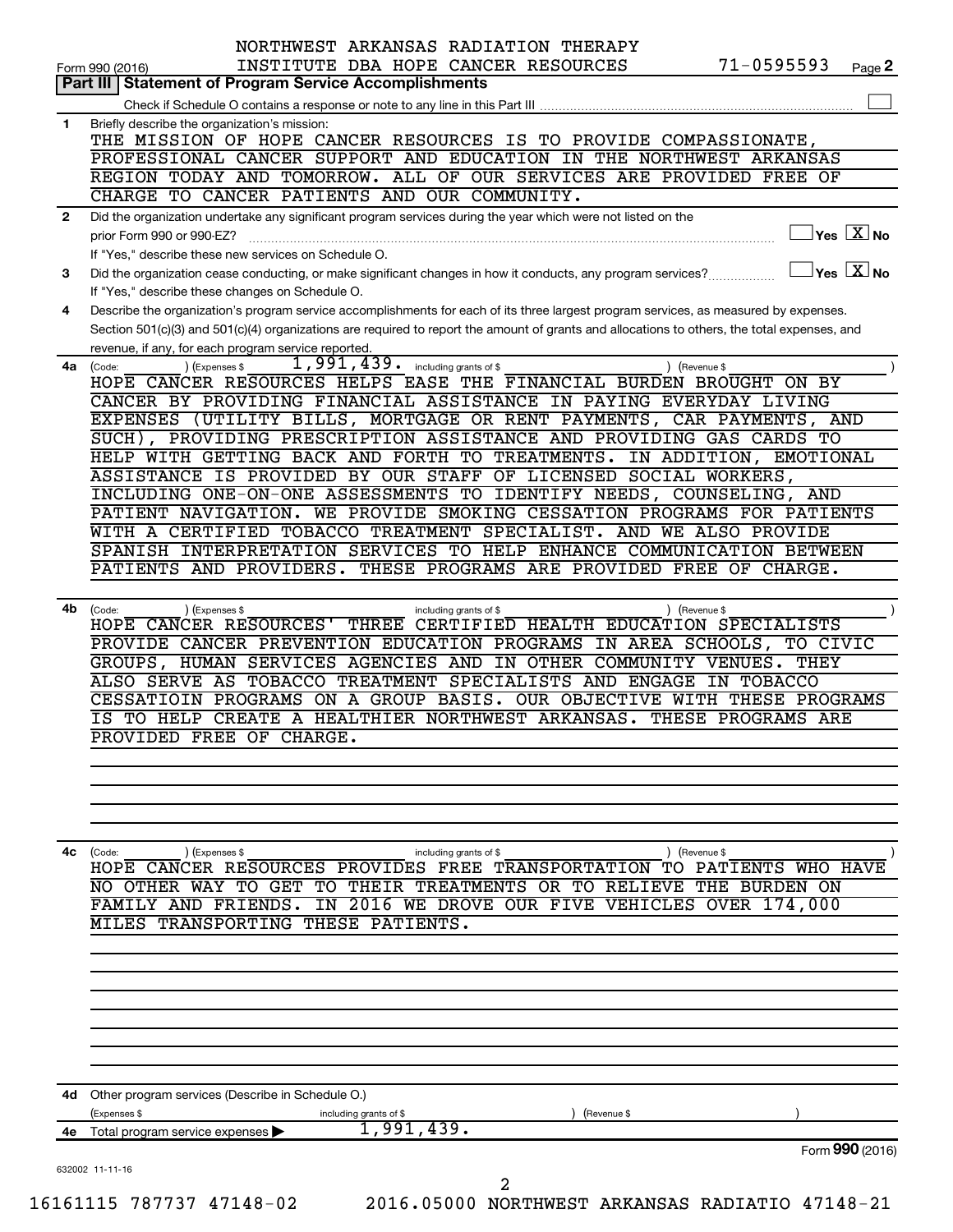**Part IV Checklist of Required Schedules**

#### Form 990 (2016) Page INSTITUTE DBA HOPE CANCER RESOURCES 71-0595593 **3**

|     |                                                                                                                                                                                                                        |                | Yes                     | No                           |
|-----|------------------------------------------------------------------------------------------------------------------------------------------------------------------------------------------------------------------------|----------------|-------------------------|------------------------------|
| 1.  | Is the organization described in section 501(c)(3) or 4947(a)(1) (other than a private foundation)?                                                                                                                    |                |                         |                              |
|     | If "Yes," complete Schedule A                                                                                                                                                                                          | 1.             | X                       |                              |
| 2   |                                                                                                                                                                                                                        | $\overline{2}$ | $\overline{\texttt{x}}$ |                              |
| 3   | Did the organization engage in direct or indirect political campaign activities on behalf of or in opposition to candidates for<br>public office? If "Yes," complete Schedule C, Part I                                | З              |                         | x                            |
| 4   | Section 501(c)(3) organizations. Did the organization engage in lobbying activities, or have a section 501(h) election in effect                                                                                       |                |                         |                              |
|     |                                                                                                                                                                                                                        | 4              |                         | x                            |
| 5   | Is the organization a section 501(c)(4), 501(c)(5), or 501(c)(6) organization that receives membership dues, assessments, or                                                                                           |                |                         |                              |
|     |                                                                                                                                                                                                                        | 5              |                         | x                            |
| 6   | Did the organization maintain any donor advised funds or any similar funds or accounts for which donors have the right to                                                                                              |                |                         |                              |
|     | provide advice on the distribution or investment of amounts in such funds or accounts? If "Yes," complete Schedule D, Part I                                                                                           | 6              |                         | x                            |
| 7   | Did the organization receive or hold a conservation easement, including easements to preserve open space,                                                                                                              |                |                         |                              |
|     | the environment, historic land areas, or historic structures? If "Yes," complete Schedule D, Part II                                                                                                                   | $\overline{7}$ |                         | x                            |
| 8   | Did the organization maintain collections of works of art, historical treasures, or other similar assets? If "Yes," complete<br>Schedule D, Part III                                                                   | 8              |                         | x                            |
| 9   | Did the organization report an amount in Part X, line 21, for escrow or custodial account liability, serve as a custodian for                                                                                          |                |                         |                              |
|     | amounts not listed in Part X; or provide credit counseling, debt management, credit repair, or debt negotiation services?                                                                                              |                |                         |                              |
|     | If "Yes," complete Schedule D, Part IV                                                                                                                                                                                 | 9              |                         | x                            |
| 10  | Did the organization, directly or through a related organization, hold assets in temporarily restricted endowments, permanent                                                                                          |                |                         |                              |
|     |                                                                                                                                                                                                                        | 10             |                         | x                            |
| 11  | If the organization's answer to any of the following questions is "Yes," then complete Schedule D, Parts VI, VII, VIII, IX, or X                                                                                       |                |                         |                              |
|     | as applicable.                                                                                                                                                                                                         |                |                         |                              |
| а   | Did the organization report an amount for land, buildings, and equipment in Part X, line 10? If "Yes," complete Schedule D,                                                                                            |                |                         |                              |
|     | Part VI                                                                                                                                                                                                                | 11a            | X                       |                              |
| b   | Did the organization report an amount for investments - other securities in Part X, line 12 that is 5% or more of its total                                                                                            |                |                         |                              |
|     |                                                                                                                                                                                                                        | 11b            |                         | x                            |
| с   | Did the organization report an amount for investments - program related in Part X, line 13 that is 5% or more of its total                                                                                             |                |                         |                              |
|     |                                                                                                                                                                                                                        | 11c            |                         | x                            |
| d   | Did the organization report an amount for other assets in Part X, line 15 that is 5% or more of its total assets reported in                                                                                           |                |                         |                              |
|     |                                                                                                                                                                                                                        | 11d            |                         | x                            |
| е   | Did the organization report an amount for other liabilities in Part X, line 25? If "Yes," complete Schedule D, Part X                                                                                                  | 11e            |                         | $\overline{\mathbf{x}}$      |
| f   | Did the organization's separate or consolidated financial statements for the tax year include a footnote that addresses                                                                                                |                |                         |                              |
|     | the organization's liability for uncertain tax positions under FIN 48 (ASC 740)? If "Yes," complete Schedule D, Part X                                                                                                 | 11f            | X                       |                              |
|     | 12a Did the organization obtain separate, independent audited financial statements for the tax year? If "Yes," complete                                                                                                |                |                         |                              |
|     | Schedule D, Parts XI and XII                                                                                                                                                                                           | 12a            | x                       |                              |
|     | <b>b</b> Was the organization included in consolidated, independent audited financial statements for the tax year?                                                                                                     |                |                         |                              |
|     | If "Yes," and if the organization answered "No" to line 12a, then completing Schedule D, Parts XI and XII is optional                                                                                                  | 12b            |                         | ▵<br>$\overline{\textbf{x}}$ |
| 13  | Is the organization a school described in section 170(b)(1)(A)(ii)? If "Yes," complete Schedule E                                                                                                                      | 13<br>14a      |                         | $\overline{\mathbf{X}}$      |
| 14a | Did the organization maintain an office, employees, or agents outside of the United States?<br>Did the organization have aggregate revenues or expenses of more than \$10,000 from grantmaking, fundraising, business, |                |                         |                              |
| b   | investment, and program service activities outside the United States, or aggregate foreign investments valued at \$100,000                                                                                             |                |                         |                              |
|     |                                                                                                                                                                                                                        | 14b            |                         | x                            |
| 15  | Did the organization report on Part IX, column (A), line 3, more than \$5,000 of grants or other assistance to or for any                                                                                              |                |                         |                              |
|     |                                                                                                                                                                                                                        | 15             |                         | x                            |
| 16  | Did the organization report on Part IX, column (A), line 3, more than \$5,000 of aggregate grants or other assistance to                                                                                               |                |                         |                              |
|     |                                                                                                                                                                                                                        | 16             |                         | x                            |
| 17  | Did the organization report a total of more than \$15,000 of expenses for professional fundraising services on Part IX,                                                                                                |                |                         |                              |
|     |                                                                                                                                                                                                                        | 17             | х                       |                              |
| 18  | Did the organization report more than \$15,000 total of fundraising event gross income and contributions on Part VIII, lines                                                                                           |                |                         |                              |
|     |                                                                                                                                                                                                                        | 18             | х                       |                              |
| 19  | Did the organization report more than \$15,000 of gross income from gaming activities on Part VIII, line 9a? If "Yes,"                                                                                                 |                |                         |                              |
|     |                                                                                                                                                                                                                        | 19             |                         | x                            |
|     |                                                                                                                                                                                                                        |                |                         | Form 990 (2016)              |

632003 11-11-16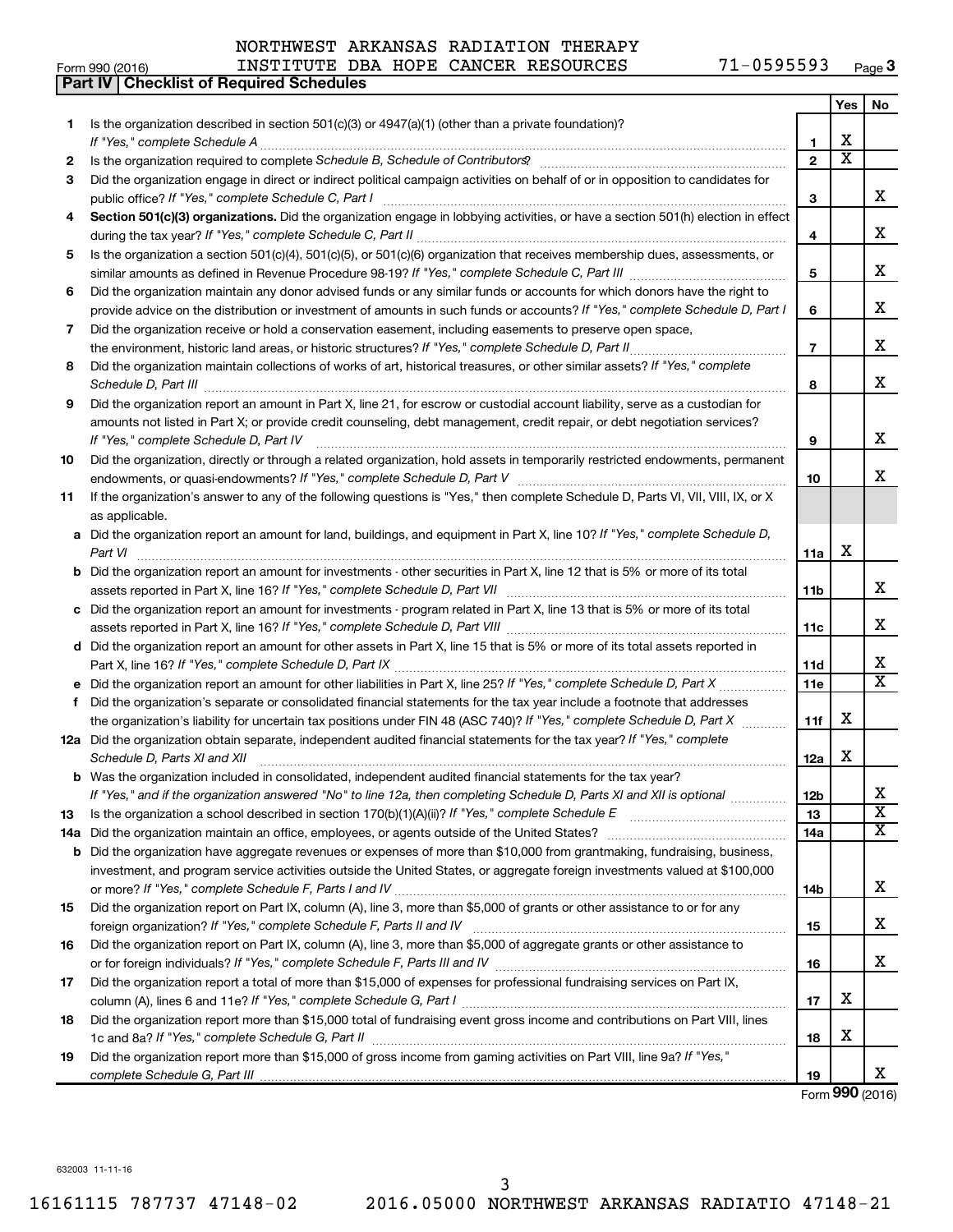#### **Yes No 20 a** *If "Yes," complete Schedule H* Did the organization operate one or more hospital facilities? ~~~~~~~~~~~~~~~~ **21 22 23** Did the organization answer "Yes" to Part VII, Section A, line 3, 4, or 5 about compensation of the organization's current **24 a** Did the organization have a tax-exempt bond issue with an outstanding principal amount of more than \$100,000 as of the **25 a Section 501(c)(3), 501(c)(4), and 501(c)(29) organizations.**  Did the organization engage in an excess benefit **26 27 28 29 30 31 32 33 34 35 a** Did the organization have a controlled entity within the meaning of section 512(b)(13)? **36 37 38 b** If "Yes" to line 20a, did the organization attach a copy of its audited financial statements to this return? ~~~~~~~~~~ **20a 20b 21 22 23 24a 24b 24c 24d 25a 25b 26 27 28a 28b 28c 29 30 31 32 33 34 35a 35b 36 37 38 b** Did the organization invest any proceeds of tax-exempt bonds beyond a temporary period exception? *www.communimi* **c** Did the organization maintain an escrow account other than a refunding escrow at any time during the year to defease **d** Did the organization act as an "on behalf of" issuer for bonds outstanding at any time during the year? ~~~~~~~~~~~ **b** Is the organization aware that it engaged in an excess benefit transaction with a disqualified person in a prior year, and **a** *If "Yes," complete Schedule L, Part IV* A current or former officer, director, trustee, or key employee? ~~~~~~~~~~~ **b c b** If "Yes" to line 35a, did the organization receive any payment from or engage in any transaction with a controlled entity Section 501(c)(3) organizations. Did the organization make any transfers to an exempt non-charitable related organization? **Note.**  All Form 990 filers are required to complete Schedule O *(continued)* **Part IV Checklist of Required Schedules** domestic government on Part IX, column (A), line 1? If "Yes," complete Schedule I, Parts I and II medicinoment on Part IX, column (A), line 1? If "Yes," complete Schedule I, Parts I and II Part IX, column (A), line 2? If "Yes," complete Schedule I, Parts I and III [11] [12] [12] [12] [12] [12] [12] [ and former officers, directors, trustees, key employees, and highest compensated employees? If "Yes," complete *Schedule J* ~~~~~~~~~~~~~~~~~~~~~~~~~~~~~~~~~~~~~~~~~~~~~~~~~~~~~~~~ last day of the year, that was issued after December 31, 2002? If "Yes," answer lines 24b through 24d and complete *Schedule K. If "No", go to line 25a* transaction with a disqualified person during the year? If "Yes," complete Schedule L, Part I \_\_\_\_\_\_\_\_\_\_\_\_\_\_\_\_\_\_\_\_\_\_\_\_\_ that the transaction has not been reported on any of the organization's prior Forms 990 or 990-EZ? If "Yes," complete *Schedule L, Part I* former officers, directors, trustees, key employees, highest compensated employees, or disqualified persons? If "Yes," *complete Schedule L, Part II* ~~~~~~~~~~~~~~~~~~~~~~~~~~~~~~~~~~~~~~~~~~~~~~~ *If "Yes," complete Schedule L, Part III* of any of these persons? ~~~~~~~~~~~~~~~~~~~~~~~~~~~~~~ A family member of a current or former officer, director, trustee, or key employee? If "Yes," complete Schedule L, Part IV ...... *If "Yes," complete Schedule L, Part IV* director, trustee, or direct or indirect owner? ~~~~~~~~~~~~~~~~~~~~~ *If "Yes," complete Schedule M* Did the organization receive more than \$25,000 in non-cash contributions? ~~~~~~~~~ *If "Yes," complete Schedule M* contributions? ~~~~~~~~~~~~~~~~~~~~~~~~~~~~~~~~~~~~~~~ *If "Yes," complete Schedule N, Part I* ~~~~~~~~~~~~~~~~~~~~~~~~~~~~~~~~~~~~~~~~~~~ Did the organization sell, exchange, dispose of, or transfer more than 25% of its net assets?*If "Yes," complete Schedule N, Part II* ~~~~~~~~~~~~~~~~~~~~~~~~~~~~~~~~~~~~~~~~~~~~~~~~~~~~ *If "Yes," complete Schedule R, Part I* sections 301.7701-2 and 301.7701-3? ~~~~~~~~~~~~~~~~~~~~~~~~ Was the organization related to any tax-exempt or taxable entity? If "Yes," complete Schedule R, Part II, III, or IV, and *Part V, line 1 If "Yes," complete Schedule R, Part V, line 2* within the meaning of section 512(b)(13)? ~~~~~~~~~~~~~~~~~~~ *If "Yes," complete Schedule R, Part V, line 2* ~~~~~~~~~~~~~~~~~~~~~~~~~~~~~~~~~~~~~~~~ and that is treated as a partnership for federal income tax purposes? If "Yes," complete Schedule R, Part VI medi Did the organization report more than \$5,000 of grants or other assistance to any domestic organization or Did the organization report more than \$5,000 of grants or other assistance to or for domestic individuals on ~~~~~~~~~~~~~~~~~~~~~~~~~~~~~~~~~~~~~~~~~~~~ any tax-exempt bonds? ~~~~~~~~~~~~~~~~~~~~~~~~~~~~~~~~~~~~~~~~~~~~~~~~~~ ~~~~~~~~~~~~~~~~~~~~~~~~~~~~~~~~~~~~~~~~~~~~~~~~~~~~ Did the organization report any amount on Part X, line 5, 6, or 22 for receivables from or payables to any current or Did the organization provide a grant or other assistance to an officer, director, trustee, key employee, substantial contributor or employee thereof, a grant selection committee member, or to a 35% controlled entity or family member Was the organization a party to a business transaction with one of the following parties (see Schedule L, Part IV instructions for applicable filing thresholds, conditions, and exceptions): An entity of which a current or former officer, director, trustee, or key employee (or a family member thereof) was an officer, Did the organization receive contributions of art, historical treasures, or other similar assets, or qualified conservation Did the organization liquidate, terminate, or dissolve and cease operations? Did the organization own 100% of an entity disregarded as separate from the organization under Regulations ~~~~~~~~~~~~~~~~~~ Did the organization conduct more than 5% of its activities through an entity that is not a related organization Did the organization complete Schedule O and provide explanations in Schedule O for Part VI, lines 11b and 19? X X X X X X X X X X  $\overline{\mathtt{x}}$ X X X X X X X X X X X

Form (2016) **990**

632004 11-11-16

4

16161115 787737 47148-02 2016.05000 NORTHWEST ARKANSAS RADIATIO 47148-21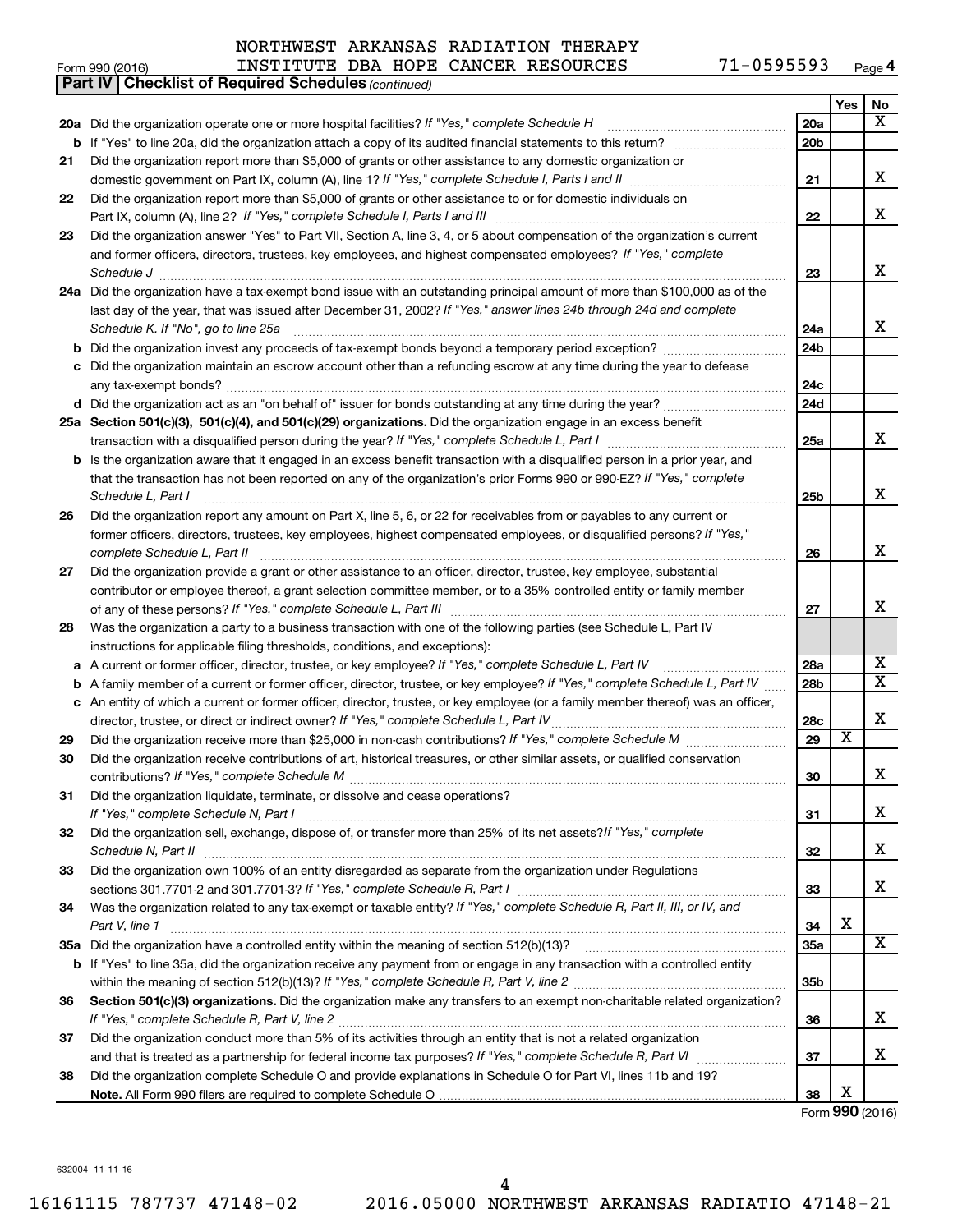|    | Part V<br><b>Statements Regarding Other IRS Filings and Tax Compliance</b><br>Check if Schedule O contains a response or note to any line in this Part V                                                                                         |          |     |           |
|----|--------------------------------------------------------------------------------------------------------------------------------------------------------------------------------------------------------------------------------------------------|----------|-----|-----------|
|    |                                                                                                                                                                                                                                                  |          | Yes | <b>No</b> |
|    | 1a                                                                                                                                                                                                                                               | 94       |     |           |
|    | 1 <sub>b</sub><br>Enter the number of Forms W-2G included in line 1a. Enter -0- if not applicable                                                                                                                                                | N        |     |           |
|    | Did the organization comply with backup withholding rules for reportable payments to vendors and reportable gaming                                                                                                                               |          |     |           |
|    |                                                                                                                                                                                                                                                  | 1c       | х   |           |
|    | 2a Enter the number of employees reported on Form W-3, Transmittal of Wage and Tax Statements,                                                                                                                                                   |          |     |           |
|    | filed for the calendar year ending with or within the year covered by this return<br>2a                                                                                                                                                          | 35       |     |           |
|    |                                                                                                                                                                                                                                                  | 2b       | х   |           |
|    |                                                                                                                                                                                                                                                  |          |     |           |
|    | 3a Did the organization have unrelated business gross income of \$1,000 or more during the year?                                                                                                                                                 | За       |     | x         |
|    | <b>b</b> If "Yes," has it filed a Form 990-T for this year? If "No," to line 3b, provide an explanation in Schedule O                                                                                                                            | 3b       |     |           |
|    | 4a At any time during the calendar year, did the organization have an interest in, or a signature or other authority over, a                                                                                                                     |          |     |           |
|    | financial account in a foreign country (such as a bank account, securities account, or other financial account)?                                                                                                                                 | 4a       |     | x         |
|    | <b>b</b> If "Yes," enter the name of the foreign country: $\blacktriangleright$                                                                                                                                                                  |          |     |           |
|    | See instructions for filing requirements for FinCEN Form 114, Report of Foreign Bank and Financial Accounts (FBAR).                                                                                                                              |          |     |           |
|    |                                                                                                                                                                                                                                                  | 5a       |     | х         |
|    |                                                                                                                                                                                                                                                  | 5b       |     | X         |
|    |                                                                                                                                                                                                                                                  | 5с       |     |           |
|    | 6a Does the organization have annual gross receipts that are normally greater than \$100,000, and did the organization solicit                                                                                                                   |          |     |           |
|    |                                                                                                                                                                                                                                                  | 6a       |     | X         |
|    | b If "Yes," did the organization include with every solicitation an express statement that such contributions or gifts                                                                                                                           |          |     |           |
|    | were not tax deductible?                                                                                                                                                                                                                         | 6b       |     |           |
| 7  | Organizations that may receive deductible contributions under section 170(c).                                                                                                                                                                    |          |     |           |
|    | Did the organization receive a payment in excess of \$75 made partly as a contribution and partly for goods and services provided to the payor?                                                                                                  | 7a       |     | x         |
|    |                                                                                                                                                                                                                                                  | 7b       |     |           |
| с  | Did the organization sell, exchange, or otherwise dispose of tangible personal property for which it was required                                                                                                                                |          |     | x         |
|    |                                                                                                                                                                                                                                                  | 7c       |     |           |
|    | 7d                                                                                                                                                                                                                                               |          |     | х         |
|    |                                                                                                                                                                                                                                                  | 7е<br>7f |     | X         |
| t  | Did the organization, during the year, pay premiums, directly or indirectly, on a personal benefit contract?<br>If the organization received a contribution of qualified intellectual property, did the organization file Form 8899 as required? | 7g       |     |           |
| h  | If the organization received a contribution of cars, boats, airplanes, or other vehicles, did the organization file a Form 1098-C?                                                                                                               | 7h       |     |           |
| 8  | Sponsoring organizations maintaining donor advised funds. Did a donor advised fund maintained by the                                                                                                                                             |          |     |           |
|    |                                                                                                                                                                                                                                                  | 8        |     |           |
| 9  | Sponsoring organizations maintaining donor advised funds.                                                                                                                                                                                        |          |     |           |
|    |                                                                                                                                                                                                                                                  | υа       |     |           |
|    | <b>b</b> Did the sponsoring organization make a distribution to a donor, donor advisor, or related person?                                                                                                                                       | 9b       |     |           |
| 10 | Section 501(c)(7) organizations. Enter:                                                                                                                                                                                                          |          |     |           |
| а  | 10a                                                                                                                                                                                                                                              |          |     |           |
|    | b Gross receipts, included on Form 990, Part VIII, line 12, for public use of club facilities<br>10b                                                                                                                                             |          |     |           |
| 11 | Section 501(c)(12) organizations. Enter:                                                                                                                                                                                                         |          |     |           |
| а  | 11a                                                                                                                                                                                                                                              |          |     |           |
|    | b Gross income from other sources (Do not net amounts due or paid to other sources against                                                                                                                                                       |          |     |           |
|    | amounts due or received from them.)<br>11b                                                                                                                                                                                                       |          |     |           |
|    | 12a Section 4947(a)(1) non-exempt charitable trusts. Is the organization filing Form 990 in lieu of Form 1041?                                                                                                                                   | 12a      |     |           |
|    | b If "Yes," enter the amount of tax-exempt interest received or accrued during the year<br>12b                                                                                                                                                   |          |     |           |
| 13 | Section 501(c)(29) qualified nonprofit health insurance issuers.                                                                                                                                                                                 |          |     |           |
|    | a Is the organization licensed to issue qualified health plans in more than one state?                                                                                                                                                           | 13a      |     |           |
|    | Note. See the instructions for additional information the organization must report on Schedule O.                                                                                                                                                |          |     |           |
|    | <b>b</b> Enter the amount of reserves the organization is required to maintain by the states in which the                                                                                                                                        |          |     |           |
|    | 13 <sub>b</sub>                                                                                                                                                                                                                                  |          |     |           |
|    | 13 <sub>c</sub>                                                                                                                                                                                                                                  |          |     |           |
|    | 14a Did the organization receive any payments for indoor tanning services during the tax year?                                                                                                                                                   | 14a      |     | x         |
|    |                                                                                                                                                                                                                                                  | 14b      |     |           |

Form (2016) **990**

632005 11-11-16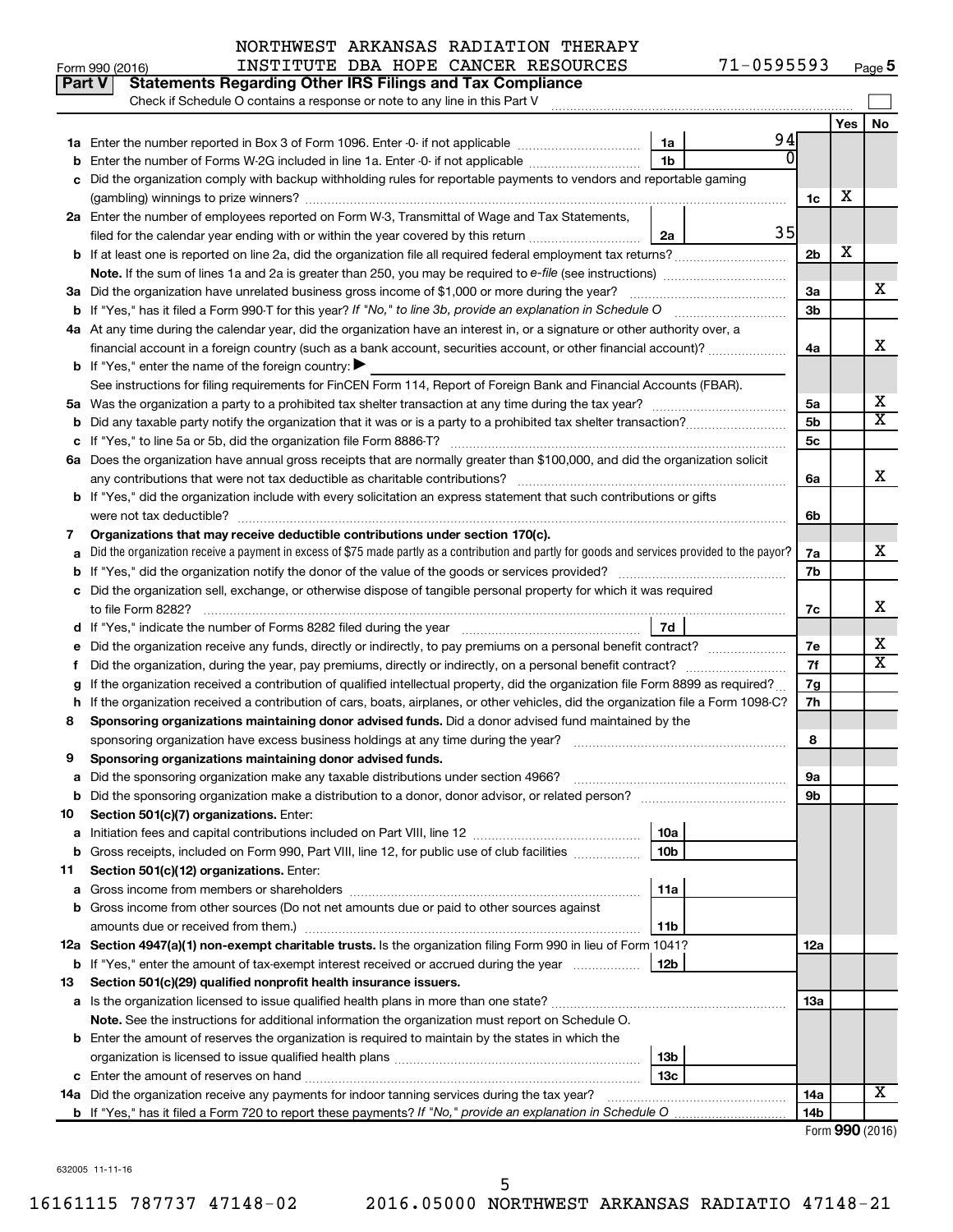#### Form 990 (2016) Page INSTITUTE DBA HOPE CANCER RESOURCES 71-0595593 NORTHWEST ARKANSAS RADIATION THERAPY

| Form 990 (2016) |                                                                             |  | INSTITUTE DBA HOPE CANCER RESOURCES                                                                              | 71-0595593                                                                                                                  | Page $\boldsymbol{\mathsf{f}}$ |
|-----------------|-----------------------------------------------------------------------------|--|------------------------------------------------------------------------------------------------------------------|-----------------------------------------------------------------------------------------------------------------------------|--------------------------------|
|                 |                                                                             |  |                                                                                                                  | Part VI Governance, Management, and Disclosure For each "Yes" response to lines 2 through 7b below, and for a "No" response |                                |
|                 |                                                                             |  | to line 8a, 8b, or 10b below, describe the circumstances, processes, or changes in Schedule O. See instructions. |                                                                                                                             |                                |
|                 | Check if Schedule O contains a response or note to any line in this Part VI |  |                                                                                                                  |                                                                                                                             | $\overline{\mathbf{x}}$        |

|     |                                                                                                                                                                                                                                |                         | Yes                     | No |
|-----|--------------------------------------------------------------------------------------------------------------------------------------------------------------------------------------------------------------------------------|-------------------------|-------------------------|----|
|     | 20<br>1a<br>1a Enter the number of voting members of the governing body at the end of the tax year                                                                                                                             |                         |                         |    |
|     | If there are material differences in voting rights among members of the governing body, or if the governing                                                                                                                    |                         |                         |    |
|     | body delegated broad authority to an executive committee or similar committee, explain in Schedule O.                                                                                                                          |                         |                         |    |
| b   | 19<br>Enter the number of voting members included in line 1a, above, who are independent <i>manumum</i><br>1b                                                                                                                  |                         |                         |    |
| 2   | Did any officer, director, trustee, or key employee have a family relationship or a business relationship with any other                                                                                                       |                         |                         |    |
|     | officer, director, trustee, or key employee?<br>.                                                                                                                                                                              | $\mathbf{2}$            |                         |    |
| 3   | Did the organization delegate control over management duties customarily performed by or under the direct supervision                                                                                                          |                         |                         |    |
|     |                                                                                                                                                                                                                                | 3                       |                         |    |
| 4   | Did the organization make any significant changes to its governing documents since the prior Form 990 was filed?                                                                                                               | $\overline{\mathbf{4}}$ |                         |    |
| 5   |                                                                                                                                                                                                                                | 5                       |                         |    |
| 6   |                                                                                                                                                                                                                                | 6                       |                         |    |
| 7a  | Did the organization have members, stockholders, or other persons who had the power to elect or appoint one or                                                                                                                 |                         |                         |    |
|     |                                                                                                                                                                                                                                | 7a                      |                         |    |
|     | <b>b</b> Are any governance decisions of the organization reserved to (or subject to approval by) members, stockholders, or                                                                                                    |                         |                         |    |
|     | persons other than the governing body?                                                                                                                                                                                         | 7b                      |                         |    |
| 8   | Did the organization contemporaneously document the meetings held or written actions undertaken during the year by the following:                                                                                              |                         |                         |    |
|     |                                                                                                                                                                                                                                | 8а                      | х                       |    |
| b   |                                                                                                                                                                                                                                | 8b                      | $\overline{\textbf{x}}$ |    |
| 9   | Is there any officer, director, trustee, or key employee listed in Part VII, Section A, who cannot be reached at the                                                                                                           |                         |                         |    |
|     | organization's mailing address? If "Yes," provide the names and addresses in Schedule O munically contained mail increases                                                                                                     | 9                       |                         |    |
|     | Section B. Policies (This Section B requests information about policies not required by the Internal Revenue Code.)                                                                                                            |                         |                         |    |
|     |                                                                                                                                                                                                                                |                         | Yes                     |    |
|     |                                                                                                                                                                                                                                | 10a                     |                         |    |
|     | b If "Yes," did the organization have written policies and procedures governing the activities of such chapters, affiliates,                                                                                                   |                         |                         |    |
|     |                                                                                                                                                                                                                                | 10 <sub>b</sub>         |                         |    |
|     | 11a Has the organization provided a complete copy of this Form 990 to all members of its governing body before filing the form?                                                                                                | 11a                     |                         |    |
|     | Describe in Schedule O the process, if any, used by the organization to review this Form 990.                                                                                                                                  |                         |                         |    |
| 12a | Did the organization have a written conflict of interest policy? If "No," go to line 13                                                                                                                                        | 12a                     | х                       |    |
| b   | Were officers, directors, or trustees, and key employees required to disclose annually interests that could give rise to conflicts?                                                                                            | 12 <sub>b</sub>         | $\overline{\mathbf{X}}$ |    |
| с   | Did the organization regularly and consistently monitor and enforce compliance with the policy? If "Yes," describe                                                                                                             |                         |                         |    |
|     | in Schedule O how this was done manufactured and continuum and contact the way to the set of the set of the schedule O how this was done                                                                                       | 12c                     | х                       |    |
| 13  |                                                                                                                                                                                                                                | 13                      |                         |    |
| 14  | Did the organization have a written document retention and destruction policy? [11] manufaction manufaction in                                                                                                                 | 14                      |                         |    |
| 15  | Did the process for determining compensation of the following persons include a review and approval by independent                                                                                                             |                         |                         |    |
|     | persons, comparability data, and contemporaneous substantiation of the deliberation and decision?                                                                                                                              |                         |                         |    |
|     | a The organization's CEO, Executive Director, or top management official [11] [12] The organization's CEO, Executive Director, or top management official [12] [12] [12] The organization's CEO, Executive Director, or top ma | 15a                     | $\mathbf X$             |    |
|     |                                                                                                                                                                                                                                | <b>15b</b>              | X                       |    |
|     | If "Yes" to line 15a or 15b, describe the process in Schedule O (see instructions).                                                                                                                                            |                         |                         |    |
|     | 16a Did the organization invest in, contribute assets to, or participate in a joint venture or similar arrangement with a                                                                                                      |                         |                         |    |
|     | taxable entity during the year?                                                                                                                                                                                                | 16a                     |                         |    |
|     | b If "Yes," did the organization follow a written policy or procedure requiring the organization to evaluate its participation                                                                                                 |                         |                         |    |
|     | in joint venture arrangements under applicable federal tax law, and take steps to safeguard the organization's                                                                                                                 |                         |                         |    |
|     | exempt status with respect to such arrangements?                                                                                                                                                                               | 16b                     |                         |    |
|     | <b>Section C. Disclosure</b>                                                                                                                                                                                                   |                         |                         |    |
| 17  | List the states with which a copy of this Form 990 is required to be filed $\blacktriangleright$ AR                                                                                                                            |                         |                         |    |
| 18  | Section 6104 requires an organization to make its Forms 1023 (or 1024 if applicable), 990, and 990-T (Section 501(c)(3)s only) available                                                                                       |                         |                         |    |
|     | for public inspection. Indicate how you made these available. Check all that apply.                                                                                                                                            |                         |                         |    |
|     | $\lfloor x \rfloor$ Upon request<br>Own website<br>Another's website<br>Other (explain in Schedule O)                                                                                                                          |                         |                         |    |
| 19  | Describe in Schedule O whether (and if so, how) the organization made its governing documents, conflict of interest policy, and financial                                                                                      |                         |                         |    |
|     | statements available to the public during the tax year.                                                                                                                                                                        |                         |                         |    |
| 20  | State the name, address, and telephone number of the person who possesses the organization's books and records:                                                                                                                |                         |                         |    |
|     | THE ORGANIZATION - 479-361-5847                                                                                                                                                                                                |                         |                         |    |
|     | 5835 W SUNSET AVE, SPRINGDALE, AR<br>72762                                                                                                                                                                                     |                         |                         |    |
|     |                                                                                                                                                                                                                                |                         |                         |    |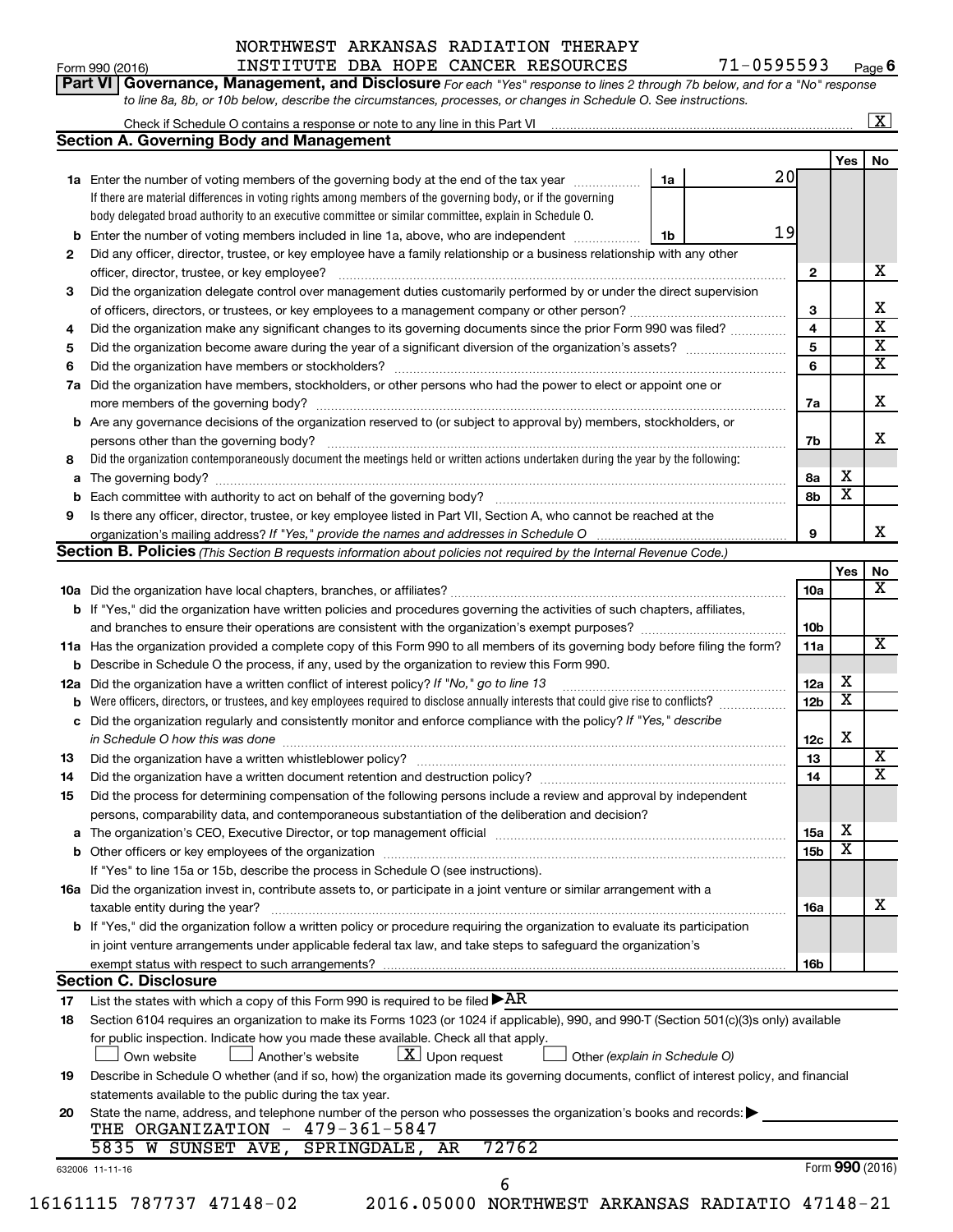| Form 990 (2016) |  |
|-----------------|--|
|-----------------|--|

Form 990 (2016) Page INSTITUTE DBA HOPE CANCER RESOURCES 71-0595593 **Part VII Compensation of Officers, Directors, Trustees, Key Employees, Highest Compensated**

#### **Employees, and Independent Contractors**

Check if Schedule O contains a response or note to any line in this Part VII

**Section A. Officers, Directors, Trustees, Key Employees, and Highest Compensated Employees**

**1a**  Complete this table for all persons required to be listed. Report compensation for the calendar year ending with or within the organization's tax year.

**•** List all of the organization's current officers, directors, trustees (whether individuals or organizations), regardless of amount of compensation. Enter -0- in columns  $(D)$ ,  $(E)$ , and  $(F)$  if no compensation was paid.

**•** List all of the organization's **current** key employees, if any. See instructions for definition of "key employee."

**•** List the organization's five current highest compensated employees (other than an officer, director, trustee, or key employee) who received reportable compensation (Box 5 of Form W-2 and/or Box 7 of Form 1099-MISC) of more than \$100,000 from the organization and any related organizations.

**•** List all of the organization's former officers, key employees, and highest compensated employees who received more than \$100,000 of reportable compensation from the organization and any related organizations.

**•** List all of the organization's former directors or trustees that received, in the capacity as a former director or trustee of the organization, more than \$10,000 of reportable compensation from the organization and any related organizations.

List persons in the following order: individual trustees or directors; institutional trustees; officers; key employees; highest compensated employees; and former such persons.

Check this box if neither the organization nor any related organization compensated any current officer, director, or trustee.  $\Box$ 

| (A)                         | (B)                      | (C)                            |                                                              |             |              |                                   |        | (D)                        | (E)                        | (F)                          |
|-----------------------------|--------------------------|--------------------------------|--------------------------------------------------------------|-------------|--------------|-----------------------------------|--------|----------------------------|----------------------------|------------------------------|
| Name and Title              | Average<br>hours per     |                                | (do not check more than one<br>box, unless person is both an | Position    |              |                                   |        | Reportable<br>compensation | Reportable<br>compensation | Estimated<br>amount of       |
|                             | week                     |                                | officer and a director/trustee)                              |             |              |                                   |        | from                       | from related               | other                        |
|                             | (list any                |                                |                                                              |             |              |                                   |        | the                        | organizations              | compensation                 |
|                             | hours for                |                                |                                                              |             |              |                                   |        | organization               | (W-2/1099-MISC)            | from the                     |
|                             | related<br>organizations |                                | trustee                                                      |             |              |                                   |        | (W-2/1099-MISC)            |                            | organization                 |
|                             | below                    |                                |                                                              |             |              |                                   |        |                            |                            | and related<br>organizations |
|                             | line)                    | Individual trustee or director | Institutional t                                              | Officer     | Key employee | Highest compensated<br>  employee | Former |                            |                            |                              |
| BRIAN HOLT<br>(1)           | 40.00                    |                                |                                                              |             |              |                                   |        |                            |                            |                              |
| PRESIDENT/CEO               |                          | $\mathbf x$                    |                                                              | $\mathbf x$ |              |                                   |        | 124,583.                   | 0.                         | 14,003.                      |
| (2)<br>JOHN ACOACH          | 0.00                     |                                |                                                              |             |              |                                   |        |                            |                            |                              |
| <b>DIRECTOR</b>             |                          | $\mathbf x$                    |                                                              |             |              |                                   |        | $\mathbf 0$ .              | $\mathbf 0$ .              | $\mathbf 0$ .                |
| (3)<br>DAVID BASKIN         | 0.00                     |                                |                                                              |             |              |                                   |        |                            |                            |                              |
| VICE CHAIRMAN               |                          | $\mathbf X$                    |                                                              | $\mathbf X$ |              |                                   |        | $\mathbf 0$ .              | $\mathbf 0$ .              | $\boldsymbol{0}$ .           |
| MATT AKINS<br>(4)           | 0.00                     |                                |                                                              |             |              |                                   |        |                            |                            |                              |
| <b>DIRECTOR</b>             |                          | $\mathbf x$                    |                                                              |             |              |                                   |        | $\mathbf 0$ .              | $\mathbf 0$ .              | $\mathbf 0$ .                |
| (5) LUCAS CAMPBELL, MD      | 0.00                     |                                |                                                              |             |              |                                   |        |                            |                            |                              |
| CHAIRMAN                    |                          | $\mathbf X$                    |                                                              | $\mathbf X$ |              |                                   |        | 0.                         | $\mathbf 0$ .              | $\mathbf 0$ .                |
| (6) DAVID GANOUNG           | 0.00                     |                                |                                                              |             |              |                                   |        |                            |                            |                              |
| SECRETARY/TREASURER         |                          | X                              |                                                              | $\mathbf X$ |              |                                   |        | $\mathbf 0$ .              | О.                         | $\mathbf 0$ .                |
| (7) ALAN B. ALTOM           | 0.00                     |                                |                                                              |             |              |                                   |        |                            |                            |                              |
| <b>DIRECTOR</b>             |                          | $\mathbf X$                    |                                                              |             |              |                                   |        | $\mathbf 0$ .              | $\mathbf 0$ .              | $\mathbf 0$ .                |
| (8)<br><b>JERRY CAVNESS</b> | 0.00                     |                                |                                                              |             |              |                                   |        |                            |                            |                              |
| <b>DIRECTOR</b>             |                          | $\mathbf x$                    |                                                              |             |              |                                   |        | $\mathbf 0$ .              | $\mathbf 0$ .              | $\mathbf 0$ .                |
| (9) ALEX GLADDEN            | 0.00                     |                                |                                                              |             |              |                                   |        |                            |                            |                              |
| <b>DIRECTOR</b>             |                          | $\mathbf X$                    |                                                              |             |              |                                   |        | $\mathbf 0$ .              | $\mathbf 0$ .              | $\boldsymbol{0}$ .           |
| (10) JILL GRAHAM            | 0.00                     |                                |                                                              |             |              |                                   |        |                            |                            |                              |
| <b>DIRECTOR</b>             |                          | $\mathbf X$                    |                                                              |             |              |                                   |        | 0.                         | $\mathbf 0$ .              | $0$ .                        |
| (11) MARISSA HENLEY         | 0.00                     |                                |                                                              |             |              |                                   |        |                            |                            |                              |
| <b>DIRECTOR</b>             |                          | $\mathbf X$                    |                                                              |             |              |                                   |        | $\mathbf 0$ .              | $\mathbf 0$ .              | $\mathbf 0$ .                |
| (12) KELLY JOHNSON, MD      | 0.00                     |                                |                                                              |             |              |                                   |        |                            |                            |                              |
| <b>DIRECTOR</b>             |                          | $\mathbf X$                    |                                                              |             |              |                                   |        | $\mathbf 0$ .              | $\mathbf 0$ .              | $\mathbf 0$ .                |
| (13) RANDY KOONTZ           | 0.00                     |                                |                                                              |             |              |                                   |        |                            |                            |                              |
| <b>DIRECTOR</b>             |                          | $\mathbf X$                    |                                                              |             |              |                                   |        | $\mathbf 0$ .              | $\mathbf 0$ .              | $\mathbf 0$ .                |
| (14) SHARON MCCONE          | 0.00                     |                                |                                                              |             |              |                                   |        |                            |                            |                              |
| <b>DIRECTOR</b>             |                          | $\mathbf X$                    |                                                              |             |              |                                   |        | 0.                         | $\mathbf 0$ .              | $\mathbf 0$ .                |
| (15) RYAN MCGUIRE           | 0.00                     |                                |                                                              |             |              |                                   |        |                            |                            |                              |
| <b>DIRECTOR</b>             |                          | $\mathbf X$                    |                                                              |             |              |                                   |        | 0.                         | $\mathbf 0$ .              | $\mathbf 0$ .                |
| (16) J. THAD BECK, MD       | 0.00                     |                                |                                                              |             |              |                                   |        |                            |                            |                              |
| DIRECTOR EMERITUS           |                          | $\overline{\mathbf{X}}$        |                                                              |             |              |                                   |        | $\mathbf 0$ .              | $\mathbf 0$ .              | $\mathbf 0$ .                |
| (17) DICK TRAMMEL           | 0.00                     |                                |                                                              |             |              |                                   |        |                            |                            |                              |
| DIRECTOR EMERITUS           |                          | $\mathbf x$                    |                                                              |             |              |                                   |        | $\mathbf 0$ .              | $\mathbf 0$ .              | $\mathbf 0$ .                |

632007 11-11-16

16161115 787737 47148-02 2016.05000 NORTHWEST ARKANSAS RADIATIO 47148-21

**7**

 $\Box$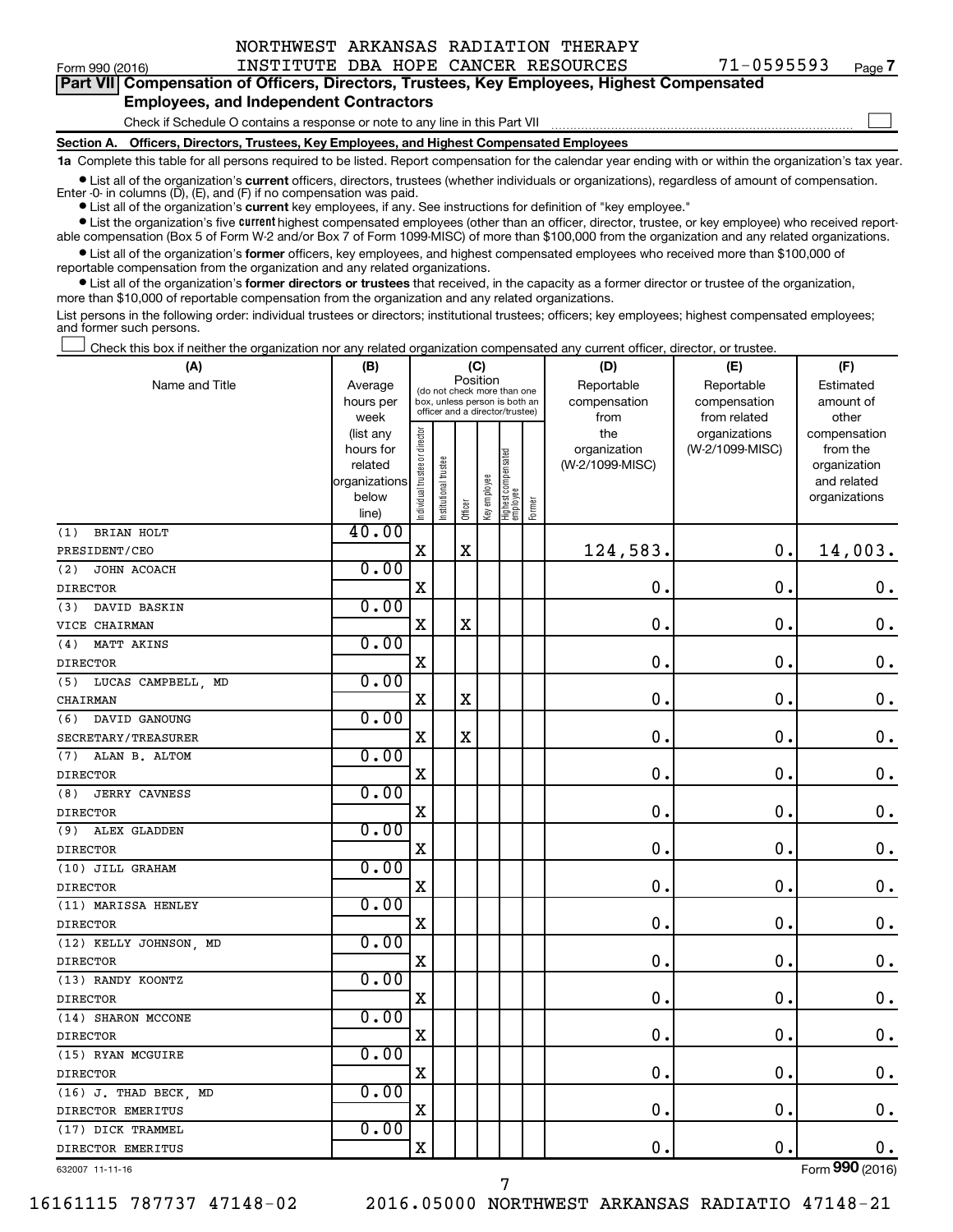#### NORTHWEST ARKANSAS RADIATION THERAPY INSTITUTE DBA

|  | HOPE CANCER RESOURCES |  |
|--|-----------------------|--|
|  |                       |  |

 $71 - 0595593$  P<sub>308</sub>8

| INSTITUTE DBA HOPE CANCER RESOURCES<br>Form 990 (2016)                                                                                                                                                   |                                                                     |                                |                      |         |                 |                                                                                                 |        |                                                                  | 71-0595593                                                                            |                  |     |                                                                    | Page 8                      |
|----------------------------------------------------------------------------------------------------------------------------------------------------------------------------------------------------------|---------------------------------------------------------------------|--------------------------------|----------------------|---------|-----------------|-------------------------------------------------------------------------------------------------|--------|------------------------------------------------------------------|---------------------------------------------------------------------------------------|------------------|-----|--------------------------------------------------------------------|-----------------------------|
| <b>Part VII</b><br>Section A. Officers, Directors, Trustees, Key Employees, and Highest Compensated Employees (continued)                                                                                |                                                                     |                                |                      |         |                 |                                                                                                 |        |                                                                  |                                                                                       |                  |     |                                                                    |                             |
| (A)<br>Name and title                                                                                                                                                                                    | (B)<br>Average<br>hours per<br>week<br>(list any<br>hours for       |                                |                      |         | (C)<br>Position | (do not check more than one<br>box, unless person is both an<br>officer and a director/trustee) |        | (D)<br>Reportable<br>compensation<br>from<br>the<br>organization | (E)<br>Reportable<br>compensation<br>from related<br>organizations<br>(W-2/1099-MISC) |                  |     | (F)<br>Estimated<br>amount of<br>other<br>compensation<br>from the |                             |
|                                                                                                                                                                                                          | related<br>organizations<br>below<br>line)<br>0.00                  | Individual trustee or director | nstitutional trustee | Officer | Key employee    | Highest compensated<br> employee                                                                | Former | (W-2/1099-MISC)                                                  |                                                                                       |                  |     | organization<br>and related<br>organizations                       |                             |
| (18) GREG OAKHILL, MD<br><b>DIRECTOR</b>                                                                                                                                                                 |                                                                     | X                              |                      |         |                 |                                                                                                 |        | 0.                                                               |                                                                                       | 0.               |     |                                                                    | 0.                          |
| (19) JOE ROSS, MD                                                                                                                                                                                        | 0.00                                                                |                                |                      |         |                 |                                                                                                 |        |                                                                  |                                                                                       |                  |     |                                                                    |                             |
| <b>DIRECTOR</b>                                                                                                                                                                                          |                                                                     | X                              |                      |         |                 |                                                                                                 |        | 0.                                                               |                                                                                       | 0.               |     |                                                                    | 0.                          |
| (20) MELINDA YEAMAN                                                                                                                                                                                      | 0.00                                                                |                                |                      |         |                 |                                                                                                 |        |                                                                  |                                                                                       |                  |     |                                                                    |                             |
| <b>DIRECTOR</b>                                                                                                                                                                                          |                                                                     | Χ                              |                      |         |                 |                                                                                                 |        | 0.                                                               |                                                                                       | 0.               |     |                                                                    | 0.                          |
|                                                                                                                                                                                                          |                                                                     |                                |                      |         |                 |                                                                                                 |        |                                                                  |                                                                                       |                  |     |                                                                    |                             |
|                                                                                                                                                                                                          |                                                                     |                                |                      |         |                 |                                                                                                 |        |                                                                  |                                                                                       |                  |     |                                                                    |                             |
|                                                                                                                                                                                                          |                                                                     |                                |                      |         |                 |                                                                                                 |        |                                                                  |                                                                                       |                  |     |                                                                    |                             |
|                                                                                                                                                                                                          |                                                                     |                                |                      |         |                 |                                                                                                 |        |                                                                  |                                                                                       |                  |     |                                                                    |                             |
|                                                                                                                                                                                                          |                                                                     |                                |                      |         |                 |                                                                                                 |        |                                                                  |                                                                                       |                  |     |                                                                    |                             |
|                                                                                                                                                                                                          |                                                                     |                                |                      |         |                 |                                                                                                 |        |                                                                  |                                                                                       |                  |     |                                                                    |                             |
|                                                                                                                                                                                                          |                                                                     |                                |                      |         |                 |                                                                                                 |        |                                                                  |                                                                                       |                  |     |                                                                    |                             |
|                                                                                                                                                                                                          |                                                                     |                                |                      |         |                 |                                                                                                 |        |                                                                  |                                                                                       |                  |     |                                                                    |                             |
|                                                                                                                                                                                                          |                                                                     |                                |                      |         |                 |                                                                                                 |        |                                                                  |                                                                                       |                  |     |                                                                    |                             |
|                                                                                                                                                                                                          |                                                                     |                                |                      |         |                 |                                                                                                 |        |                                                                  |                                                                                       |                  |     |                                                                    |                             |
|                                                                                                                                                                                                          |                                                                     |                                |                      |         |                 |                                                                                                 |        |                                                                  |                                                                                       |                  |     |                                                                    |                             |
|                                                                                                                                                                                                          |                                                                     |                                |                      |         |                 |                                                                                                 |        | 124,583.                                                         |                                                                                       | $\overline{0}$ . |     |                                                                    | 14,003.                     |
|                                                                                                                                                                                                          |                                                                     |                                |                      |         |                 |                                                                                                 |        | 0.                                                               |                                                                                       | σ.<br>σ.         |     |                                                                    | $\overline{0}$ .<br>14,003. |
|                                                                                                                                                                                                          |                                                                     |                                |                      |         |                 |                                                                                                 |        | 124,583.                                                         |                                                                                       |                  |     |                                                                    |                             |
| Total number of individuals (including but not limited to those listed above) who received more than \$100,000 of reportable<br>$\mathbf{2}$<br>compensation from the organization $\blacktriangleright$ |                                                                     |                                |                      |         |                 |                                                                                                 |        |                                                                  |                                                                                       |                  |     |                                                                    |                             |
|                                                                                                                                                                                                          |                                                                     |                                |                      |         |                 |                                                                                                 |        |                                                                  |                                                                                       |                  |     | <b>Yes</b>                                                         | No                          |
| Did the organization list any former officer, director, or trustee, key employee, or highest compensated employee on<br>3                                                                                |                                                                     |                                |                      |         |                 |                                                                                                 |        |                                                                  |                                                                                       |                  | 3   |                                                                    | х                           |
| For any individual listed on line 1a, is the sum of reportable compensation and other compensation from the organization                                                                                 |                                                                     |                                |                      |         |                 |                                                                                                 |        |                                                                  |                                                                                       |                  |     |                                                                    |                             |
|                                                                                                                                                                                                          |                                                                     |                                |                      |         |                 |                                                                                                 |        |                                                                  |                                                                                       |                  | 4   |                                                                    | х                           |
| Did any person listed on line 1a receive or accrue compensation from any unrelated organization or individual for services<br>5                                                                          |                                                                     |                                |                      |         |                 |                                                                                                 |        |                                                                  |                                                                                       |                  |     |                                                                    |                             |
| <b>Section B. Independent Contractors</b>                                                                                                                                                                |                                                                     |                                |                      |         |                 |                                                                                                 |        |                                                                  |                                                                                       |                  | 5   |                                                                    | x                           |
| Complete this table for your five highest compensated independent contractors that received more than \$100,000 of compensation from<br>1.                                                               |                                                                     |                                |                      |         |                 |                                                                                                 |        |                                                                  |                                                                                       |                  |     |                                                                    |                             |
| the organization. Report compensation for the calendar year ending with or within the organization's tax year.                                                                                           |                                                                     |                                |                      |         |                 |                                                                                                 |        |                                                                  |                                                                                       |                  |     |                                                                    |                             |
| (A)                                                                                                                                                                                                      |                                                                     |                                |                      |         |                 |                                                                                                 |        | (B)                                                              |                                                                                       |                  | (C) |                                                                    |                             |
|                                                                                                                                                                                                          | Name and business address<br>Description of services<br><b>NONE</b> |                                |                      |         |                 |                                                                                                 |        |                                                                  | Compensation                                                                          |                  |     |                                                                    |                             |
|                                                                                                                                                                                                          |                                                                     |                                |                      |         |                 |                                                                                                 |        |                                                                  |                                                                                       |                  |     |                                                                    |                             |
|                                                                                                                                                                                                          |                                                                     |                                |                      |         |                 |                                                                                                 |        |                                                                  |                                                                                       |                  |     |                                                                    |                             |
|                                                                                                                                                                                                          |                                                                     |                                |                      |         |                 |                                                                                                 |        |                                                                  |                                                                                       |                  |     |                                                                    |                             |
|                                                                                                                                                                                                          |                                                                     |                                |                      |         |                 |                                                                                                 |        |                                                                  |                                                                                       |                  |     |                                                                    |                             |
|                                                                                                                                                                                                          |                                                                     |                                |                      |         |                 |                                                                                                 |        |                                                                  |                                                                                       |                  |     |                                                                    |                             |
|                                                                                                                                                                                                          |                                                                     |                                |                      |         |                 |                                                                                                 |        |                                                                  |                                                                                       |                  |     |                                                                    |                             |
|                                                                                                                                                                                                          |                                                                     |                                |                      |         |                 |                                                                                                 |        |                                                                  |                                                                                       |                  |     |                                                                    |                             |
|                                                                                                                                                                                                          |                                                                     |                                |                      |         |                 |                                                                                                 |        |                                                                  |                                                                                       |                  |     |                                                                    |                             |
| Total number of independent contractors (including but not limited to those listed above) who received more than<br>2<br>\$100,000 of compensation from the organization                                 |                                                                     |                                |                      |         |                 | 0                                                                                               |        |                                                                  |                                                                                       |                  |     |                                                                    |                             |
|                                                                                                                                                                                                          |                                                                     |                                |                      |         |                 |                                                                                                 |        |                                                                  |                                                                                       |                  |     |                                                                    |                             |

632008 11-11-16

Form (2016) **990**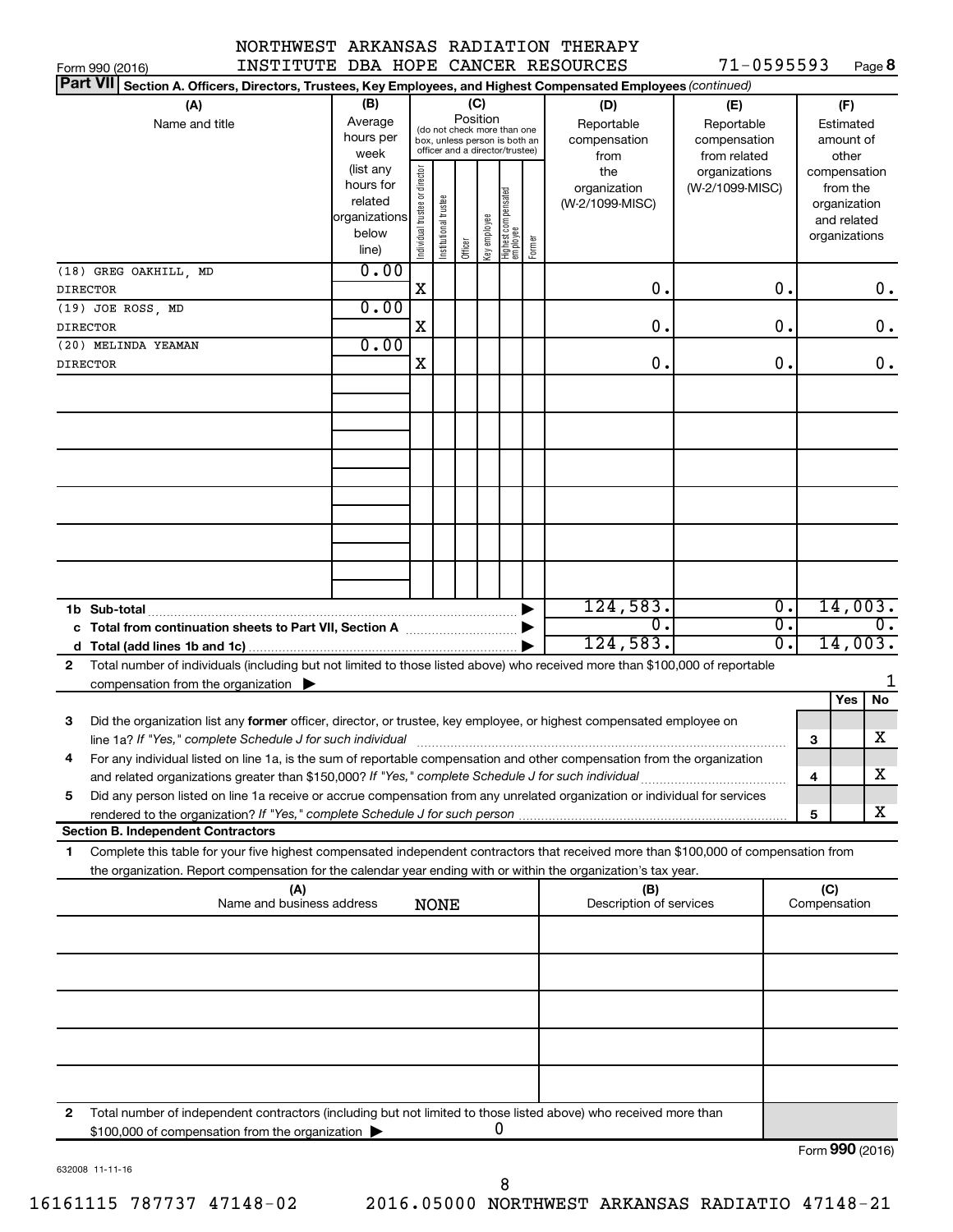| orm 990 (2016 |  |
|---------------|--|

Form 990 (2016) INSTITUTE DBA HOPE CANCER RESOURCES 71-0595593 Page 71-0595593 Page 9

|                                                                                         | <b>Part VIII</b>  | <b>Statement of Revenue</b>                                                                                                                                                                                                                                                                                                                                                                                                                                    |                                                                                                                      |                                                                                  |                      |                                                 |                                         |                                                                      |
|-----------------------------------------------------------------------------------------|-------------------|----------------------------------------------------------------------------------------------------------------------------------------------------------------------------------------------------------------------------------------------------------------------------------------------------------------------------------------------------------------------------------------------------------------------------------------------------------------|----------------------------------------------------------------------------------------------------------------------|----------------------------------------------------------------------------------|----------------------|-------------------------------------------------|-----------------------------------------|----------------------------------------------------------------------|
|                                                                                         |                   |                                                                                                                                                                                                                                                                                                                                                                                                                                                                |                                                                                                                      |                                                                                  |                      |                                                 |                                         |                                                                      |
|                                                                                         |                   |                                                                                                                                                                                                                                                                                                                                                                                                                                                                |                                                                                                                      |                                                                                  | (A)<br>Total revenue | (B)<br>Related or<br>exempt function<br>revenue | (C)<br>Unrelated<br>business<br>revenue | (D)<br>Revenue excluded<br>from tax under<br>sections<br>$512 - 514$ |
| Contributions, Gifts, Grants<br>and Other Similar Amounts<br>Program Service<br>Revenue | 2a<br>b<br>с<br>d | 1 a Federated campaigns<br><b>b</b> Membership dues<br>c Fundraising events<br>d Related organizations<br>e Government grants (contributions)<br>f All other contributions, gifts, grants, and<br>similar amounts not included above<br>g Noncash contributions included in lines 1a-1f: \$<br>the control of the control of the control of the control of<br>the control of the control of the control of the control of<br>All other program service revenue | 1a<br>.<br>1 <sub>b</sub><br>1 <sub>c</sub><br>$1d$ <sup>1</sup> , 978, 140.<br>$\overline{\phantom{a}}$<br>1e<br>1f | 216, 325.<br>803,832.<br>82,770<br>$\blacktriangleright$<br><b>Business Code</b> | 2,998,297.           |                                                 |                                         |                                                                      |
|                                                                                         |                   |                                                                                                                                                                                                                                                                                                                                                                                                                                                                |                                                                                                                      | ▶                                                                                |                      |                                                 |                                         |                                                                      |
|                                                                                         | 3<br>4<br>5       | Investment income (including dividends, interest, and<br>Income from investment of tax-exempt bond proceeds                                                                                                                                                                                                                                                                                                                                                    |                                                                                                                      |                                                                                  |                      |                                                 |                                         |                                                                      |
|                                                                                         | 6а<br>b           | Gross rents<br>Less: rental expenses                                                                                                                                                                                                                                                                                                                                                                                                                           | (i) Real                                                                                                             | (ii) Personal                                                                    |                      |                                                 |                                         |                                                                      |
|                                                                                         |                   | c Rental income or (loss)<br><b>d</b> Net rental income or (loss)<br>7 a Gross amount from sales of                                                                                                                                                                                                                                                                                                                                                            | (i) Securities                                                                                                       | (ii) Other                                                                       |                      |                                                 |                                         |                                                                      |
|                                                                                         |                   | assets other than inventory<br><b>b</b> Less: cost or other basis<br>and sales expenses                                                                                                                                                                                                                                                                                                                                                                        |                                                                                                                      |                                                                                  |                      |                                                 |                                         |                                                                      |
|                                                                                         |                   |                                                                                                                                                                                                                                                                                                                                                                                                                                                                |                                                                                                                      | ▶                                                                                |                      |                                                 |                                         |                                                                      |
|                                                                                         |                   | 8 a Gross income from fundraising events (not<br>$216$ ,325. of<br>including \$                                                                                                                                                                                                                                                                                                                                                                                |                                                                                                                      |                                                                                  |                      |                                                 |                                         |                                                                      |
| <b>Other Revenue</b>                                                                    |                   | contributions reported on line 1c). See                                                                                                                                                                                                                                                                                                                                                                                                                        | a l                                                                                                                  | 91,915.<br>$b\overline{150,524}$ .                                               |                      |                                                 |                                         |                                                                      |
|                                                                                         |                   | c Net income or (loss) from fundraising events                                                                                                                                                                                                                                                                                                                                                                                                                 |                                                                                                                      | .                                                                                | $-58,609.$           |                                                 |                                         | $-58,609.$                                                           |
|                                                                                         |                   | 9 a Gross income from gaming activities. See                                                                                                                                                                                                                                                                                                                                                                                                                   | b                                                                                                                    |                                                                                  |                      |                                                 |                                         |                                                                      |
|                                                                                         |                   | c Net income or (loss) from gaming activities                                                                                                                                                                                                                                                                                                                                                                                                                  |                                                                                                                      |                                                                                  |                      |                                                 |                                         |                                                                      |
|                                                                                         |                   | 10 a Gross sales of inventory, less returns                                                                                                                                                                                                                                                                                                                                                                                                                    |                                                                                                                      |                                                                                  |                      |                                                 |                                         |                                                                      |
|                                                                                         |                   | <b>b</b> Less: cost of goods sold                                                                                                                                                                                                                                                                                                                                                                                                                              | b                                                                                                                    |                                                                                  |                      |                                                 |                                         |                                                                      |
|                                                                                         |                   | c Net income or (loss) from sales of inventory                                                                                                                                                                                                                                                                                                                                                                                                                 |                                                                                                                      |                                                                                  |                      |                                                 |                                         |                                                                      |
|                                                                                         |                   | Miscellaneous Revenue                                                                                                                                                                                                                                                                                                                                                                                                                                          |                                                                                                                      | <b>Business Code</b>                                                             |                      |                                                 |                                         |                                                                      |
|                                                                                         |                   | 11 a MISCELLANEOUS REVENUE                                                                                                                                                                                                                                                                                                                                                                                                                                     |                                                                                                                      | 900099                                                                           | 300.                 |                                                 |                                         | 300.                                                                 |
|                                                                                         | b<br>с            | the control of the control of the control of the control of the control of                                                                                                                                                                                                                                                                                                                                                                                     |                                                                                                                      |                                                                                  |                      |                                                 |                                         |                                                                      |
|                                                                                         |                   |                                                                                                                                                                                                                                                                                                                                                                                                                                                                |                                                                                                                      |                                                                                  |                      |                                                 |                                         |                                                                      |
|                                                                                         |                   |                                                                                                                                                                                                                                                                                                                                                                                                                                                                |                                                                                                                      |                                                                                  | 300.                 |                                                 |                                         |                                                                      |
|                                                                                         | 12                |                                                                                                                                                                                                                                                                                                                                                                                                                                                                |                                                                                                                      |                                                                                  | 2,939,988.           | 0.                                              | 0.1                                     | $-58,309.$                                                           |
|                                                                                         | 632009 11-11-16   |                                                                                                                                                                                                                                                                                                                                                                                                                                                                |                                                                                                                      |                                                                                  |                      |                                                 |                                         | Form 990 (2016)                                                      |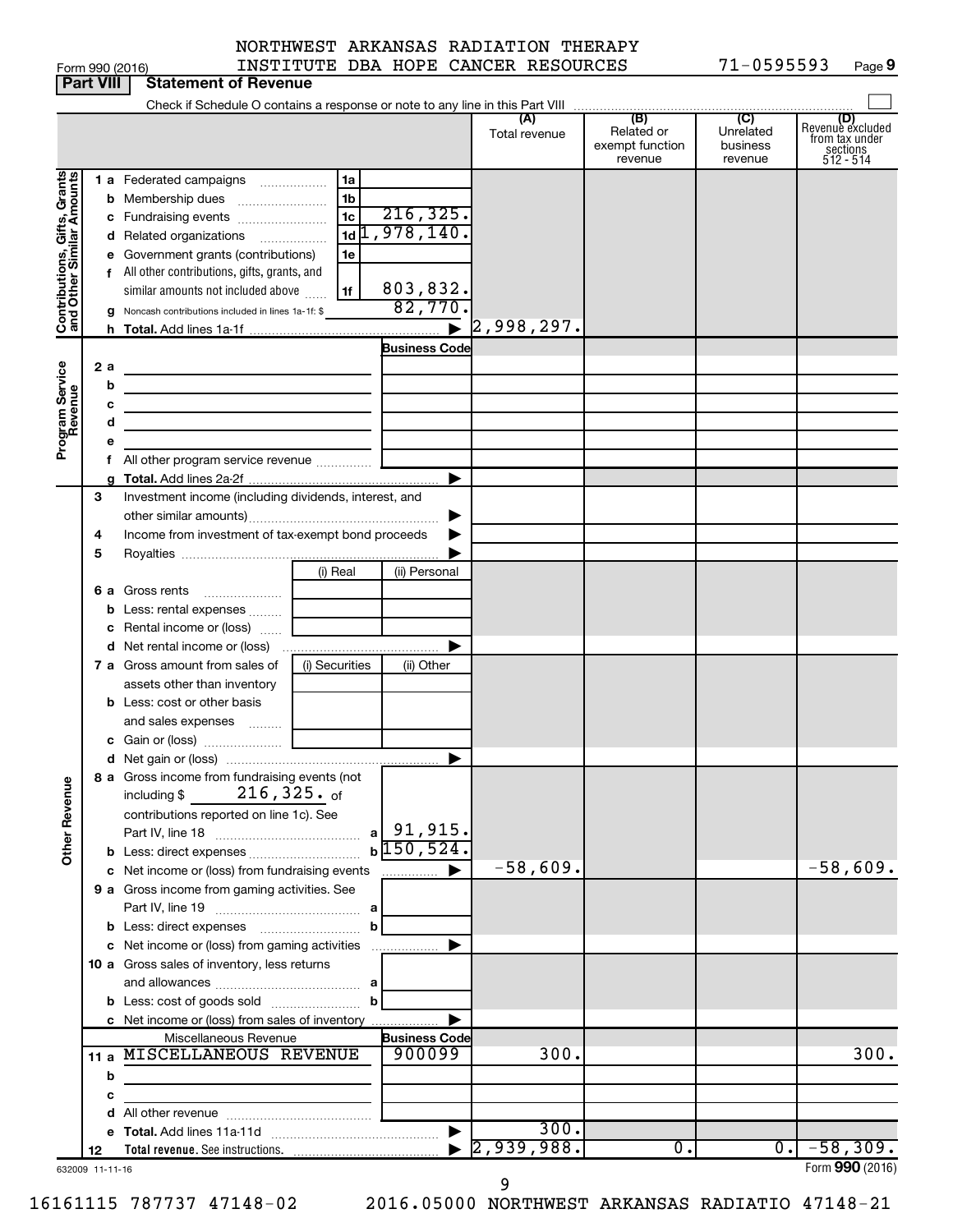#### Form 990 (2016) Page NORTHWEST ARKANSAS RADIATION THERAPY INSTITUTE DBA HOPE CANCER RESOURCES 71-0595593

71-0595593 Page 10

| Section 501(c)(3) and 501(c)(4) organizations must complete all columns. All other organizations must complete column (A).<br>Check if Schedule O contains a response or note to any line in this Part IX<br>(B)<br>(C)<br>(D)<br>(A)<br>Do not include amounts reported on lines 6b,<br>Program service<br>Total expenses<br>Management and<br>Fundraising<br>7b, 8b, 9b, and 10b of Part VIII.<br>expenses<br>general expenses<br>expenses<br>Grants and other assistance to domestic organizations<br>1<br>and domestic governments. See Part IV, line 21<br>Grants and other assistance to domestic<br>$\mathbf{2}$<br>individuals. See Part IV, line 22<br>Grants and other assistance to foreign<br>3<br>organizations, foreign governments, and foreign<br>individuals. See Part IV, lines 15 and 16<br>Benefits paid to or for members<br>4<br>5<br>Compensation of current officers, directors,<br>trustees, and key employees<br>Compensation not included above, to disqualified<br>6<br>persons (as defined under section 4958(f)(1)) and<br>persons described in section 4958(c)(3)(B)<br>1, 249, 378.<br>762, 373.<br>327,059.<br>159,946.<br>Other salaries and wages<br>7<br>Pension plan accruals and contributions (include<br>8<br>$\frac{7,056}{21,550}$<br>51,314.<br>28,594.<br>$\frac{15,664}{43,401}$ .<br>section 401(k) and 403(b) employer contributions)<br>179,587.<br>114,636.<br>Other employee benefits<br>9<br>91,830.<br>54,750.<br>25,614.<br>11,466.<br>10<br>Fees for services (non-employees):<br>11<br>а<br>b<br>d<br>Professional fundraising services. See Part IV, line 17 |                  |
|----------------------------------------------------------------------------------------------------------------------------------------------------------------------------------------------------------------------------------------------------------------------------------------------------------------------------------------------------------------------------------------------------------------------------------------------------------------------------------------------------------------------------------------------------------------------------------------------------------------------------------------------------------------------------------------------------------------------------------------------------------------------------------------------------------------------------------------------------------------------------------------------------------------------------------------------------------------------------------------------------------------------------------------------------------------------------------------------------------------------------------------------------------------------------------------------------------------------------------------------------------------------------------------------------------------------------------------------------------------------------------------------------------------------------------------------------------------------------------------------------------------------------------------------------------------------------------------------------------------------|------------------|
|                                                                                                                                                                                                                                                                                                                                                                                                                                                                                                                                                                                                                                                                                                                                                                                                                                                                                                                                                                                                                                                                                                                                                                                                                                                                                                                                                                                                                                                                                                                                                                                                                      |                  |
|                                                                                                                                                                                                                                                                                                                                                                                                                                                                                                                                                                                                                                                                                                                                                                                                                                                                                                                                                                                                                                                                                                                                                                                                                                                                                                                                                                                                                                                                                                                                                                                                                      |                  |
|                                                                                                                                                                                                                                                                                                                                                                                                                                                                                                                                                                                                                                                                                                                                                                                                                                                                                                                                                                                                                                                                                                                                                                                                                                                                                                                                                                                                                                                                                                                                                                                                                      |                  |
|                                                                                                                                                                                                                                                                                                                                                                                                                                                                                                                                                                                                                                                                                                                                                                                                                                                                                                                                                                                                                                                                                                                                                                                                                                                                                                                                                                                                                                                                                                                                                                                                                      |                  |
|                                                                                                                                                                                                                                                                                                                                                                                                                                                                                                                                                                                                                                                                                                                                                                                                                                                                                                                                                                                                                                                                                                                                                                                                                                                                                                                                                                                                                                                                                                                                                                                                                      |                  |
|                                                                                                                                                                                                                                                                                                                                                                                                                                                                                                                                                                                                                                                                                                                                                                                                                                                                                                                                                                                                                                                                                                                                                                                                                                                                                                                                                                                                                                                                                                                                                                                                                      |                  |
|                                                                                                                                                                                                                                                                                                                                                                                                                                                                                                                                                                                                                                                                                                                                                                                                                                                                                                                                                                                                                                                                                                                                                                                                                                                                                                                                                                                                                                                                                                                                                                                                                      |                  |
|                                                                                                                                                                                                                                                                                                                                                                                                                                                                                                                                                                                                                                                                                                                                                                                                                                                                                                                                                                                                                                                                                                                                                                                                                                                                                                                                                                                                                                                                                                                                                                                                                      |                  |
|                                                                                                                                                                                                                                                                                                                                                                                                                                                                                                                                                                                                                                                                                                                                                                                                                                                                                                                                                                                                                                                                                                                                                                                                                                                                                                                                                                                                                                                                                                                                                                                                                      |                  |
|                                                                                                                                                                                                                                                                                                                                                                                                                                                                                                                                                                                                                                                                                                                                                                                                                                                                                                                                                                                                                                                                                                                                                                                                                                                                                                                                                                                                                                                                                                                                                                                                                      |                  |
|                                                                                                                                                                                                                                                                                                                                                                                                                                                                                                                                                                                                                                                                                                                                                                                                                                                                                                                                                                                                                                                                                                                                                                                                                                                                                                                                                                                                                                                                                                                                                                                                                      |                  |
|                                                                                                                                                                                                                                                                                                                                                                                                                                                                                                                                                                                                                                                                                                                                                                                                                                                                                                                                                                                                                                                                                                                                                                                                                                                                                                                                                                                                                                                                                                                                                                                                                      |                  |
|                                                                                                                                                                                                                                                                                                                                                                                                                                                                                                                                                                                                                                                                                                                                                                                                                                                                                                                                                                                                                                                                                                                                                                                                                                                                                                                                                                                                                                                                                                                                                                                                                      |                  |
|                                                                                                                                                                                                                                                                                                                                                                                                                                                                                                                                                                                                                                                                                                                                                                                                                                                                                                                                                                                                                                                                                                                                                                                                                                                                                                                                                                                                                                                                                                                                                                                                                      |                  |
|                                                                                                                                                                                                                                                                                                                                                                                                                                                                                                                                                                                                                                                                                                                                                                                                                                                                                                                                                                                                                                                                                                                                                                                                                                                                                                                                                                                                                                                                                                                                                                                                                      |                  |
|                                                                                                                                                                                                                                                                                                                                                                                                                                                                                                                                                                                                                                                                                                                                                                                                                                                                                                                                                                                                                                                                                                                                                                                                                                                                                                                                                                                                                                                                                                                                                                                                                      |                  |
|                                                                                                                                                                                                                                                                                                                                                                                                                                                                                                                                                                                                                                                                                                                                                                                                                                                                                                                                                                                                                                                                                                                                                                                                                                                                                                                                                                                                                                                                                                                                                                                                                      |                  |
|                                                                                                                                                                                                                                                                                                                                                                                                                                                                                                                                                                                                                                                                                                                                                                                                                                                                                                                                                                                                                                                                                                                                                                                                                                                                                                                                                                                                                                                                                                                                                                                                                      |                  |
|                                                                                                                                                                                                                                                                                                                                                                                                                                                                                                                                                                                                                                                                                                                                                                                                                                                                                                                                                                                                                                                                                                                                                                                                                                                                                                                                                                                                                                                                                                                                                                                                                      |                  |
|                                                                                                                                                                                                                                                                                                                                                                                                                                                                                                                                                                                                                                                                                                                                                                                                                                                                                                                                                                                                                                                                                                                                                                                                                                                                                                                                                                                                                                                                                                                                                                                                                      |                  |
|                                                                                                                                                                                                                                                                                                                                                                                                                                                                                                                                                                                                                                                                                                                                                                                                                                                                                                                                                                                                                                                                                                                                                                                                                                                                                                                                                                                                                                                                                                                                                                                                                      |                  |
|                                                                                                                                                                                                                                                                                                                                                                                                                                                                                                                                                                                                                                                                                                                                                                                                                                                                                                                                                                                                                                                                                                                                                                                                                                                                                                                                                                                                                                                                                                                                                                                                                      |                  |
|                                                                                                                                                                                                                                                                                                                                                                                                                                                                                                                                                                                                                                                                                                                                                                                                                                                                                                                                                                                                                                                                                                                                                                                                                                                                                                                                                                                                                                                                                                                                                                                                                      |                  |
|                                                                                                                                                                                                                                                                                                                                                                                                                                                                                                                                                                                                                                                                                                                                                                                                                                                                                                                                                                                                                                                                                                                                                                                                                                                                                                                                                                                                                                                                                                                                                                                                                      |                  |
|                                                                                                                                                                                                                                                                                                                                                                                                                                                                                                                                                                                                                                                                                                                                                                                                                                                                                                                                                                                                                                                                                                                                                                                                                                                                                                                                                                                                                                                                                                                                                                                                                      |                  |
|                                                                                                                                                                                                                                                                                                                                                                                                                                                                                                                                                                                                                                                                                                                                                                                                                                                                                                                                                                                                                                                                                                                                                                                                                                                                                                                                                                                                                                                                                                                                                                                                                      |                  |
| Investment management fees<br>f                                                                                                                                                                                                                                                                                                                                                                                                                                                                                                                                                                                                                                                                                                                                                                                                                                                                                                                                                                                                                                                                                                                                                                                                                                                                                                                                                                                                                                                                                                                                                                                      |                  |
| Other. (If line 11g amount exceeds 10% of line 25,<br>g                                                                                                                                                                                                                                                                                                                                                                                                                                                                                                                                                                                                                                                                                                                                                                                                                                                                                                                                                                                                                                                                                                                                                                                                                                                                                                                                                                                                                                                                                                                                                              |                  |
| column (A) amount, list line 11g expenses on Sch O.)                                                                                                                                                                                                                                                                                                                                                                                                                                                                                                                                                                                                                                                                                                                                                                                                                                                                                                                                                                                                                                                                                                                                                                                                                                                                                                                                                                                                                                                                                                                                                                 |                  |
| 32, 173.<br>1,000.<br>31, 173.<br>12                                                                                                                                                                                                                                                                                                                                                                                                                                                                                                                                                                                                                                                                                                                                                                                                                                                                                                                                                                                                                                                                                                                                                                                                                                                                                                                                                                                                                                                                                                                                                                                 |                  |
| $\overline{252,301}$ .<br>140,217.<br>58,912.<br>53, 172.<br>13                                                                                                                                                                                                                                                                                                                                                                                                                                                                                                                                                                                                                                                                                                                                                                                                                                                                                                                                                                                                                                                                                                                                                                                                                                                                                                                                                                                                                                                                                                                                                      |                  |
| 14                                                                                                                                                                                                                                                                                                                                                                                                                                                                                                                                                                                                                                                                                                                                                                                                                                                                                                                                                                                                                                                                                                                                                                                                                                                                                                                                                                                                                                                                                                                                                                                                                   |                  |
| 15                                                                                                                                                                                                                                                                                                                                                                                                                                                                                                                                                                                                                                                                                                                                                                                                                                                                                                                                                                                                                                                                                                                                                                                                                                                                                                                                                                                                                                                                                                                                                                                                                   |                  |
| 303,004.<br>241,380.<br>52,580.<br>16                                                                                                                                                                                                                                                                                                                                                                                                                                                                                                                                                                                                                                                                                                                                                                                                                                                                                                                                                                                                                                                                                                                                                                                                                                                                                                                                                                                                                                                                                                                                                                                | 9,044.           |
| 17<br>Travel                                                                                                                                                                                                                                                                                                                                                                                                                                                                                                                                                                                                                                                                                                                                                                                                                                                                                                                                                                                                                                                                                                                                                                                                                                                                                                                                                                                                                                                                                                                                                                                                         |                  |
| Payments of travel or entertainment expenses<br>18                                                                                                                                                                                                                                                                                                                                                                                                                                                                                                                                                                                                                                                                                                                                                                                                                                                                                                                                                                                                                                                                                                                                                                                                                                                                                                                                                                                                                                                                                                                                                                   |                  |
| for any federal, state, or local public officials<br>Conferences, conventions, and meetings                                                                                                                                                                                                                                                                                                                                                                                                                                                                                                                                                                                                                                                                                                                                                                                                                                                                                                                                                                                                                                                                                                                                                                                                                                                                                                                                                                                                                                                                                                                          |                  |
| 19<br>20<br>Interest                                                                                                                                                                                                                                                                                                                                                                                                                                                                                                                                                                                                                                                                                                                                                                                                                                                                                                                                                                                                                                                                                                                                                                                                                                                                                                                                                                                                                                                                                                                                                                                                 |                  |
| 21                                                                                                                                                                                                                                                                                                                                                                                                                                                                                                                                                                                                                                                                                                                                                                                                                                                                                                                                                                                                                                                                                                                                                                                                                                                                                                                                                                                                                                                                                                                                                                                                                   |                  |
| 40,691.<br>33,480.<br>7,138.<br>Depreciation, depletion, and amortization<br>22                                                                                                                                                                                                                                                                                                                                                                                                                                                                                                                                                                                                                                                                                                                                                                                                                                                                                                                                                                                                                                                                                                                                                                                                                                                                                                                                                                                                                                                                                                                                      | 73.              |
| 36,892.<br>21, 169.<br>14,428.<br>23<br>Insurance                                                                                                                                                                                                                                                                                                                                                                                                                                                                                                                                                                                                                                                                                                                                                                                                                                                                                                                                                                                                                                                                                                                                                                                                                                                                                                                                                                                                                                                                                                                                                                    | 1,295.           |
| Other expenses. Itemize expenses not covered<br>24                                                                                                                                                                                                                                                                                                                                                                                                                                                                                                                                                                                                                                                                                                                                                                                                                                                                                                                                                                                                                                                                                                                                                                                                                                                                                                                                                                                                                                                                                                                                                                   |                  |
| above. (List miscellaneous expenses in line 24e. If line<br>24e amount exceeds 10% of line 25, column (A)                                                                                                                                                                                                                                                                                                                                                                                                                                                                                                                                                                                                                                                                                                                                                                                                                                                                                                                                                                                                                                                                                                                                                                                                                                                                                                                                                                                                                                                                                                            |                  |
| amount, list line 24e expenses on Schedule O.)                                                                                                                                                                                                                                                                                                                                                                                                                                                                                                                                                                                                                                                                                                                                                                                                                                                                                                                                                                                                                                                                                                                                                                                                                                                                                                                                                                                                                                                                                                                                                                       |                  |
| 566, 753.<br>566, 753.<br>PATIENT SERVICES<br>a                                                                                                                                                                                                                                                                                                                                                                                                                                                                                                                                                                                                                                                                                                                                                                                                                                                                                                                                                                                                                                                                                                                                                                                                                                                                                                                                                                                                                                                                                                                                                                      |                  |
| 29,219.<br>22,750.<br><b>CONTINUING EDUCATION</b><br>1,545<br>b                                                                                                                                                                                                                                                                                                                                                                                                                                                                                                                                                                                                                                                                                                                                                                                                                                                                                                                                                                                                                                                                                                                                                                                                                                                                                                                                                                                                                                                                                                                                                      | 4,924.           |
| 22,596.<br>IN KIND DONATIONS<br>c                                                                                                                                                                                                                                                                                                                                                                                                                                                                                                                                                                                                                                                                                                                                                                                                                                                                                                                                                                                                                                                                                                                                                                                                                                                                                                                                                                                                                                                                                                                                                                                    | 22,596.          |
| 11,394.<br>DUES AND<br><b>SUBSCRIPTIONS</b><br>6,651.<br>3,696.<br>d                                                                                                                                                                                                                                                                                                                                                                                                                                                                                                                                                                                                                                                                                                                                                                                                                                                                                                                                                                                                                                                                                                                                                                                                                                                                                                                                                                                                                                                                                                                                                 | 1,047.<br>1,290. |
| 8,301.<br>4,427.<br>2,584.<br>All other expenses<br>е<br>1,991,439.<br>590, 535.<br>293,459.<br>2,875,433.                                                                                                                                                                                                                                                                                                                                                                                                                                                                                                                                                                                                                                                                                                                                                                                                                                                                                                                                                                                                                                                                                                                                                                                                                                                                                                                                                                                                                                                                                                           |                  |
| Total functional expenses. Add lines 1 through 24e<br>25                                                                                                                                                                                                                                                                                                                                                                                                                                                                                                                                                                                                                                                                                                                                                                                                                                                                                                                                                                                                                                                                                                                                                                                                                                                                                                                                                                                                                                                                                                                                                             |                  |
| Joint costs. Complete this line only if the organization<br>26<br>reported in column (B) joint costs from a combined                                                                                                                                                                                                                                                                                                                                                                                                                                                                                                                                                                                                                                                                                                                                                                                                                                                                                                                                                                                                                                                                                                                                                                                                                                                                                                                                                                                                                                                                                                 |                  |
| educational campaign and fundraising solicitation.                                                                                                                                                                                                                                                                                                                                                                                                                                                                                                                                                                                                                                                                                                                                                                                                                                                                                                                                                                                                                                                                                                                                                                                                                                                                                                                                                                                                                                                                                                                                                                   |                  |
| Check here $\blacktriangleright$<br>if following SOP 98-2 (ASC 958-720)                                                                                                                                                                                                                                                                                                                                                                                                                                                                                                                                                                                                                                                                                                                                                                                                                                                                                                                                                                                                                                                                                                                                                                                                                                                                                                                                                                                                                                                                                                                                              |                  |

632010 11-11-16

Form (2016) **990**

16161115 787737 47148-02 2016.05000 NORTHWEST ARKANSAS RADIATIO 47148-21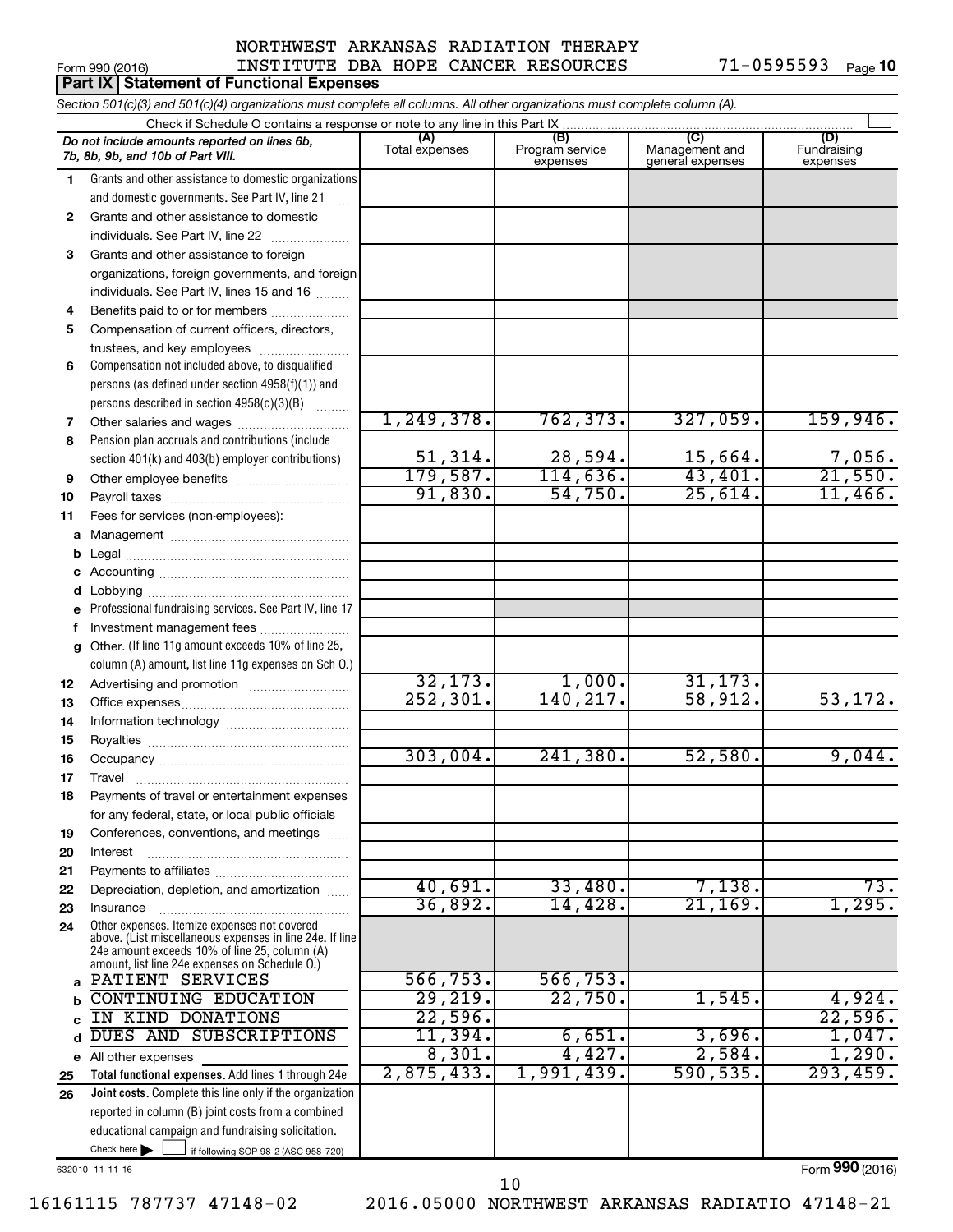#### 632011 11-11-16

16161115 787737 47148-02 2016.05000 NORTHWEST ARKANSAS RADIATIO 47148-21 11

#### Form 990 (2016) INSTITUTE DBA HOPE CANCER RESOURCES 71-0595593 Page NORTHWEST ARKANSAS RADIATION THERAPY

71-0595593 Page 11

|                             | $\mathbf{u}$ | טטופט טווטט                                                                                                                                                                                                                   |                           |                          |                |                    |
|-----------------------------|--------------|-------------------------------------------------------------------------------------------------------------------------------------------------------------------------------------------------------------------------------|---------------------------|--------------------------|----------------|--------------------|
|                             |              |                                                                                                                                                                                                                               |                           |                          |                |                    |
|                             |              |                                                                                                                                                                                                                               |                           | (A)<br>Beginning of year |                | (B)<br>End of year |
|                             | 1.           |                                                                                                                                                                                                                               |                           | 73,334.                  | 1              | 151,558.           |
|                             | 2            |                                                                                                                                                                                                                               |                           |                          | $\mathbf{2}$   |                    |
|                             | з            |                                                                                                                                                                                                                               | 900.                      | 3                        | 4,305.         |                    |
|                             | 4            |                                                                                                                                                                                                                               |                           |                          | 4              |                    |
|                             | 5            | Loans and other receivables from current and former officers, directors,                                                                                                                                                      |                           |                          |                |                    |
|                             |              | trustees, key employees, and highest compensated employees. Complete                                                                                                                                                          |                           |                          |                |                    |
|                             |              | Part II of Schedule L                                                                                                                                                                                                         |                           |                          | 5              |                    |
|                             | 6            | Loans and other receivables from other disqualified persons (as defined under                                                                                                                                                 |                           |                          |                |                    |
|                             |              | section 4958(f)(1)), persons described in section 4958(c)(3)(B), and contributing                                                                                                                                             |                           |                          |                |                    |
|                             |              | employers and sponsoring organizations of section 501(c)(9) voluntary                                                                                                                                                         |                           |                          |                |                    |
|                             |              | employees' beneficiary organizations (see instr). Complete Part II of Sch L                                                                                                                                                   |                           | 6                        |                |                    |
| Assets                      | 7            |                                                                                                                                                                                                                               |                           |                          | $\overline{7}$ |                    |
|                             | 8            |                                                                                                                                                                                                                               |                           |                          | 8              |                    |
|                             | 9            | Prepaid expenses and deferred charges [11] [11] Prepaid expenses and deferred charges [11] [11] Martin Marian Marian Marian Marian Marian Marian Marian Marian Marian Marian Marian Marian Marian Marian Marian Marian Marian |                           | 11,730.                  | 9              | 25,914.            |
|                             |              | <b>10a</b> Land, buildings, and equipment: cost or other                                                                                                                                                                      |                           |                          |                |                    |
|                             |              | basis. Complete Part VI of Schedule D  10a                                                                                                                                                                                    | $\frac{377,176}{315,527}$ |                          |                |                    |
|                             |              |                                                                                                                                                                                                                               | 34, 113.                  | 10 <sub>c</sub>          | 61,649.        |                    |
|                             | 11           |                                                                                                                                                                                                                               |                           |                          | 11             |                    |
|                             | 12           |                                                                                                                                                                                                                               |                           |                          | 12             |                    |
|                             | 13           |                                                                                                                                                                                                                               |                           |                          | 13             |                    |
|                             | 14           |                                                                                                                                                                                                                               |                           | 14                       |                |                    |
|                             | 15           |                                                                                                                                                                                                                               |                           | 120,077.                 | 15             | 243, 426.          |
|                             | 16           |                                                                                                                                                                                                                               |                           | 164, 122.                | 16             | 222,916.           |
|                             | 17           |                                                                                                                                                                                                                               |                           | 17                       |                |                    |
|                             | 18<br>19     |                                                                                                                                                                                                                               |                           | 18<br>19                 |                |                    |
|                             | 20           |                                                                                                                                                                                                                               |                           |                          | 20             |                    |
|                             | 21           |                                                                                                                                                                                                                               |                           |                          | 21             |                    |
|                             | 22           | Escrow or custodial account liability. Complete Part IV of Schedule D<br>Loans and other payables to current and former officers, directors, trustees,                                                                        |                           |                          |                |                    |
| Liabilities                 |              | key employees, highest compensated employees, and disqualified persons.                                                                                                                                                       |                           |                          |                |                    |
|                             |              |                                                                                                                                                                                                                               |                           |                          | 22             |                    |
|                             | 23           | Secured mortgages and notes payable to unrelated third parties                                                                                                                                                                |                           |                          | 23             |                    |
|                             | 24           | Unsecured notes and loans payable to unrelated third parties                                                                                                                                                                  |                           |                          | 24             |                    |
|                             | 25           | Other liabilities (including federal income tax, payables to related third                                                                                                                                                    |                           |                          |                |                    |
|                             |              | parties, and other liabilities not included on lines 17-24). Complete Part X of                                                                                                                                               |                           |                          |                |                    |
|                             |              | Schedule D                                                                                                                                                                                                                    |                           |                          | 25             |                    |
|                             | 26           |                                                                                                                                                                                                                               |                           | 164, 122.                | 26             | 222,916.           |
|                             |              | Organizations that follow SFAS 117 (ASC 958), check here $\blacktriangleright \begin{array}{c} \boxed{X} \\ \end{array}$ and                                                                                                  |                           |                          |                |                    |
|                             |              | complete lines 27 through 29, and lines 33 and 34.                                                                                                                                                                            |                           |                          |                |                    |
|                             | 27           |                                                                                                                                                                                                                               |                           | $-105,546.$              | 27             | $-52,011.$         |
|                             | 28           |                                                                                                                                                                                                                               |                           | 61,501.                  | 28             | 72,521.            |
|                             | 29           | Permanently restricted net assets                                                                                                                                                                                             |                           |                          | 29             |                    |
|                             |              | Organizations that do not follow SFAS 117 (ASC 958), check here $\blacktriangleright\Box$                                                                                                                                     |                           |                          |                |                    |
|                             |              | and complete lines 30 through 34.                                                                                                                                                                                             |                           |                          |                |                    |
| Net Assets or Fund Balances | 30           |                                                                                                                                                                                                                               |                           |                          | 30             |                    |
|                             | 31           | Paid-in or capital surplus, or land, building, or equipment fund                                                                                                                                                              |                           |                          | 31             |                    |
|                             | 32           | Retained earnings, endowment, accumulated income, or other funds                                                                                                                                                              |                           |                          | 32             |                    |
|                             | 33           |                                                                                                                                                                                                                               |                           | $-44,045$ .              | 33             | 20,510.            |
|                             | 34           |                                                                                                                                                                                                                               |                           | 120,077.                 | 34             | 243, 426.          |
|                             |              |                                                                                                                                                                                                                               |                           |                          |                | Form 990 (2016)    |

**Part X Balance Sheet**<br>**Part X Balance Sheet**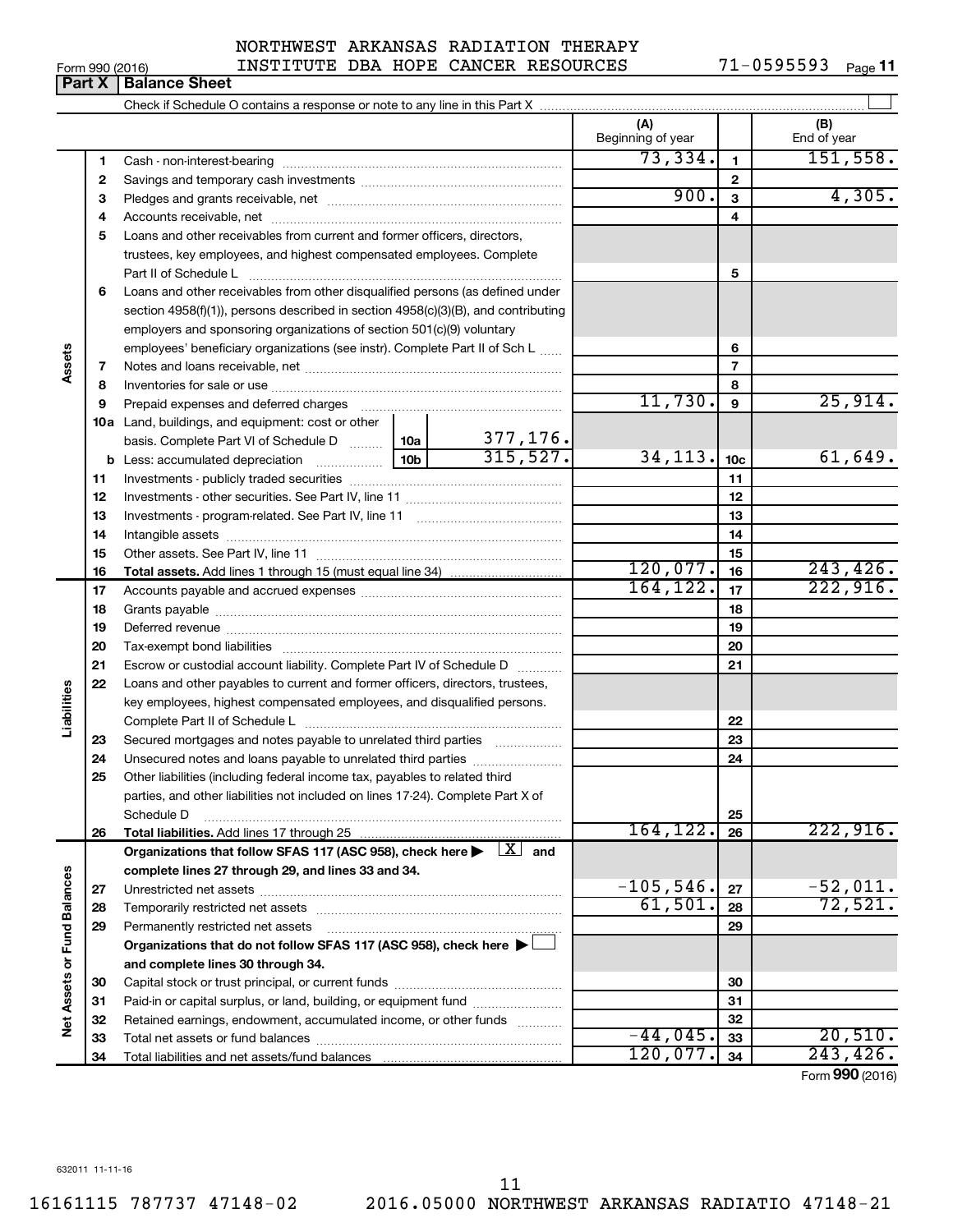|    | NORTHWEST ARKANSAS RADIATION THERAPY                                                                                                                              |                |                |               |                  |
|----|-------------------------------------------------------------------------------------------------------------------------------------------------------------------|----------------|----------------|---------------|------------------|
|    | INSTITUTE DBA HOPE CANCER RESOURCES<br>Form 990 (2016)                                                                                                            |                | $71 - 0595593$ |               | Page 12          |
|    | Part XI<br><b>Reconciliation of Net Assets</b>                                                                                                                    |                |                |               |                  |
|    | Check if Schedule O contains a response or note to any line in this Part XI [11] [12] Check if Schedule O contains a response or note to any line in this Part XI |                |                |               |                  |
|    |                                                                                                                                                                   |                |                |               |                  |
| 1  |                                                                                                                                                                   | 1              | 2,939,988.     |               |                  |
| 2  |                                                                                                                                                                   | $\overline{2}$ | 2,875,433.     |               |                  |
| З  | Revenue less expenses. Subtract line 2 from line 1                                                                                                                | 3              |                |               | 64,555.          |
| 4  |                                                                                                                                                                   | 4              |                |               | $-44,045.$       |
| 5  |                                                                                                                                                                   | 5              |                |               |                  |
| 6  | Donated services and use of facilities                                                                                                                            | 6              |                |               |                  |
| 7  | Investment expenses                                                                                                                                               | $\overline{7}$ |                |               |                  |
| 8  | Prior period adjustments                                                                                                                                          | 8              |                |               |                  |
| 9  |                                                                                                                                                                   | 9              |                |               | $\overline{0}$ . |
| 10 | Net assets or fund balances at end of year. Combine lines 3 through 9 (must equal Part X, line 33,                                                                |                |                |               |                  |
|    | column (B))                                                                                                                                                       | 10             |                |               | 20,510.          |
|    | Part XII Financial Statements and Reporting                                                                                                                       |                |                |               |                  |
|    |                                                                                                                                                                   |                |                |               |                  |
|    |                                                                                                                                                                   |                |                | Yes           | No               |
| 1  | Accounting method used to prepare the Form 990: $X \subset X$ Cash<br>$\Box$ Accrual<br>Other                                                                     |                |                |               |                  |
|    | If the organization changed its method of accounting from a prior year or checked "Other," explain in Schedule O.                                                 |                |                |               |                  |
|    | 2a Were the organization's financial statements compiled or reviewed by an independent accountant?                                                                |                | 2a             |               | х                |
|    | If "Yes," check a box below to indicate whether the financial statements for the year were compiled or reviewed on a                                              |                |                |               |                  |
|    | separate basis, consolidated basis, or both:                                                                                                                      |                |                |               |                  |
|    | <b>Consolidated basis</b><br>Both consolidated and separate basis<br>Separate basis                                                                               |                |                |               |                  |
|    | <b>b</b> Were the organization's financial statements audited by an independent accountant?                                                                       |                | 2 <sub>b</sub> | х             |                  |
|    | If "Yes," check a box below to indicate whether the financial statements for the year were audited on a separate basis,                                           |                |                |               |                  |
|    | consolidated basis, or both:                                                                                                                                      |                |                |               |                  |
|    | $ \mathbf{X} $ Separate basis<br>Consolidated basis<br>Both consolidated and separate basis                                                                       |                |                |               |                  |
|    | c If "Yes" to line 2a or 2b, does the organization have a committee that assumes responsibility for oversight of the audit,                                       |                |                |               |                  |
|    | review, or compilation of its financial statements and selection of an independent accountant?                                                                    |                | 2c             | x             |                  |
|    | If the organization changed either its oversight process or selection process during the tax year, explain in Schedule O.                                         |                |                |               |                  |
|    | 3a As a result of a federal award, was the organization required to undergo an audit or audits as set forth in the Single Audit                                   |                |                |               |                  |
|    |                                                                                                                                                                   |                | За             |               | x                |
|    | b If "Yes," did the organization undergo the required audit or audits? If the organization did not undergo the required audit                                     |                |                |               |                  |
|    |                                                                                                                                                                   |                | 3 <sub>b</sub> | $000 \approx$ |                  |

Form (2016) **990**

632012 11-11-16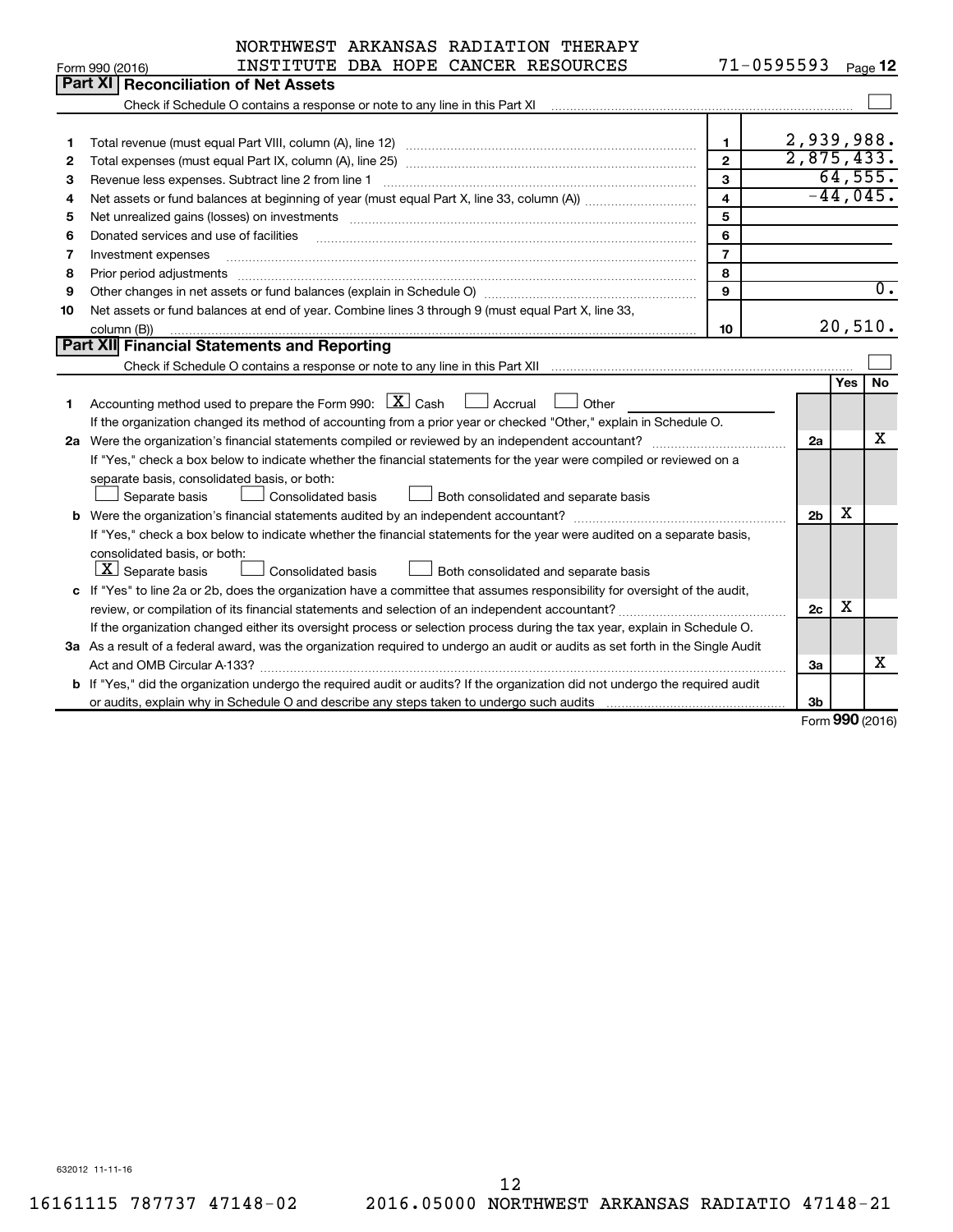| <b>SCHEDULE A</b><br><b>Public Charity Status and Public Support</b>                                      |                                                                                                                                                                                                                                                      |                                                        |                                                                               |                                                                |                                                      |  | OMB No. 1545-0047                                  |  |  |
|-----------------------------------------------------------------------------------------------------------|------------------------------------------------------------------------------------------------------------------------------------------------------------------------------------------------------------------------------------------------------|--------------------------------------------------------|-------------------------------------------------------------------------------|----------------------------------------------------------------|------------------------------------------------------|--|----------------------------------------------------|--|--|
| (Form 990 or 990-EZ)                                                                                      |                                                                                                                                                                                                                                                      |                                                        | Complete if the organization is a section 501(c)(3) organization or a section |                                                                |                                                      |  |                                                    |  |  |
|                                                                                                           |                                                                                                                                                                                                                                                      | 4947(a)(1) nonexempt charitable trust.                 |                                                                               |                                                                |                                                      |  |                                                    |  |  |
| Department of the Treasury<br>Internal Revenue Service                                                    | Information about Schedule A (Form 990 or 990-EZ) and its instructions is at WWW.irs.gov/form990.                                                                                                                                                    | Attach to Form 990 or Form 990-EZ.                     |                                                                               |                                                                |                                                      |  | <b>Open to Public</b><br>Inspection                |  |  |
| Name of the organization                                                                                  | NORTHWEST ARKANSAS RADIATION THERAPY                                                                                                                                                                                                                 |                                                        |                                                                               |                                                                |                                                      |  | <b>Employer identification number</b>              |  |  |
|                                                                                                           | 71-0595593<br>INSTITUTE DBA HOPE CANCER RESOURCES                                                                                                                                                                                                    |                                                        |                                                                               |                                                                |                                                      |  |                                                    |  |  |
| Reason for Public Charity Status (All organizations must complete this part.) See instructions.<br>Part I |                                                                                                                                                                                                                                                      |                                                        |                                                                               |                                                                |                                                      |  |                                                    |  |  |
| The organization is not a private foundation because it is: (For lines 1 through 12, check only one box.) |                                                                                                                                                                                                                                                      |                                                        |                                                                               |                                                                |                                                      |  |                                                    |  |  |
| 1                                                                                                         | A church, convention of churches, or association of churches described in section 170(b)(1)(A)(i).                                                                                                                                                   |                                                        |                                                                               |                                                                |                                                      |  |                                                    |  |  |
| 2                                                                                                         | A school described in section 170(b)(1)(A)(ii). (Attach Schedule E (Form 990 or 990-EZ).)                                                                                                                                                            |                                                        |                                                                               |                                                                |                                                      |  |                                                    |  |  |
| 4                                                                                                         | 3<br>A hospital or a cooperative hospital service organization described in section 170(b)(1)(A)(iii).<br>A medical research organization operated in conjunction with a hospital described in section 170(b)(1)(A)(iii). Enter the hospital's name, |                                                        |                                                                               |                                                                |                                                      |  |                                                    |  |  |
| city, and state:                                                                                          |                                                                                                                                                                                                                                                      |                                                        |                                                                               |                                                                |                                                      |  |                                                    |  |  |
| 5                                                                                                         | An organization operated for the benefit of a college or university owned or operated by a governmental unit described in                                                                                                                            |                                                        |                                                                               |                                                                |                                                      |  |                                                    |  |  |
|                                                                                                           | section 170(b)(1)(A)(iv). (Complete Part II.)                                                                                                                                                                                                        |                                                        |                                                                               |                                                                |                                                      |  |                                                    |  |  |
| 6                                                                                                         | A federal, state, or local government or governmental unit described in section $170(b)(1)(A)(v)$ .                                                                                                                                                  |                                                        |                                                                               |                                                                |                                                      |  |                                                    |  |  |
| $\boxed{\text{X}}$<br>$\overline{7}$                                                                      | An organization that normally receives a substantial part of its support from a governmental unit or from the general public described in                                                                                                            |                                                        |                                                                               |                                                                |                                                      |  |                                                    |  |  |
| 8                                                                                                         | section 170(b)(1)(A)(vi). (Complete Part II.)<br>A community trust described in section 170(b)(1)(A)(vi). (Complete Part II.)                                                                                                                        |                                                        |                                                                               |                                                                |                                                      |  |                                                    |  |  |
| 9                                                                                                         | An agricultural research organization described in section 170(b)(1)(A)(ix) operated in conjunction with a land-grant college                                                                                                                        |                                                        |                                                                               |                                                                |                                                      |  |                                                    |  |  |
|                                                                                                           | or university or a non-land-grant college of agriculture (see instructions). Enter the name, city, and state of the college or                                                                                                                       |                                                        |                                                                               |                                                                |                                                      |  |                                                    |  |  |
| university:                                                                                               |                                                                                                                                                                                                                                                      |                                                        |                                                                               |                                                                |                                                      |  |                                                    |  |  |
| 10                                                                                                        | An organization that normally receives: (1) more than 33 1/3% of its support from contributions, membership fees, and gross receipts from                                                                                                            |                                                        |                                                                               |                                                                |                                                      |  |                                                    |  |  |
|                                                                                                           | activities related to its exempt functions - subject to certain exceptions, and (2) no more than 33 1/3% of its support from gross investment                                                                                                        |                                                        |                                                                               |                                                                |                                                      |  |                                                    |  |  |
|                                                                                                           | income and unrelated business taxable income (less section 511 tax) from businesses acquired by the organization after June 30, 1975.                                                                                                                |                                                        |                                                                               |                                                                |                                                      |  |                                                    |  |  |
| See section 509(a)(2). (Complete Part III.)<br>11                                                         | An organization organized and operated exclusively to test for public safety. See section 509(a)(4).                                                                                                                                                 |                                                        |                                                                               |                                                                |                                                      |  |                                                    |  |  |
| 12                                                                                                        | An organization organized and operated exclusively for the benefit of, to perform the functions of, or to carry out the purposes of one or                                                                                                           |                                                        |                                                                               |                                                                |                                                      |  |                                                    |  |  |
|                                                                                                           | more publicly supported organizations described in section 509(a)(1) or section 509(a)(2). See section 509(a)(3). Check the box in                                                                                                                   |                                                        |                                                                               |                                                                |                                                      |  |                                                    |  |  |
|                                                                                                           | lines 12a through 12d that describes the type of supporting organization and complete lines 12e, 12f, and 12g.                                                                                                                                       |                                                        |                                                                               |                                                                |                                                      |  |                                                    |  |  |
| a                                                                                                         | Type I. A supporting organization operated, supervised, or controlled by its supported organization(s), typically by giving                                                                                                                          |                                                        |                                                                               |                                                                |                                                      |  |                                                    |  |  |
|                                                                                                           | the supported organization(s) the power to regularly appoint or elect a majority of the directors or trustees of the supporting                                                                                                                      |                                                        |                                                                               |                                                                |                                                      |  |                                                    |  |  |
| b                                                                                                         | organization. You must complete Part IV, Sections A and B.<br>Type II. A supporting organization supervised or controlled in connection with its supported organization(s), by having                                                                |                                                        |                                                                               |                                                                |                                                      |  |                                                    |  |  |
|                                                                                                           | control or management of the supporting organization vested in the same persons that control or manage the supported                                                                                                                                 |                                                        |                                                                               |                                                                |                                                      |  |                                                    |  |  |
|                                                                                                           | organization(s). You must complete Part IV, Sections A and C.                                                                                                                                                                                        |                                                        |                                                                               |                                                                |                                                      |  |                                                    |  |  |
| с                                                                                                         | Type III functionally integrated. A supporting organization operated in connection with, and functionally integrated with,                                                                                                                           |                                                        |                                                                               |                                                                |                                                      |  |                                                    |  |  |
|                                                                                                           | its supported organization(s) (see instructions). You must complete Part IV, Sections A, D, and E.                                                                                                                                                   |                                                        |                                                                               |                                                                |                                                      |  |                                                    |  |  |
| d                                                                                                         | Type III non-functionally integrated. A supporting organization operated in connection with its supported organization(s)                                                                                                                            |                                                        |                                                                               |                                                                |                                                      |  |                                                    |  |  |
|                                                                                                           | that is not functionally integrated. The organization generally must satisfy a distribution requirement and an attentiveness                                                                                                                         |                                                        |                                                                               |                                                                |                                                      |  |                                                    |  |  |
| е                                                                                                         | requirement (see instructions). You must complete Part IV, Sections A and D, and Part V.<br>Check this box if the organization received a written determination from the IRS that it is a Type I, Type II, Type III                                  |                                                        |                                                                               |                                                                |                                                      |  |                                                    |  |  |
|                                                                                                           | functionally integrated, or Type III non-functionally integrated supporting organization.                                                                                                                                                            |                                                        |                                                                               |                                                                |                                                      |  |                                                    |  |  |
| Enter the number of supported organizations<br>f.                                                         |                                                                                                                                                                                                                                                      |                                                        |                                                                               |                                                                |                                                      |  |                                                    |  |  |
| Provide the following information about the supported organization(s).<br>g                               |                                                                                                                                                                                                                                                      |                                                        |                                                                               |                                                                |                                                      |  |                                                    |  |  |
| (i) Name of supported<br>organization                                                                     | (ii) EIN                                                                                                                                                                                                                                             | (iii) Type of organization<br>(described on lines 1-10 |                                                                               | (iv) Is the organization listed<br>in your governing document? | (v) Amount of monetary<br>support (see instructions) |  | (vi) Amount of other<br>support (see instructions) |  |  |
|                                                                                                           |                                                                                                                                                                                                                                                      | above (see instructions))                              | Yes                                                                           | No                                                             |                                                      |  |                                                    |  |  |
|                                                                                                           |                                                                                                                                                                                                                                                      |                                                        |                                                                               |                                                                |                                                      |  |                                                    |  |  |
|                                                                                                           |                                                                                                                                                                                                                                                      |                                                        |                                                                               |                                                                |                                                      |  |                                                    |  |  |
|                                                                                                           |                                                                                                                                                                                                                                                      |                                                        |                                                                               |                                                                |                                                      |  |                                                    |  |  |
|                                                                                                           |                                                                                                                                                                                                                                                      |                                                        |                                                                               |                                                                |                                                      |  |                                                    |  |  |
|                                                                                                           |                                                                                                                                                                                                                                                      |                                                        |                                                                               |                                                                |                                                      |  |                                                    |  |  |
|                                                                                                           |                                                                                                                                                                                                                                                      |                                                        |                                                                               |                                                                |                                                      |  |                                                    |  |  |
|                                                                                                           |                                                                                                                                                                                                                                                      |                                                        |                                                                               |                                                                |                                                      |  |                                                    |  |  |
|                                                                                                           |                                                                                                                                                                                                                                                      |                                                        |                                                                               |                                                                |                                                      |  |                                                    |  |  |
| Total                                                                                                     |                                                                                                                                                                                                                                                      |                                                        |                                                                               |                                                                |                                                      |  |                                                    |  |  |
|                                                                                                           |                                                                                                                                                                                                                                                      |                                                        |                                                                               |                                                                |                                                      |  |                                                    |  |  |

LHA For Paperwork Reduction Act Notice, see the Instructions for Form 990 or 990-EZ. 632021 09-21-16 Schedule A (Form 990 or 990-EZ) 2016 13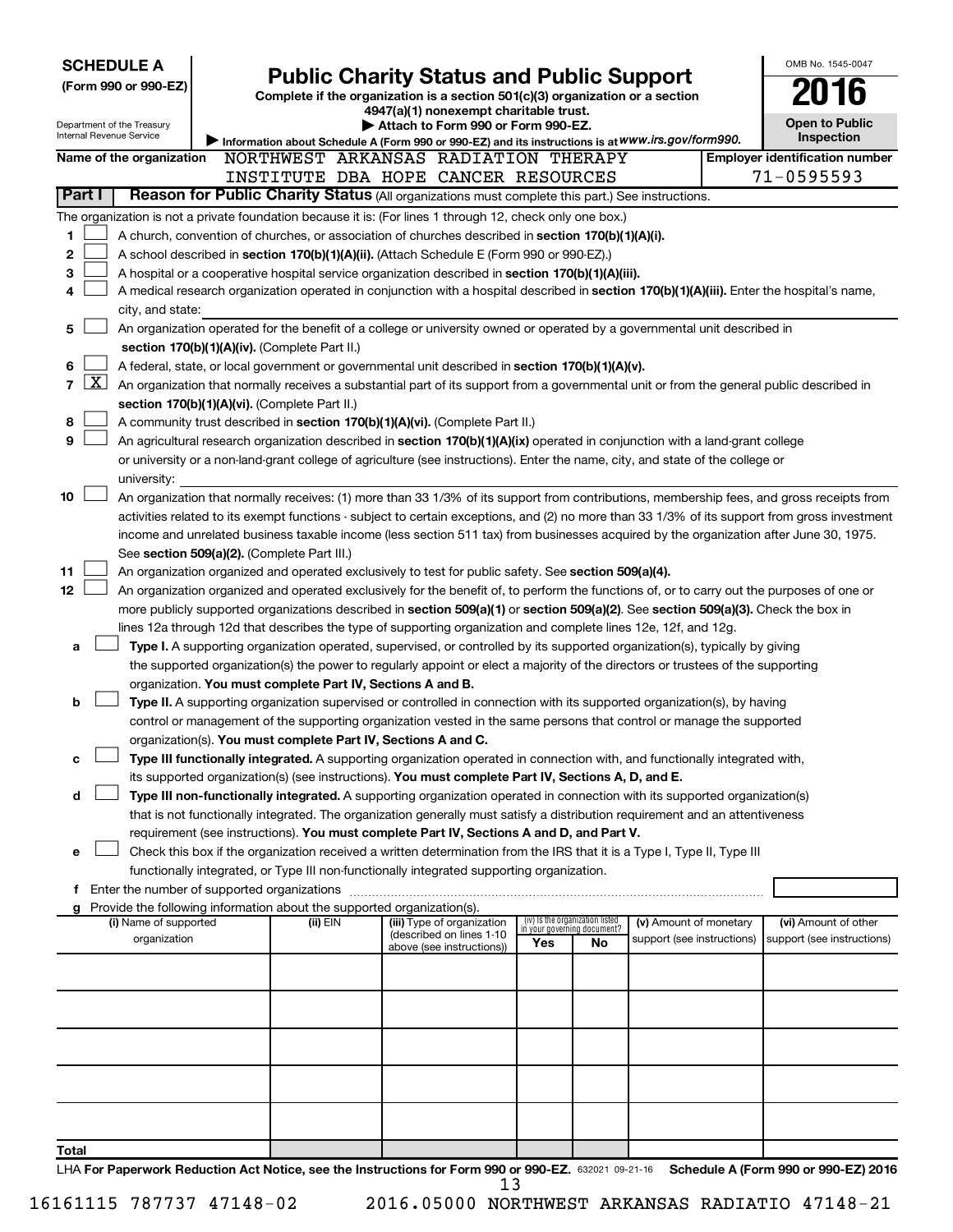#### 71-0595593 Page 2 Schedule A (Form 990 or 990-EZ) 2016 INSTITUTE DBA HOPE CANCER RESOURCES 71-0595593 Page

#### **Part II Support Schedule for Organizations Described in Sections 170(b)(1)(A)(iv) and 170(b)(1)(A)(vi)**

(Complete only if you checked the box on line 5, 7, or 8 of Part I or if the organization failed to qualify under Part III. If the organization fails to qualify under the tests listed below, please complete Part III.)

|    | <b>Section A. Public Support</b>                                                                                                                                                                                                                                                                                                                                             |          |          |            |            |                                      |                   |
|----|------------------------------------------------------------------------------------------------------------------------------------------------------------------------------------------------------------------------------------------------------------------------------------------------------------------------------------------------------------------------------|----------|----------|------------|------------|--------------------------------------|-------------------|
|    | Calendar year (or fiscal year beginning in)                                                                                                                                                                                                                                                                                                                                  | (a) 2012 | (b) 2013 | $(c)$ 2014 | $(d)$ 2015 | (e) 2016                             | (f) Total         |
|    | 1 Gifts, grants, contributions, and                                                                                                                                                                                                                                                                                                                                          |          |          |            |            |                                      |                   |
|    | membership fees received. (Do not                                                                                                                                                                                                                                                                                                                                            |          |          |            |            |                                      |                   |
|    | include any "unusual grants.")                                                                                                                                                                                                                                                                                                                                               | 2426655. | 2245580. | 2491161.   | 2806806.   |                                      | 2998297.12968499. |
|    | 2 Tax revenues levied for the organ-                                                                                                                                                                                                                                                                                                                                         |          |          |            |            |                                      |                   |
|    | ization's benefit and either paid to                                                                                                                                                                                                                                                                                                                                         |          |          |            |            |                                      |                   |
|    | or expended on its behalf                                                                                                                                                                                                                                                                                                                                                    |          |          |            |            |                                      |                   |
|    | 3 The value of services or facilities                                                                                                                                                                                                                                                                                                                                        |          |          |            |            |                                      |                   |
|    | furnished by a governmental unit to                                                                                                                                                                                                                                                                                                                                          |          |          |            |            |                                      |                   |
|    | the organization without charge                                                                                                                                                                                                                                                                                                                                              |          |          |            |            |                                      |                   |
|    | 4 Total. Add lines 1 through 3                                                                                                                                                                                                                                                                                                                                               | 2426655. | 2245580. | 2491161.   | 2806806.   |                                      | 2998297.12968499. |
| 5. | The portion of total contributions                                                                                                                                                                                                                                                                                                                                           |          |          |            |            |                                      |                   |
|    | by each person (other than a                                                                                                                                                                                                                                                                                                                                                 |          |          |            |            |                                      |                   |
|    | governmental unit or publicly                                                                                                                                                                                                                                                                                                                                                |          |          |            |            |                                      |                   |
|    | supported organization) included                                                                                                                                                                                                                                                                                                                                             |          |          |            |            |                                      |                   |
|    | on line 1 that exceeds 2% of the                                                                                                                                                                                                                                                                                                                                             |          |          |            |            |                                      |                   |
|    | amount shown on line 11,                                                                                                                                                                                                                                                                                                                                                     |          |          |            |            |                                      |                   |
|    | column (f)                                                                                                                                                                                                                                                                                                                                                                   |          |          |            |            |                                      |                   |
|    | 6 Public support. Subtract line 5 from line 4.                                                                                                                                                                                                                                                                                                                               |          |          |            |            |                                      | 12968499.         |
|    | <b>Section B. Total Support</b>                                                                                                                                                                                                                                                                                                                                              |          |          |            |            |                                      |                   |
|    | Calendar year (or fiscal year beginning in)                                                                                                                                                                                                                                                                                                                                  | (a) 2012 | (b) 2013 | $(c)$ 2014 | $(d)$ 2015 | (e) 2016                             | (f) Total         |
|    | <b>7</b> Amounts from line 4                                                                                                                                                                                                                                                                                                                                                 | 2426655  | 2245580  | 2491161    | 2806806.   |                                      | 2998297.12968499. |
| 8  | Gross income from interest,                                                                                                                                                                                                                                                                                                                                                  |          |          |            |            |                                      |                   |
|    | dividends, payments received on                                                                                                                                                                                                                                                                                                                                              |          |          |            |            |                                      |                   |
|    | securities loans, rents, royalties                                                                                                                                                                                                                                                                                                                                           |          |          |            |            |                                      |                   |
|    | and income from similar sources                                                                                                                                                                                                                                                                                                                                              |          |          |            |            |                                      |                   |
|    | 9 Net income from unrelated business                                                                                                                                                                                                                                                                                                                                         |          |          |            |            |                                      |                   |
|    |                                                                                                                                                                                                                                                                                                                                                                              |          |          |            |            |                                      |                   |
|    | activities, whether or not the                                                                                                                                                                                                                                                                                                                                               |          |          |            |            |                                      |                   |
|    | business is regularly carried on                                                                                                                                                                                                                                                                                                                                             |          |          |            |            |                                      |                   |
|    | 10 Other income. Do not include gain                                                                                                                                                                                                                                                                                                                                         |          |          |            |            |                                      |                   |
|    | or loss from the sale of capital                                                                                                                                                                                                                                                                                                                                             |          |          | 1,099.     | 500.       | 300.                                 | 1,899.            |
|    | assets (Explain in Part VI.)                                                                                                                                                                                                                                                                                                                                                 |          |          |            |            |                                      | 12970398.         |
|    | 11 Total support. Add lines 7 through 10<br><b>12</b> Gross receipts from related activities, etc. (see instructions)                                                                                                                                                                                                                                                        |          |          |            |            | 12                                   | 91, 915.          |
|    | 13 First five years. If the Form 990 is for the organization's first, second, third, fourth, or fifth tax year as a section 501(c)(3)                                                                                                                                                                                                                                        |          |          |            |            |                                      |                   |
|    | organization, check this box and stop here                                                                                                                                                                                                                                                                                                                                   |          |          |            |            |                                      |                   |
|    | <b>Section C. Computation of Public Support Percentage</b>                                                                                                                                                                                                                                                                                                                   |          |          |            |            |                                      |                   |
|    |                                                                                                                                                                                                                                                                                                                                                                              |          |          |            |            | 14                                   | 99.99<br>%        |
|    |                                                                                                                                                                                                                                                                                                                                                                              |          |          |            |            | 15                                   | 99.97<br>$\%$     |
|    | 16a 33 1/3% support test - 2016. If the organization did not check the box on line 13, and line 14 is 33 1/3% or more, check this box and                                                                                                                                                                                                                                    |          |          |            |            |                                      |                   |
|    |                                                                                                                                                                                                                                                                                                                                                                              |          |          |            |            |                                      | $\mathbf{X}$      |
|    | b 33 1/3% support test - 2015. If the organization did not check a box on line 13 or 16a, and line 15 is 33 1/3% or more, check this box                                                                                                                                                                                                                                     |          |          |            |            |                                      |                   |
|    |                                                                                                                                                                                                                                                                                                                                                                              |          |          |            |            |                                      |                   |
|    | and stop here. The organization qualifies as a publicly supported organization [11,111] and stop here. The organization [11] and stop here. The organization [11] and stop here. The organization [11] and stop here is a publ<br>17a 10% -facts-and-circumstances test - 2016. If the organization did not check a box on line 13, 16a, or 16b, and line 14 is 10% or more, |          |          |            |            |                                      |                   |
|    | and if the organization meets the "facts-and-circumstances" test, check this box and stop here. Explain in Part VI how the organization                                                                                                                                                                                                                                      |          |          |            |            |                                      |                   |
|    |                                                                                                                                                                                                                                                                                                                                                                              |          |          |            |            |                                      |                   |
|    |                                                                                                                                                                                                                                                                                                                                                                              |          |          |            |            |                                      |                   |
|    | b 10% -facts-and-circumstances test - 2015. If the organization did not check a box on line 13, 16a, 16b, or 17a, and line 15 is 10% or                                                                                                                                                                                                                                      |          |          |            |            |                                      |                   |
|    | more, and if the organization meets the "facts-and-circumstances" test, check this box and stop here. Explain in Part VI how the                                                                                                                                                                                                                                             |          |          |            |            |                                      |                   |
|    | organization meets the "facts-and-circumstances" test. The organization qualifies as a publicly supported organization                                                                                                                                                                                                                                                       |          |          |            |            |                                      |                   |
|    | 18 Private foundation. If the organization did not check a box on line 13, 16a, 16b, 17a, or 17b, check this box and see instructions                                                                                                                                                                                                                                        |          |          |            |            | Schedule A (Form 990 or 990-F7) 2016 |                   |

**Schedule A (Form 990 or 990-EZ) 2016**

632022 09-21-16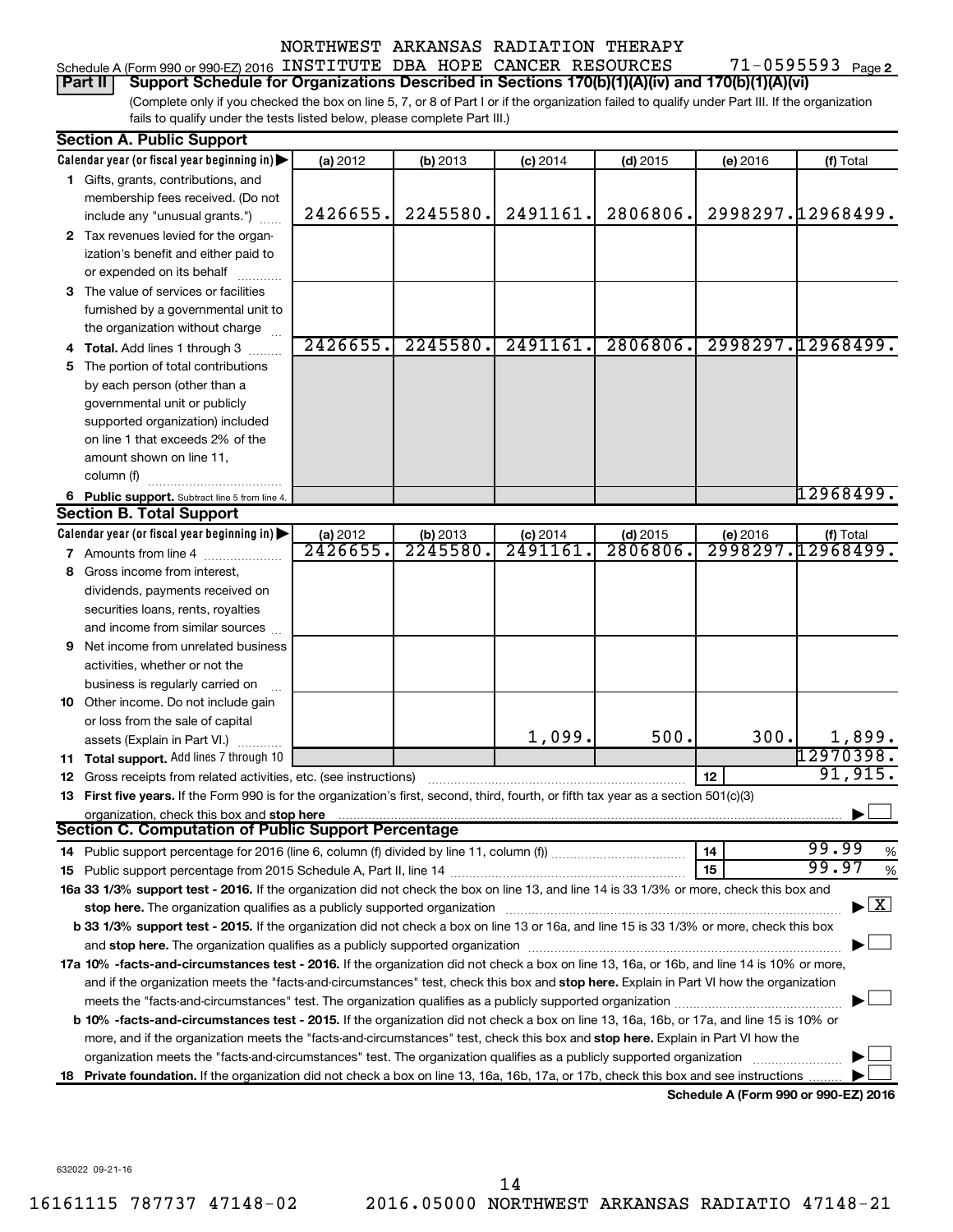#### Schedule A (Form 990 or 990-EZ) 2016 INSTITUTE DBA HOPE CANCER RESOURCES 71-0595593 Page

71-0595593 Page 3

(Complete only if you checked the box on line 10 of Part I or if the organization failed to qualify under Part II. If the organization fails to **Part III Support Schedule for Organizations Described in Section 509(a)(2)** 

qualify under the tests listed below, please complete Part II.)

| <b>Section A. Public Support</b>                                                                                                                                                         |          |          |            |            |          |                                      |
|------------------------------------------------------------------------------------------------------------------------------------------------------------------------------------------|----------|----------|------------|------------|----------|--------------------------------------|
| Calendar year (or fiscal year beginning in)                                                                                                                                              | (a) 2012 | (b) 2013 | $(c)$ 2014 | $(d)$ 2015 | (e) 2016 | (f) Total                            |
| 1 Gifts, grants, contributions, and                                                                                                                                                      |          |          |            |            |          |                                      |
| membership fees received. (Do not                                                                                                                                                        |          |          |            |            |          |                                      |
| include any "unusual grants.")                                                                                                                                                           |          |          |            |            |          |                                      |
| 2 Gross receipts from admissions,<br>merchandise sold or services per-<br>formed, or facilities furnished in<br>any activity that is related to the<br>organization's tax-exempt purpose |          |          |            |            |          |                                      |
| 3 Gross receipts from activities that                                                                                                                                                    |          |          |            |            |          |                                      |
| are not an unrelated trade or bus-                                                                                                                                                       |          |          |            |            |          |                                      |
| iness under section 513                                                                                                                                                                  |          |          |            |            |          |                                      |
| 4 Tax revenues levied for the organ-                                                                                                                                                     |          |          |            |            |          |                                      |
| ization's benefit and either paid to                                                                                                                                                     |          |          |            |            |          |                                      |
| or expended on its behalf                                                                                                                                                                |          |          |            |            |          |                                      |
| 5 The value of services or facilities                                                                                                                                                    |          |          |            |            |          |                                      |
| furnished by a governmental unit to                                                                                                                                                      |          |          |            |            |          |                                      |
| the organization without charge                                                                                                                                                          |          |          |            |            |          |                                      |
| 6 Total. Add lines 1 through 5                                                                                                                                                           |          |          |            |            |          |                                      |
| 7a Amounts included on lines 1, 2, and                                                                                                                                                   |          |          |            |            |          |                                      |
| 3 received from disqualified persons                                                                                                                                                     |          |          |            |            |          |                                      |
| <b>b</b> Amounts included on lines 2 and 3 received<br>from other than disqualified persons that<br>exceed the greater of \$5,000 or 1% of the<br>amount on line 13 for the year         |          |          |            |            |          |                                      |
| c Add lines 7a and 7b                                                                                                                                                                    |          |          |            |            |          |                                      |
| 8 Public support. (Subtract line 7c from line 6.)                                                                                                                                        |          |          |            |            |          |                                      |
| <b>Section B. Total Support</b>                                                                                                                                                          |          |          |            |            |          |                                      |
| Calendar year (or fiscal year beginning in)                                                                                                                                              | (a) 2012 | (b) 2013 | $(c)$ 2014 | $(d)$ 2015 | (e) 2016 | (f) Total                            |
| 9 Amounts from line 6                                                                                                                                                                    |          |          |            |            |          |                                      |
| <b>10a</b> Gross income from interest,<br>dividends, payments received on<br>securities loans, rents, royalties<br>and income from similar sources                                       |          |          |            |            |          |                                      |
| <b>b</b> Unrelated business taxable income                                                                                                                                               |          |          |            |            |          |                                      |
| (less section 511 taxes) from businesses<br>acquired after June 30, 1975                                                                                                                 |          |          |            |            |          |                                      |
| c Add lines 10a and 10b                                                                                                                                                                  |          |          |            |            |          |                                      |
| <b>11</b> Net income from unrelated business<br>activities not included in line 10b,<br>whether or not the business is<br>regularly carried on                                           |          |          |            |            |          |                                      |
| <b>12</b> Other income. Do not include gain<br>or loss from the sale of capital<br>assets (Explain in Part VI.)                                                                          |          |          |            |            |          |                                      |
| <b>13</b> Total support. (Add lines 9, 10c, 11, and 12.)                                                                                                                                 |          |          |            |            |          |                                      |
| 14 First five years. If the Form 990 is for the organization's first, second, third, fourth, or fifth tax year as a section 501(c)(3) organization,                                      |          |          |            |            |          |                                      |
| check this box and stop here <i>macuum macuum macuum macuum macuum macuum macuum macuum macuum macuum</i>                                                                                |          |          |            |            |          |                                      |
| Section C. Computation of Public Support Percentage                                                                                                                                      |          |          |            |            |          |                                      |
|                                                                                                                                                                                          |          |          |            |            | 15       | ℅                                    |
|                                                                                                                                                                                          |          |          |            |            | 16       | %                                    |
| Section D. Computation of Investment Income Percentage                                                                                                                                   |          |          |            |            |          |                                      |
|                                                                                                                                                                                          |          |          |            |            | 17       | %                                    |
| 18 Investment income percentage from 2015 Schedule A, Part III, line 17                                                                                                                  |          |          |            |            | 18       | %                                    |
| 19a 33 1/3% support tests - 2016. If the organization did not check the box on line 14, and line 15 is more than 33 1/3%, and line 17 is not                                             |          |          |            |            |          |                                      |
| more than 33 1/3%, check this box and stop here. The organization qualifies as a publicly supported organization                                                                         |          |          |            |            |          |                                      |
| b 33 1/3% support tests - 2015. If the organization did not check a box on line 14 or line 19a, and line 16 is more than 33 1/3%, and                                                    |          |          |            |            |          |                                      |
| line 18 is not more than 33 1/3%, check this box and stop here. The organization qualifies as a publicly supported organization                                                          |          |          |            |            |          |                                      |
|                                                                                                                                                                                          |          |          |            |            |          |                                      |
| 632023 09-21-16                                                                                                                                                                          |          |          | 15         |            |          | Schedule A (Form 990 or 990-EZ) 2016 |

16161115 787737 47148-02 2016.05000 NORTHWEST ARKANSAS RADIATIO 47148-21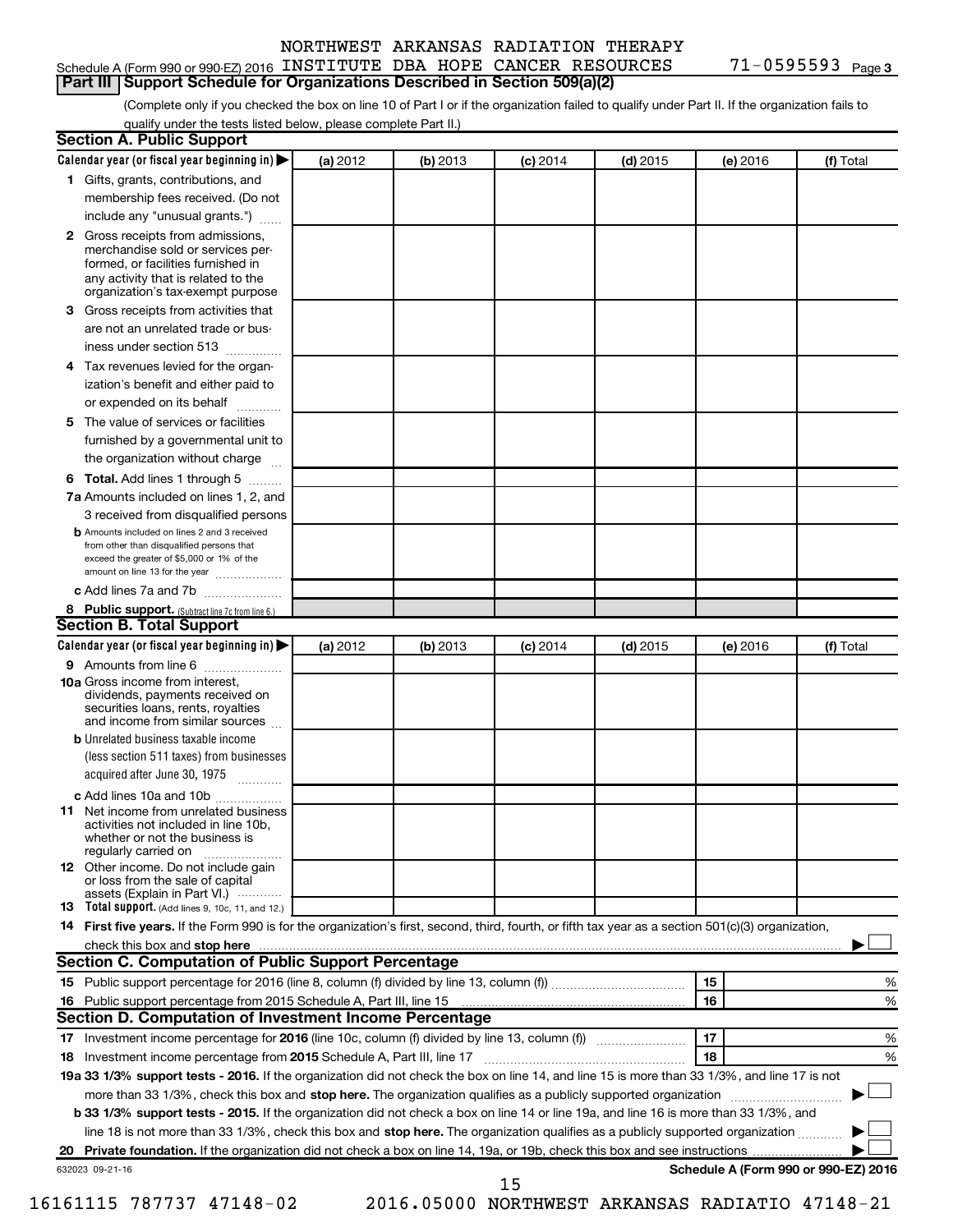#### Schedule A (Form 990 or 990-EZ) 2016 INSTITUTE DBA HOPE CANCER RESOURCES 71-0595593 Page

**1**

**2**

**3a**

**3b**

**3c**

**4a**

**4b**

**4c**

**5a**

**5b 5c**

**6**

**7**

**8**

**9a**

**9b**

**9c**

**10a**

**10b**

**Yes No**

#### **Part IV Supporting Organizations**

(Complete only if you checked a box in line 12 on Part I. If you checked 12a of Part I, complete Sections A and B. If you checked 12b of Part I, complete Sections A and C. If you checked 12c of Part I, complete Sections A, D, and E. If you checked 12d of Part I, complete Sections A and D, and complete Part V.)

#### **Section A. All Supporting Organizations**

- **1** Are all of the organization's supported organizations listed by name in the organization's governing documents? If "No," describe in Part VI how the supported organizations are designated. If designated by *class or purpose, describe the designation. If historic and continuing relationship, explain.*
- **2** Did the organization have any supported organization that does not have an IRS determination of status under section 509(a)(1) or (2)? If "Yes," explain in Part VI how the organization determined that the supported *organization was described in section 509(a)(1) or (2).*
- **3a** Did the organization have a supported organization described in section 501(c)(4), (5), or (6)? If "Yes," answer *(b) and (c) below.*
- **b** Did the organization confirm that each supported organization qualified under section 501(c)(4), (5), or (6) and satisfied the public support tests under section 509(a)(2)? If "Yes," describe in Part VI when and how the *organization made the determination.*
- **c** Did the organization ensure that all support to such organizations was used exclusively for section 170(c)(2)(B) purposes? If "Yes," explain in Part VI what controls the organization put in place to ensure such use.
- **4 a** *If* Was any supported organization not organized in the United States ("foreign supported organization")? *"Yes," and if you checked 12a or 12b in Part I, answer (b) and (c) below.*
- **b** Did the organization have ultimate control and discretion in deciding whether to make grants to the foreign supported organization? If "Yes," describe in Part VI how the organization had such control and discretion *despite being controlled or supervised by or in connection with its supported organizations.*
- **c** Did the organization support any foreign supported organization that does not have an IRS determination under sections 501(c)(3) and 509(a)(1) or (2)? If "Yes," explain in Part VI what controls the organization used *to ensure that all support to the foreign supported organization was used exclusively for section 170(c)(2)(B) purposes.*
- **5a** Did the organization add, substitute, or remove any supported organizations during the tax year? If "Yes," answer (b) and (c) below (if applicable). Also, provide detail in Part VI, including (i) the names and EIN *numbers of the supported organizations added, substituted, or removed; (ii) the reasons for each such action; (iii) the authority under the organization's organizing document authorizing such action; and (iv) how the action was accomplished (such as by amendment to the organizing document).*
- **b** Type I or Type II only. Was any added or substituted supported organization part of a class already designated in the organization's organizing document?
- **c Substitutions only.**  Was the substitution the result of an event beyond the organization's control?
- **6** Did the organization provide support (whether in the form of grants or the provision of services or facilities) to support or benefit one or more of the filing organization's supported organizations? If "Yes," provide detail in anyone other than (i) its supported organizations, (ii) individuals that are part of the charitable class benefited by one or more of its supported organizations, or (iii) other supporting organizations that also *Part VI.*
- **7** Did the organization provide a grant, loan, compensation, or other similar payment to a substantial contributor regard to a substantial contributor? If "Yes," complete Part I of Schedule L (Form 990 or 990-EZ). (defined in section 4958(c)(3)(C)), a family member of a substantial contributor, or a 35% controlled entity with
- **8** Did the organization make a loan to a disqualified person (as defined in section 4958) not described in line 7? *If "Yes," complete Part I of Schedule L (Form 990 or 990-EZ).*
- **9 a** Was the organization controlled directly or indirectly at any time during the tax year by one or more in section 509(a)(1) or (2))? If "Yes," provide detail in Part VI. disqualified persons as defined in section 4946 (other than foundation managers and organizations described
- **b** Did one or more disqualified persons (as defined in line 9a) hold a controlling interest in any entity in which the supporting organization had an interest? If "Yes," provide detail in Part VI.
- **c** Did a disqualified person (as defined in line 9a) have an ownership interest in, or derive any personal benefit from, assets in which the supporting organization also had an interest? If "Yes," provide detail in Part VI.
- **10 a** Was the organization subject to the excess business holdings rules of section 4943 because of section supporting organizations)? If "Yes," answer 10b below. 4943(f) (regarding certain Type II supporting organizations, and all Type III non-functionally integrated
	- **b** Did the organization have any excess business holdings in the tax year? (Use Schedule C, Form 4720, to *determine whether the organization had excess business holdings.)*

632024 09-21-16

**Schedule A (Form 990 or 990-EZ) 2016**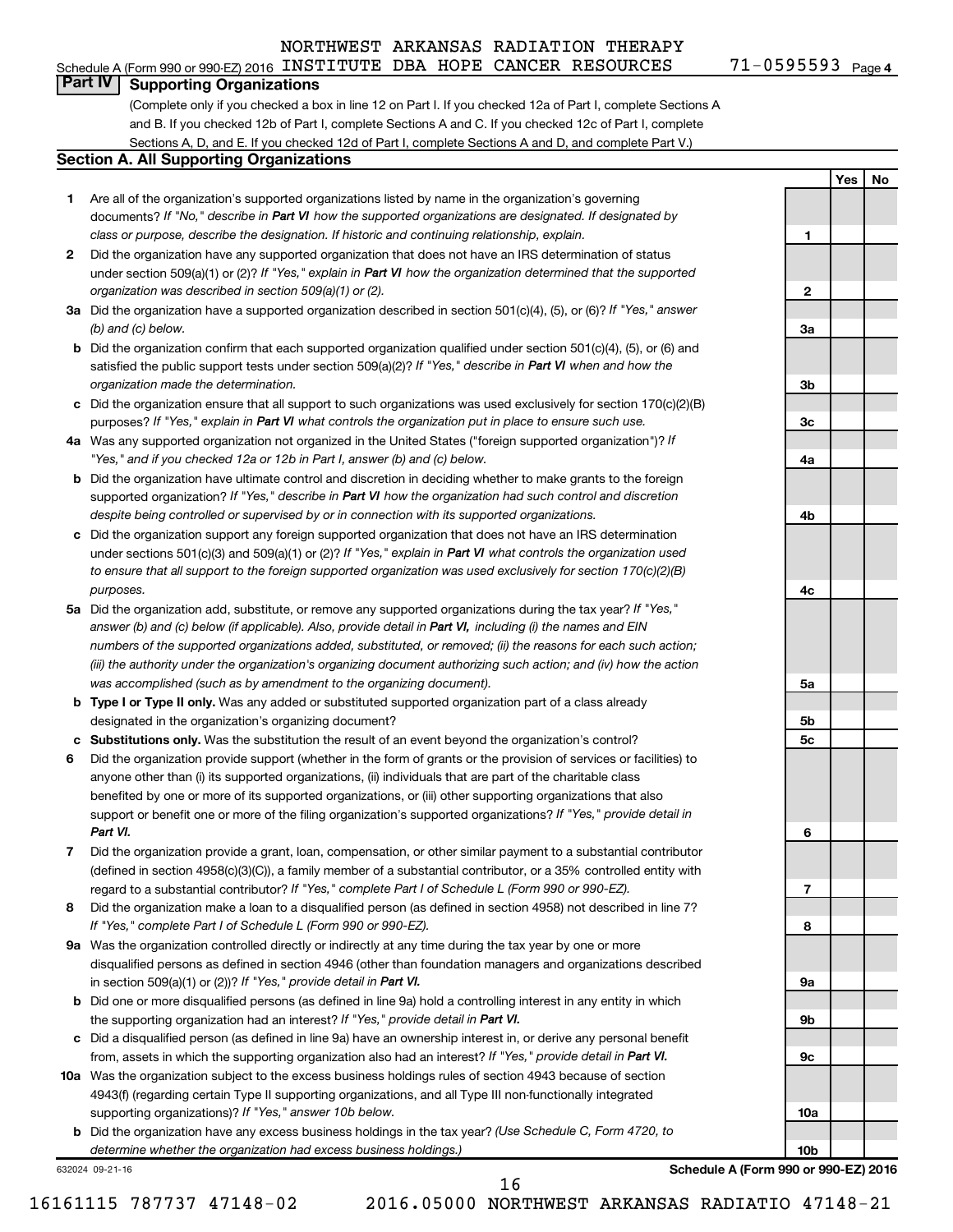71-0595593 Page 5 Schedule A (Form 990 or 990-EZ) 2016 INSTITUTE DBA HOPE CANCER RESOURCES 71-0595593 Page

|    | Part IV<br><b>Supporting Organizations (continued)</b>                                                                          |                 |     |    |
|----|---------------------------------------------------------------------------------------------------------------------------------|-----------------|-----|----|
|    |                                                                                                                                 |                 | Yes | No |
| 11 | Has the organization accepted a gift or contribution from any of the following persons?                                         |                 |     |    |
|    | a A person who directly or indirectly controls, either alone or together with persons described in (b) and (c)                  |                 |     |    |
|    | below, the governing body of a supported organization?                                                                          | 11a             |     |    |
|    | <b>b</b> A family member of a person described in (a) above?                                                                    | 11 <sub>b</sub> |     |    |
|    | c A 35% controlled entity of a person described in (a) or (b) above? If "Yes" to a, b, or c, provide detail in Part VI.         | 11c             |     |    |
|    | <b>Section B. Type I Supporting Organizations</b>                                                                               |                 |     |    |
|    |                                                                                                                                 |                 | Yes | No |
| 1  | Did the directors, trustees, or membership of one or more supported organizations have the power to                             |                 |     |    |
|    | regularly appoint or elect at least a majority of the organization's directors or trustees at all times during the              |                 |     |    |
|    |                                                                                                                                 |                 |     |    |
|    | tax year? If "No," describe in Part VI how the supported organization(s) effectively operated, supervised, or                   |                 |     |    |
|    | controlled the organization's activities. If the organization had more than one supported organization,                         |                 |     |    |
|    | describe how the powers to appoint and/or remove directors or trustees were allocated among the supported                       |                 |     |    |
|    | organizations and what conditions or restrictions, if any, applied to such powers during the tax year.                          | 1               |     |    |
| 2  | Did the organization operate for the benefit of any supported organization other than the supported                             |                 |     |    |
|    | organization(s) that operated, supervised, or controlled the supporting organization? If "Yes," explain in                      |                 |     |    |
|    | Part VI how providing such benefit carried out the purposes of the supported organization(s) that operated,                     |                 |     |    |
|    | supervised, or controlled the supporting organization.                                                                          | 2               |     |    |
|    | <b>Section C. Type II Supporting Organizations</b>                                                                              |                 |     |    |
|    |                                                                                                                                 |                 | Yes | No |
| 1  | Were a majority of the organization's directors or trustees during the tax year also a majority of the directors                |                 |     |    |
|    | or trustees of each of the organization's supported organization(s)? If "No," describe in Part VI how control                   |                 |     |    |
|    | or management of the supporting organization was vested in the same persons that controlled or managed                          |                 |     |    |
|    | the supported organization(s).                                                                                                  | 1               |     |    |
|    | <b>Section D. All Type III Supporting Organizations</b>                                                                         |                 |     |    |
|    |                                                                                                                                 |                 | Yes | No |
| 1  | Did the organization provide to each of its supported organizations, by the last day of the fifth month of the                  |                 |     |    |
|    | organization's tax year, (i) a written notice describing the type and amount of support provided during the prior tax           |                 |     |    |
|    | year, (ii) a copy of the Form 990 that was most recently filed as of the date of notification, and (iii) copies of the          |                 |     |    |
|    | organization's governing documents in effect on the date of notification, to the extent not previously provided?                | 1               |     |    |
| 2  | Were any of the organization's officers, directors, or trustees either (i) appointed or elected by the supported                |                 |     |    |
|    | organization(s) or (ii) serving on the governing body of a supported organization? If "No," explain in Part VI how              |                 |     |    |
|    | the organization maintained a close and continuous working relationship with the supported organization(s).                     | 2               |     |    |
| 3  | By reason of the relationship described in (2), did the organization's supported organizations have a                           |                 |     |    |
|    | significant voice in the organization's investment policies and in directing the use of the organization's                      |                 |     |    |
|    | income or assets at all times during the tax year? If "Yes," describe in Part VI the role the organization's                    |                 |     |    |
|    | supported organizations played in this regard.                                                                                  | з               |     |    |
|    | Section E. Type III Functionally Integrated Supporting Organizations                                                            |                 |     |    |
| 1  | Check the box next to the method that the organization used to satisfy the Integral Part Test during the yeafsee instructions). |                 |     |    |
| a  | The organization satisfied the Activities Test. Complete line 2 below.                                                          |                 |     |    |
| b  | The organization is the parent of each of its supported organizations. Complete line 3 below.                                   |                 |     |    |
| c  | The organization supported a governmental entity. Describe in Part VI how you supported a government entity (see instructions). |                 |     |    |
| 2  | Activities Test. Answer (a) and (b) below.                                                                                      |                 | Yes | No |
| а  | Did substantially all of the organization's activities during the tax year directly further the exempt purposes of              |                 |     |    |
|    | the supported organization(s) to which the organization was responsive? If "Yes," then in Part VI identify                      |                 |     |    |
|    | those supported organizations and explain<br>how these activities directly furthered their exempt purposes,                     |                 |     |    |
|    | how the organization was responsive to those supported organizations, and how the organization determined                       |                 |     |    |
|    | that these activities constituted substantially all of its activities.                                                          | 2a              |     |    |
|    |                                                                                                                                 |                 |     |    |
| b  | Did the activities described in (a) constitute activities that, but for the organization's involvement, one or more             |                 |     |    |
|    | of the organization's supported organization(s) would have been engaged in? If "Yes," explain in Part VI the                    |                 |     |    |
|    | reasons for the organization's position that its supported organization(s) would have engaged in these                          |                 |     |    |
|    | activities but for the organization's involvement.                                                                              | 2b              |     |    |
| з  | Parent of Supported Organizations. Answer (a) and (b) below.                                                                    |                 |     |    |
| а  | Did the organization have the power to regularly appoint or elect a majority of the officers, directors, or                     |                 |     |    |
|    | trustees of each of the supported organizations? Provide details in Part VI.                                                    | За              |     |    |
|    | <b>b</b> Did the organization exercise a substantial degree of direction over the policies, programs, and activities of each    |                 |     |    |
|    | of its supported organizations? If "Yes," describe in Part VI the role played by the organization in this regard.               | 3b              |     |    |
|    | Schedule A (Form 990 or 990-EZ) 2016<br>632025 09-21-16<br>17                                                                   |                 |     |    |
|    |                                                                                                                                 |                 |     |    |

16161115 787737 47148-02 2016.05000 NORTHWEST ARKANSAS RADIATIO 47148-21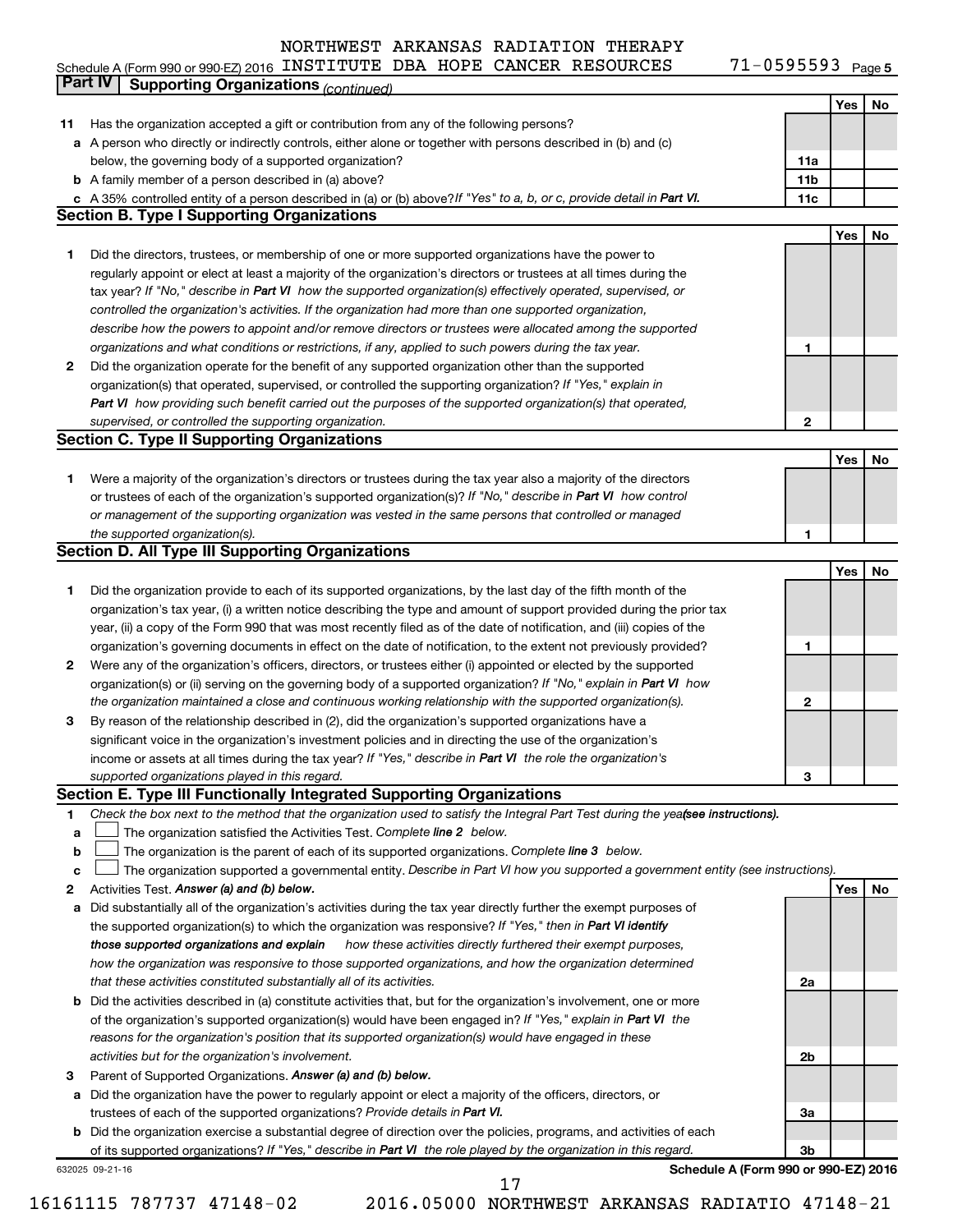#### Schedule A (Form 990 or 990-EZ) 2016 INSTITUTE DBA HOPE CANCER RESOURCES 71-0595593 Page **Part V Type III Non-Functionally Integrated 509(a)(3) Supporting Organizations**

1 **Letter See instructions.** All Check here if the organization satisfied the Integral Part Test as a qualifying trust on Nov. 20, 1970 (explain in Part VI.) See instructions. All other Type III non-functionally integrated supporting organizations must complete Sections A through E.

|              | Section A - Adjusted Net Income                                              |                | (A) Prior Year | (B) Current Year<br>(optional) |
|--------------|------------------------------------------------------------------------------|----------------|----------------|--------------------------------|
| 1            | Net short-term capital gain                                                  | 1              |                |                                |
| 2            | Recoveries of prior-year distributions                                       | $\mathbf{2}$   |                |                                |
| 3            | Other gross income (see instructions)                                        | 3              |                |                                |
| 4            | Add lines 1 through 3                                                        | 4              |                |                                |
| 5            | Depreciation and depletion                                                   | 5              |                |                                |
| 6            | Portion of operating expenses paid or incurred for production or             |                |                |                                |
|              | collection of gross income or for management, conservation, or               |                |                |                                |
|              | maintenance of property held for production of income (see instructions)     | 6              |                |                                |
| 7            | Other expenses (see instructions)                                            | $\overline{7}$ |                |                                |
| 8            | Adjusted Net Income (subtract lines 5, 6, and 7 from line 4)                 | 8              |                |                                |
|              | <b>Section B - Minimum Asset Amount</b>                                      |                | (A) Prior Year | (B) Current Year<br>(optional) |
| 1.           | Aggregate fair market value of all non-exempt-use assets (see                |                |                |                                |
|              | instructions for short tax year or assets held for part of year):            |                |                |                                |
|              | a Average monthly value of securities                                        | 1a             |                |                                |
|              | <b>b</b> Average monthly cash balances                                       | 1b             |                |                                |
|              | c Fair market value of other non-exempt-use assets                           | 1c             |                |                                |
|              | d Total (add lines 1a, 1b, and 1c)                                           | 1d             |                |                                |
|              | <b>e</b> Discount claimed for blockage or other                              |                |                |                                |
|              | factors (explain in detail in <b>Part VI</b> ):                              |                |                |                                |
| 2            | Acquisition indebtedness applicable to non-exempt-use assets                 | 2              |                |                                |
| З            | Subtract line 2 from line 1d                                                 | 3              |                |                                |
| 4            | Cash deemed held for exempt use. Enter 1-1/2% of line 3 (for greater amount, |                |                |                                |
|              | see instructions)                                                            | 4              |                |                                |
| 5            | Net value of non-exempt-use assets (subtract line 4 from line 3)             | 5              |                |                                |
| 6            | Multiply line 5 by .035                                                      | 6              |                |                                |
| 7            | Recoveries of prior-year distributions                                       | 7              |                |                                |
| 8            | Minimum Asset Amount (add line 7 to line 6)                                  | 8              |                |                                |
|              | <b>Section C - Distributable Amount</b>                                      |                |                | <b>Current Year</b>            |
| 1            | Adjusted net income for prior year (from Section A, line 8, Column A)        | 1              |                |                                |
| $\mathbf{2}$ | Enter 85% of line 1                                                          | $\overline{2}$ |                |                                |
| З            | Minimum asset amount for prior year (from Section B, line 8, Column A)       | 3              |                |                                |
| 4            | Enter greater of line 2 or line 3                                            | 4              |                |                                |
| 5            | Income tax imposed in prior year                                             | 5              |                |                                |
| 6            | Distributable Amount. Subtract line 5 from line 4, unless subject to         |                |                |                                |
|              | emergency temporary reduction (see instructions)                             | 6              |                |                                |
|              |                                                                              |                |                |                                |

**7** Check here if the current year is the organization's first as a non-functionally integrated Type III supporting organization (see † instructions).

**Schedule A (Form 990 or 990-EZ) 2016**

632026 09-21-16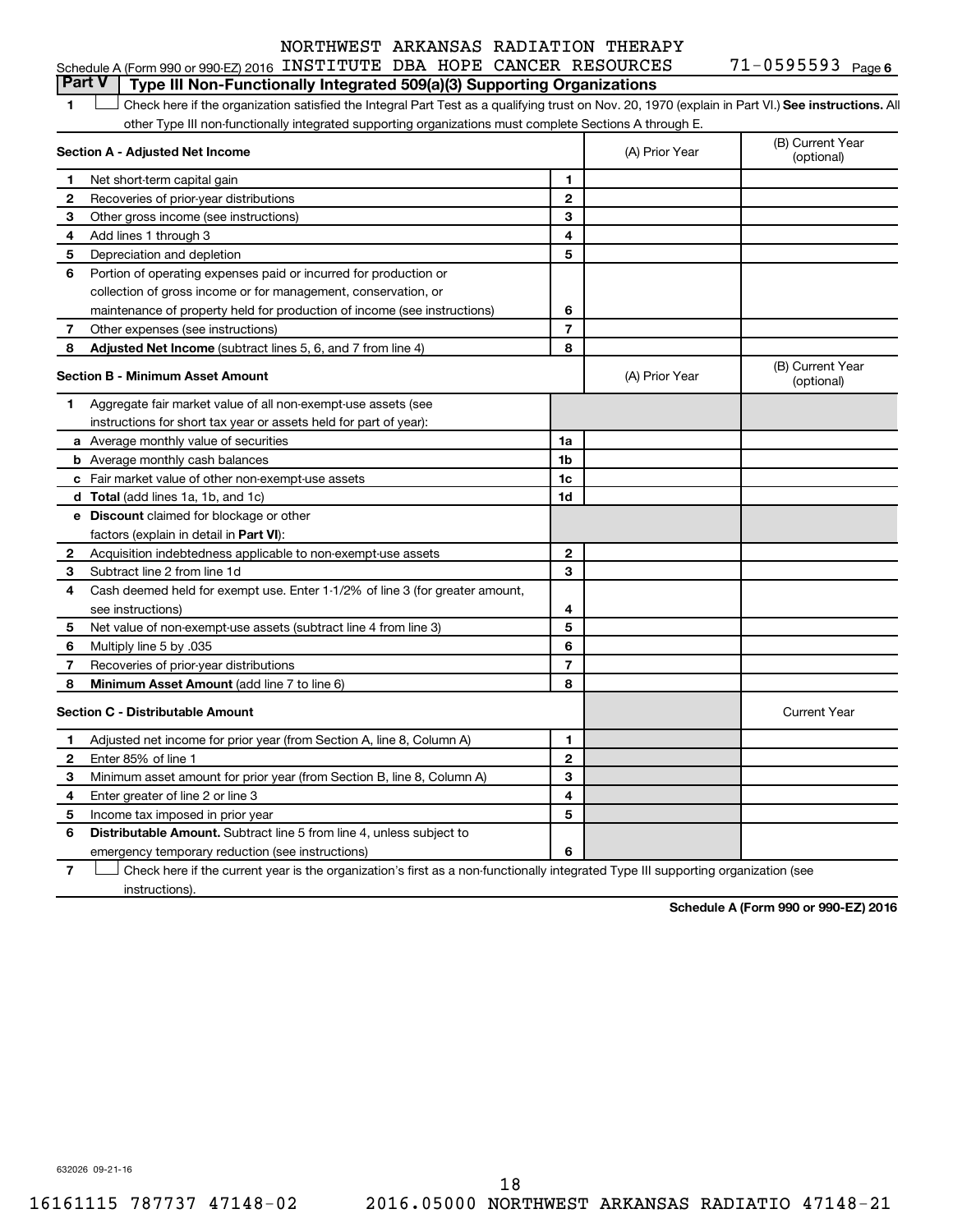|               | Schedule A (Form 990 or 990-EZ) 2016 INSTITUTE DBA HOPE CANCER RESOURCES                   |                             |                           | $71 - 0595593$ Page 7 |
|---------------|--------------------------------------------------------------------------------------------|-----------------------------|---------------------------|-----------------------|
| <b>Part V</b> | Type III Non-Functionally Integrated 509(a)(3) Supporting Organizations (continued)        |                             |                           |                       |
|               | <b>Section D - Distributions</b>                                                           |                             |                           | <b>Current Year</b>   |
| 1             | Amounts paid to supported organizations to accomplish exempt purposes                      |                             |                           |                       |
| 2             | Amounts paid to perform activity that directly furthers exempt purposes of supported       |                             |                           |                       |
|               | organizations, in excess of income from activity                                           |                             |                           |                       |
| 3             | Administrative expenses paid to accomplish exempt purposes of supported organizations      |                             |                           |                       |
| 4             | Amounts paid to acquire exempt-use assets                                                  |                             |                           |                       |
| 5             | Qualified set-aside amounts (prior IRS approval required)                                  |                             |                           |                       |
| 6             | Other distributions (describe in Part VI). See instructions                                |                             |                           |                       |
| 7             | Total annual distributions. Add lines 1 through 6                                          |                             |                           |                       |
| 8             | Distributions to attentive supported organizations to which the organization is responsive |                             |                           |                       |
|               | (provide details in Part VI). See instructions                                             |                             |                           |                       |
| 9             | Distributable amount for 2016 from Section C, line 6                                       |                             |                           |                       |
| 10            | Line 8 amount divided by Line 9 amount                                                     |                             |                           |                       |
|               |                                                                                            | (i)                         | (ii)                      | (iii)                 |
|               |                                                                                            | <b>Excess Distributions</b> | <b>Underdistributions</b> | <b>Distributable</b>  |
|               | Section E - Distribution Allocations (see instructions)                                    |                             | Pre-2016                  | Amount for 2016       |
| 1.            | Distributable amount for 2016 from Section C, line 6                                       |                             |                           |                       |
| 2             | Underdistributions, if any, for years prior to 2016 (reason-                               |                             |                           |                       |
|               | able cause required- explain in Part VI). See instructions                                 |                             |                           |                       |
| 3             |                                                                                            |                             |                           |                       |
|               | Excess distributions carryover, if any, to 2016:                                           |                             |                           |                       |
| а             |                                                                                            |                             |                           |                       |
| b             |                                                                                            |                             |                           |                       |
|               | c From 2013                                                                                |                             |                           |                       |
|               | d From 2014                                                                                |                             |                           |                       |
|               | e From 2015                                                                                |                             |                           |                       |
|               | f Total of lines 3a through e                                                              |                             |                           |                       |
|               | g Applied to underdistributions of prior years                                             |                             |                           |                       |
|               | <b>h</b> Applied to 2016 distributable amount                                              |                             |                           |                       |
| Ť.            | Carryover from 2011 not applied (see instructions)                                         |                             |                           |                       |
|               | Remainder. Subtract lines 3g, 3h, and 3i from 3f.                                          |                             |                           |                       |
| 4             | Distributions for 2016 from Section D,                                                     |                             |                           |                       |
|               | line $7:$                                                                                  |                             |                           |                       |
|               | a Applied to underdistributions of prior years                                             |                             |                           |                       |
|               | <b>b</b> Applied to 2016 distributable amount                                              |                             |                           |                       |
|               | c Remainder. Subtract lines 4a and 4b from 4                                               |                             |                           |                       |
|               | 5 Remaining underdistributions for years prior to 2016, if                                 |                             |                           |                       |
|               | any. Subtract lines 3q and 4a from line 2. For result greater                              |                             |                           |                       |
|               | than zero, explain in Part VI. See instructions                                            |                             |                           |                       |
| 6             | Remaining underdistributions for 2016. Subtract lines 3h                                   |                             |                           |                       |
|               | and 4b from line 1. For result greater than zero, explain in                               |                             |                           |                       |
|               | Part VI. See instructions                                                                  |                             |                           |                       |
| 7             | Excess distributions carryover to 2017. Add lines 3j                                       |                             |                           |                       |
|               | and 4c                                                                                     |                             |                           |                       |
| 8             | Breakdown of line 7:                                                                       |                             |                           |                       |
| а             |                                                                                            |                             |                           |                       |
|               | <b>b</b> Excess from 2013                                                                  |                             |                           |                       |
|               | c Excess from 2014                                                                         |                             |                           |                       |
|               | d Excess from 2015                                                                         |                             |                           |                       |
|               | e Excess from 2016                                                                         |                             |                           |                       |
|               |                                                                                            |                             |                           |                       |

**Schedule A (Form 990 or 990-EZ) 2016**

632027 09-21-16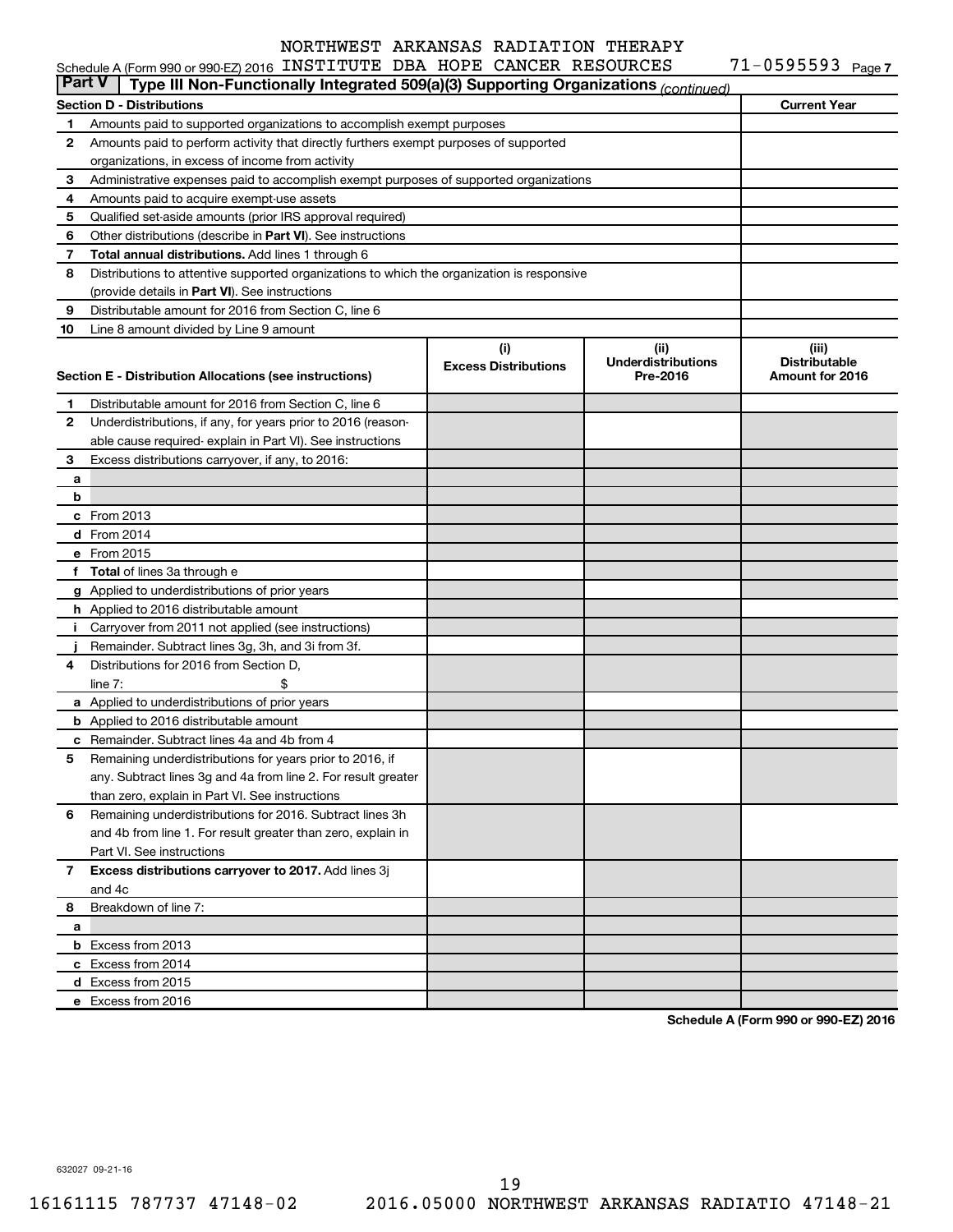|         | Schedule A (Form 990 or 990-EZ) 2016 INSTITUTE DBA HOPE CANCER RESOURCES |  | NORTHWEST ARKANSAS RADIATION THERAPY | 71-0595593 Page 8                                                                                                                                                                                                                                                                   |
|---------|--------------------------------------------------------------------------|--|--------------------------------------|-------------------------------------------------------------------------------------------------------------------------------------------------------------------------------------------------------------------------------------------------------------------------------------|
| Part VI |                                                                          |  |                                      | Supplemental Information. Provide the explanations required by Part II, line 10; Part II, line 17a or 17b; Part III, line 12;<br>Part IV, Section A, lines 1, 2, 3b, 3c, 4b, 4c, 5a, 6, 9a, 9b, 9c, 11a, 11b, and 11c; Part IV, Section B, lines 1 and 2; Part IV, Section C,       |
|         | (See instructions.)                                                      |  |                                      | line 1; Part IV, Section D, lines 2 and 3; Part IV, Section E, lines 1c, 2a, 2b, 3a, and 3b; Part V, line 1; Part V, Section B, line 1e; Part V,<br>Section D, lines 5, 6, and 8; and Part V, Section E, lines 2, 5, and 6. Also complete this part for any additional information. |
|         |                                                                          |  |                                      |                                                                                                                                                                                                                                                                                     |
|         |                                                                          |  |                                      |                                                                                                                                                                                                                                                                                     |
|         |                                                                          |  |                                      |                                                                                                                                                                                                                                                                                     |
|         |                                                                          |  |                                      |                                                                                                                                                                                                                                                                                     |
|         |                                                                          |  |                                      |                                                                                                                                                                                                                                                                                     |
|         |                                                                          |  |                                      |                                                                                                                                                                                                                                                                                     |
|         |                                                                          |  |                                      |                                                                                                                                                                                                                                                                                     |
|         |                                                                          |  |                                      |                                                                                                                                                                                                                                                                                     |
|         |                                                                          |  |                                      |                                                                                                                                                                                                                                                                                     |
|         |                                                                          |  |                                      |                                                                                                                                                                                                                                                                                     |
|         |                                                                          |  |                                      |                                                                                                                                                                                                                                                                                     |
|         |                                                                          |  |                                      |                                                                                                                                                                                                                                                                                     |
|         |                                                                          |  |                                      |                                                                                                                                                                                                                                                                                     |
|         |                                                                          |  |                                      |                                                                                                                                                                                                                                                                                     |
|         |                                                                          |  |                                      |                                                                                                                                                                                                                                                                                     |
|         |                                                                          |  |                                      |                                                                                                                                                                                                                                                                                     |
|         |                                                                          |  |                                      |                                                                                                                                                                                                                                                                                     |
|         |                                                                          |  |                                      |                                                                                                                                                                                                                                                                                     |
|         |                                                                          |  |                                      |                                                                                                                                                                                                                                                                                     |
|         |                                                                          |  |                                      |                                                                                                                                                                                                                                                                                     |
|         |                                                                          |  |                                      |                                                                                                                                                                                                                                                                                     |
|         |                                                                          |  |                                      |                                                                                                                                                                                                                                                                                     |
|         |                                                                          |  |                                      |                                                                                                                                                                                                                                                                                     |
|         |                                                                          |  |                                      |                                                                                                                                                                                                                                                                                     |
|         |                                                                          |  |                                      |                                                                                                                                                                                                                                                                                     |
|         |                                                                          |  |                                      |                                                                                                                                                                                                                                                                                     |
|         |                                                                          |  |                                      |                                                                                                                                                                                                                                                                                     |
|         |                                                                          |  |                                      | Schedule A (Form 990 or 990-EZ) 2016                                                                                                                                                                                                                                                |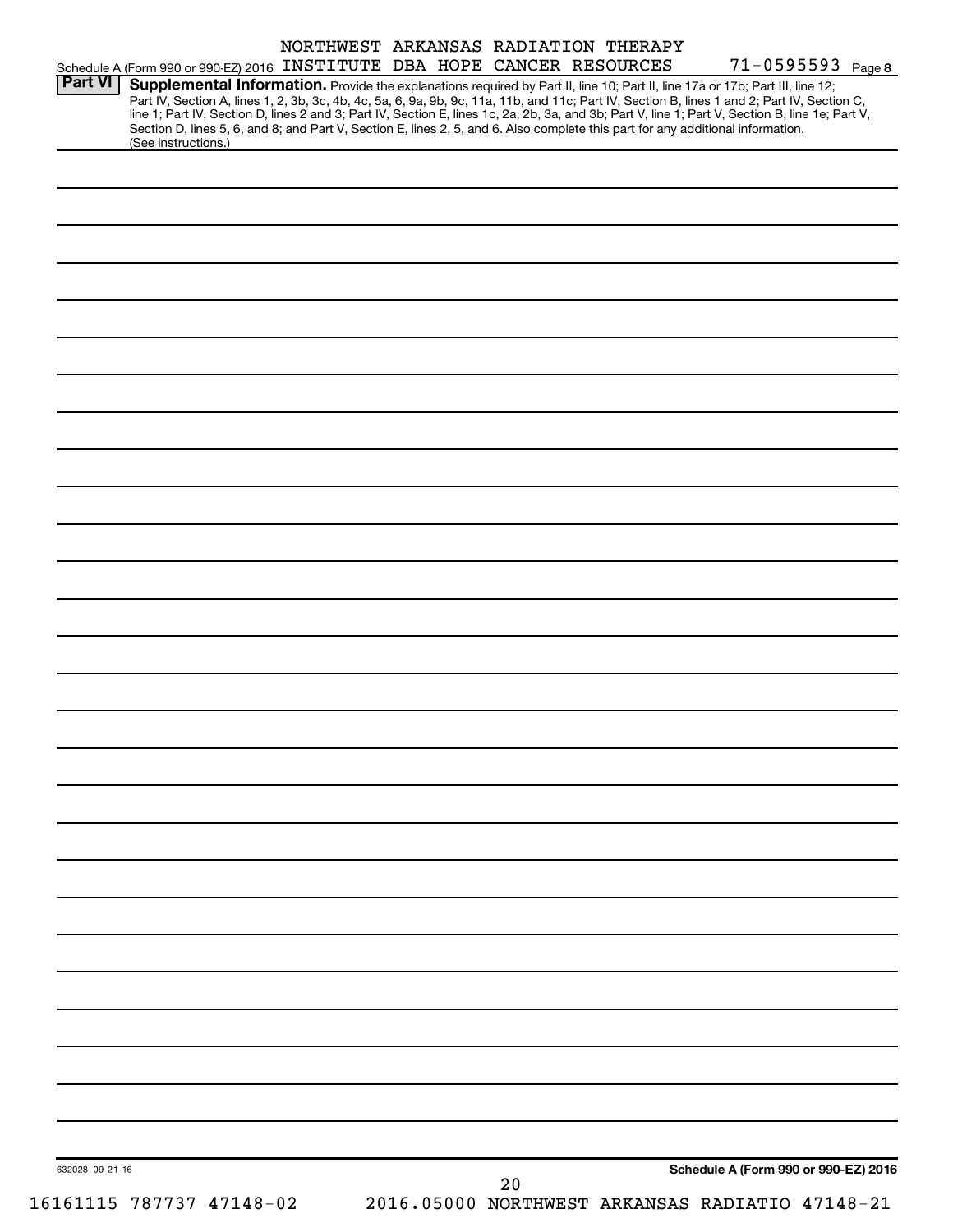**(Form 990, 990-EZ,**

#### Department of the Treasury Internal Revenue Service

# **Schedule B Schedule of Contributors**

**or 990-PF) | Attach to Form 990, Form 990-EZ, or Form 990-PF. | Information about Schedule B (Form 990, 990-EZ, or 990-PF) and** its instructions is at www.irs.gov/form990.

OMB No. 1545-0047

**2016**

**Name of the organization Employer identification number**

|  | <b>NORTHWES</b> |
|--|-----------------|
|  |                 |

T ARKANSAS RADIATION THERAPY INSTITUTE DBA HOPE CANCER RESOURCES 71-0595593

| Filers of:         | <b>Section:</b>                                                             |
|--------------------|-----------------------------------------------------------------------------|
| Form 990 or 990-EZ | $\lfloor x \rfloor$ 501(c)( 3) (enter number) organization                  |
|                    | $4947(a)(1)$ nonexempt charitable trust not treated as a private foundation |
|                    | 527 political organization                                                  |
| Form 990-PF        | 501(c)(3) exempt private foundation                                         |
|                    | 4947(a)(1) nonexempt charitable trust treated as a private foundation       |
|                    | 501(c)(3) taxable private foundation                                        |

Check if your organization is covered by the General Rule or a Special Rule.

**Note:**  Only a section 501(c)(7), (8), or (10) organization can check boxes for both the General Rule and a Special Rule. See instructions.

#### **General Rule**

 $\Box$ 

For an organization filing Form 990, 990-EZ, or 990-PF that received, during the year, contributions totaling \$5,000 or more (in money or property) from any one contributor. Complete Parts I and II. See instructions for determining a contributor's total contributions.

#### **Special Rules**

any one contributor, during the year, total contributions of the greater of **(1)** \$5,000 or **(2)** 2% of the amount on (i) Form 990, Part VIII, line 1h,  $\boxed{\text{X}}$  For an organization described in section 501(c)(3) filing Form 990 or 990-EZ that met the 33 1/3% support test of the regulations under sections 509(a)(1) and 170(b)(1)(A)(vi), that checked Schedule A (Form 990 or 990-EZ), Part II, line 13, 16a, or 16b, and that received from or (ii) Form 990-EZ, line 1. Complete Parts I and II.

year, total contributions of more than \$1,000 *exclusively* for religious, charitable, scientific, literary, or educational purposes, or for For an organization described in section 501(c)(7), (8), or (10) filing Form 990 or 990-EZ that received from any one contributor, during the the prevention of cruelty to children or animals. Complete Parts I, II, and III.  $\Box$ 

purpose. Don't complete any of the parts unless the General Rule applies to this organization because it received nonexclusively year, contributions exclusively for religious, charitable, etc., purposes, but no such contributions totaled more than \$1,000. If this box is checked, enter here the total contributions that were received during the year for an exclusively religious, charitable, etc., For an organization described in section 501(c)(7), (8), or (10) filing Form 990 or 990-EZ that received from any one contributor, during the religious, charitable, etc., contributions totaling \$5,000 or more during the year  $\ldots$  $\ldots$  $\ldots$  $\ldots$  $\ldots$  $\ldots$  $\Box$ 

**Caution:**  An organization that isn't covered by the General Rule and/or the Special Rules doesn't file Schedule B (Form 990, 990-EZ, or 990-PF),  **must** but it answer "No" on Part IV, line 2, of its Form 990; or check the box on line H of its Form 990-EZ or on its Form 990-PF, Part I, line 2, to certify that it doesn't meet the filing requirements of Schedule B (Form 990, 990-EZ, or 990-PF).

LHA For Paperwork Reduction Act Notice, see the Instructions for Form 990, 990-EZ, or 990-PF. Schedule B (Form 990, 990-EZ, or 990-PF) (2016)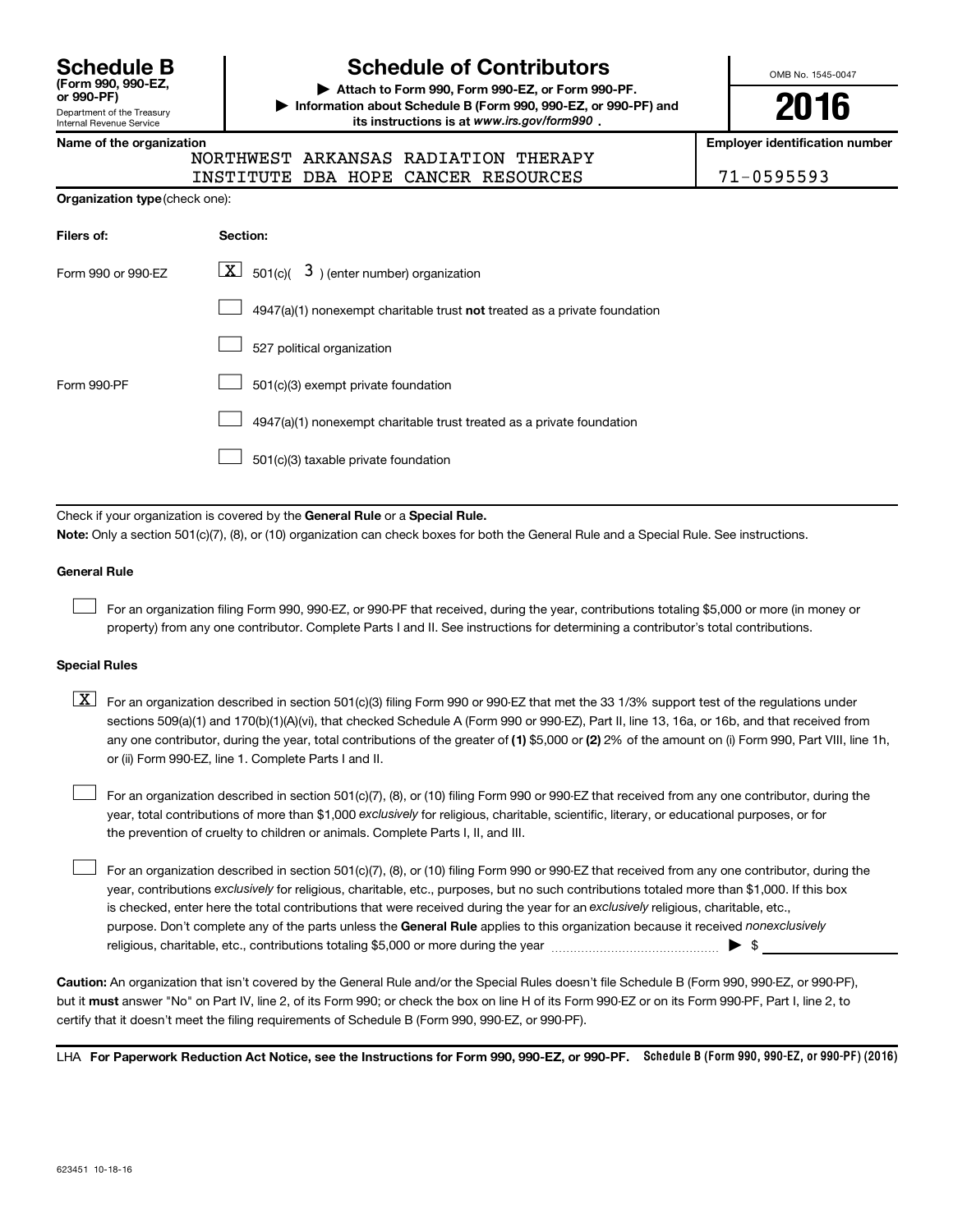#### **Name of organization Employer identification number (a) No. (b) Name, address, and ZIP + 4 (c) Total contributions (d) Type of contribution Person Payroll Noncash (a) No. (b) Name, address, and ZIP + 4 (c) Total contributions (d) Type of contribution Person Payroll Noncash (a) No. (b) Name, address, and ZIP + 4 (c) Total contributions (d) Type of contribution Person Payroll Noncash (a) No. (b) Name, address, and ZIP + 4 (c) Total contributions (d) Type of contribution Person Payroll Noncash (a) No. (b) Name, address, and ZIP + 4 (c) Total contributions (d) Type of contribution Person Payroll Noncash (a) No. (b) Name, address, and ZIP + 4 (c) Total contributions (d) Type of contribution Person Payroll Noncash Part I** Contributors (See instructions). Use duplicate copies of Part I if additional space is needed. \$ (Complete Part II for noncash contributions.) \$ (Complete Part II for noncash contributions.) \$ (Complete Part II for noncash contributions.) \$ (Complete Part II for noncash contributions.) \$ (Complete Part II for noncash contributions.) \$ (Complete Part II for noncash contributions.) †  $\Box$  $\Box$  $\overline{\mathbf{X}}$  $\Box$  $\Box$  $\boxed{\textbf{X}}$  $\Box$  $\Box$  $\boxed{\textbf{X}}$  $\Box$  $\Box$  $\Box$  $\Box$  $\Box$  $\Box$  $\Box$  $\Box$ NORTHWEST ARKANSAS RADIATION THERAPY INSTITUTE DBA HOPE CANCER RESOURCES 71-0595593 1 | HIGHLANDS ONCOLOGY GROUP 3232 N. NORTH HILLS BLVD.  $\frac{1}{3}$  110,000. FAYETTEVILLE, AR 72703 2 | SUSAN G. KOMEN OZARK AFFILIATE PO BOX 309  $\vert \,$  \$ 82,136. SPRINGDALE, AR 72764 3 | CANCER CHALLENGE PO BOX 1843  $\frac{1}{3}$  200,000. BENTONVILLE, AR 72712 4 WALMART FOUNDATION X 702 SW 8TH STREET  $\vert \text{ } s \vert \text{ } 122,890$ . BENTONVILLE, AR 72716

623452 10-18-16

**Schedule B (Form 990, 990-EZ, or 990-PF) (2016)**

16161115 787737 47148-02 2016.05000 NORTHWEST ARKANSAS RADIATIO 47148-21 22

| Schedule B (Form 990, 990-EZ, or 990-PF) (2016) | Page |
|-------------------------------------------------|------|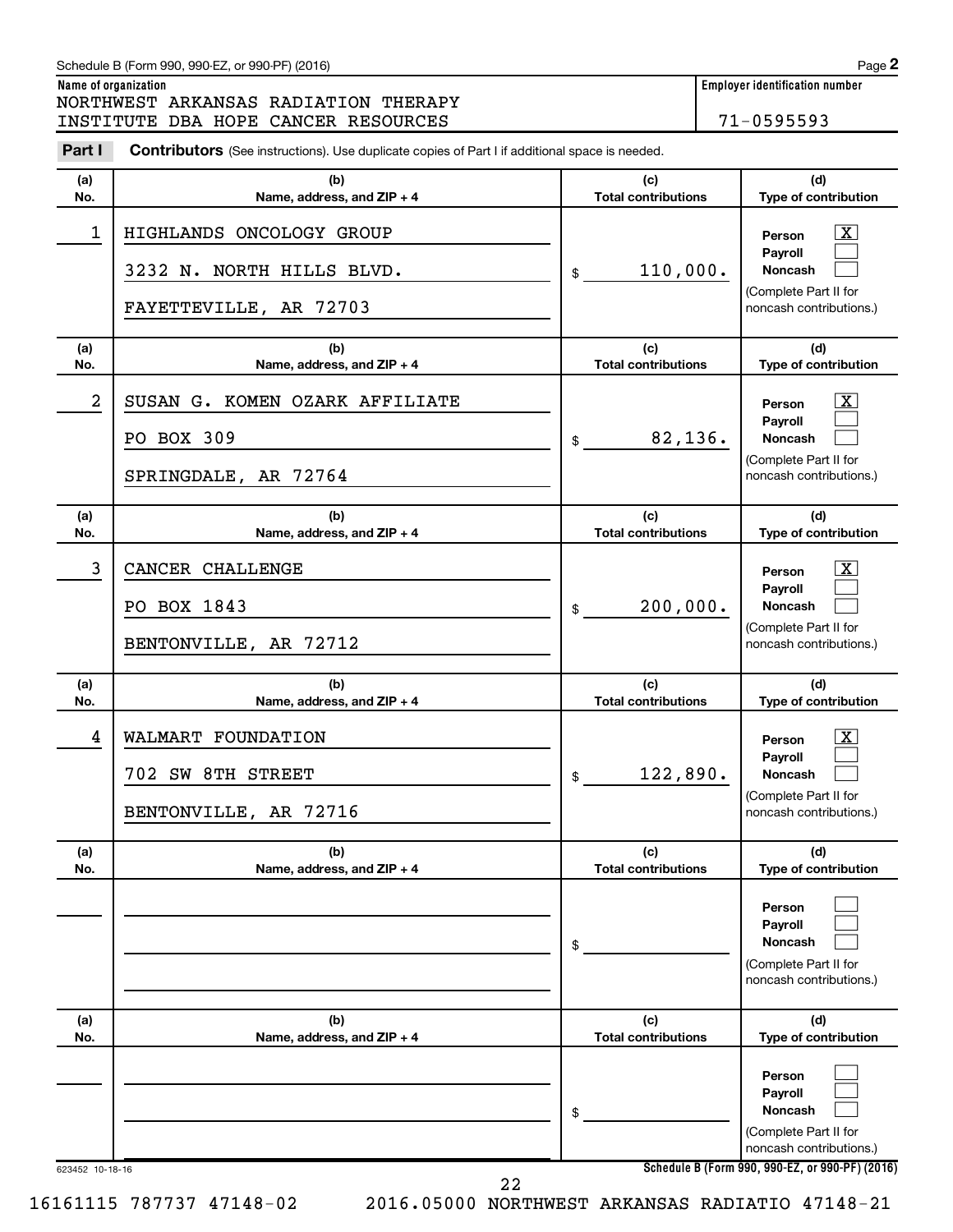#### 623453 10-18-16 **Name of organization Employer identification number Schedule B (Form 990, 990-EZ, or 990-PF) (2016) (a) No. from Part I (c) FMV (or estimate) (See instructions) (b) Description of noncash property given (d) Date received (a) No. from Part I (c) FMV (or estimate) (See instructions) (b) Description of noncash property given (d) Date received (a) No. from Part I (c) FMV (or estimate) (See instructions) (b) Description of noncash property given (d) Date received (a) No. from Part I (c) FMV (or estimate) (See instructions) (b) Description of noncash property given (d) Date received (a) No. from Part I (c) FMV (or estimate) (See instructions) (b) Description of noncash property given (d) Date received (a) No. from Part I (c) FMV (or estimate) (See instructions) (b) Description of noncash property given (d) Date received** Part II Noncash Property (See instructions). Use duplicate copies of Part II if additional space is needed. \$ \$ \$ \$ \$ \$ NORTHWEST ARKANSAS RADIATION THERAPY INSTITUTE DBA HOPE CANCER RESOURCES | 71-0595593 23

Schedule B (Form 990, 990-EZ, or 990-PF) (2016)

16161115 787737 47148-02 2016.05000 NORTHWEST ARKANSAS RADIATIO 47148-21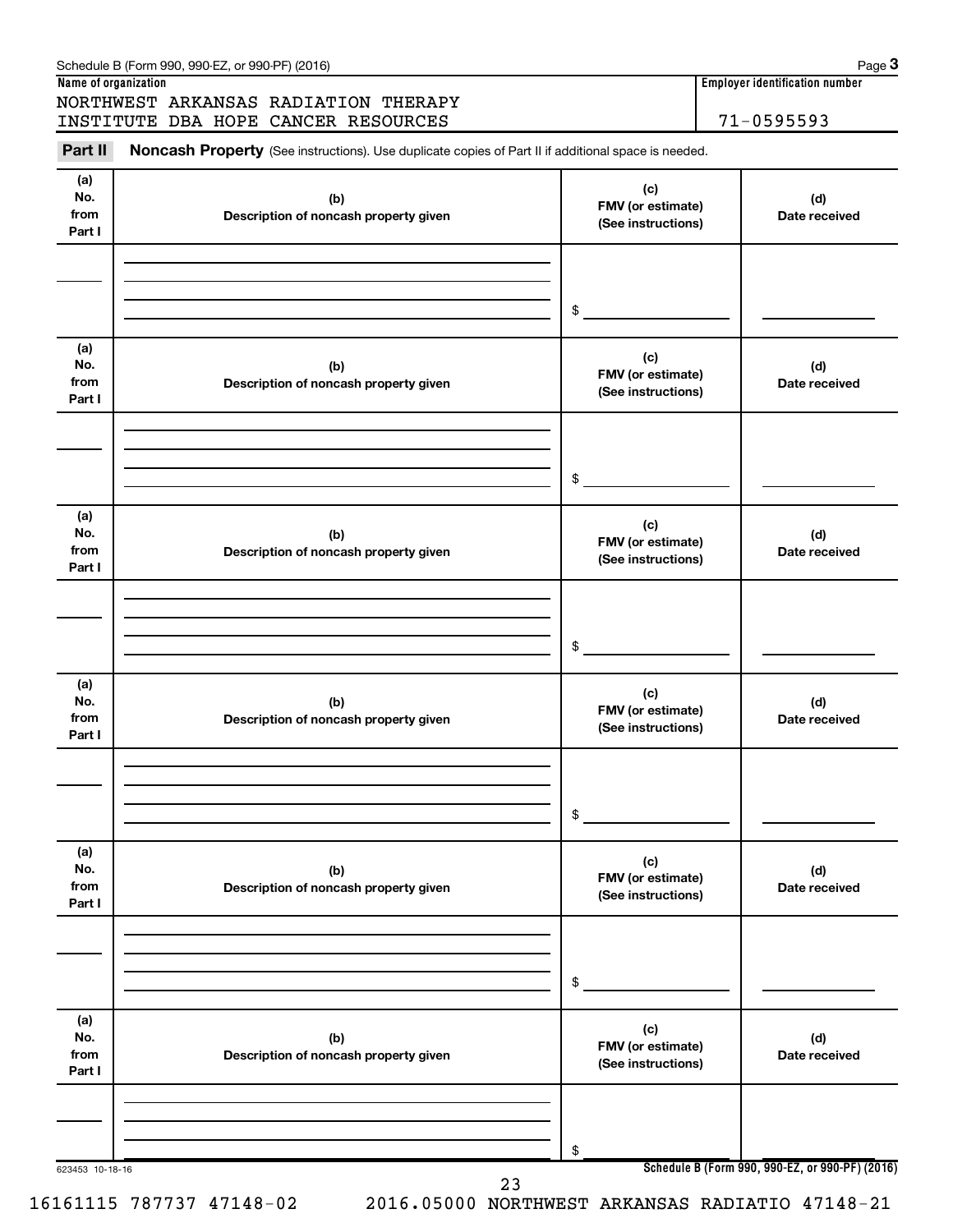|                      | Schedule B (Form 990, 990-EZ, or 990-PF) (2016)                                                                                                                                                                             |                      | Page 4                                          |
|----------------------|-----------------------------------------------------------------------------------------------------------------------------------------------------------------------------------------------------------------------------|----------------------|-------------------------------------------------|
| Name of organization |                                                                                                                                                                                                                             |                      | <b>Employer identification number</b>           |
|                      | NORTHWEST ARKANSAS RADIATION THERAPY                                                                                                                                                                                        |                      |                                                 |
| Part III             | INSTITUTE DBA HOPE CANCER RESOURCES<br>Exclusively religious, charitable, etc., contributions to organizations described in section $501(c)(7)$ , (8), or (10) that total more than \$1,000 for                             |                      | 71-0595593                                      |
|                      | the year from any one contributor. Complete columns (a) through (e) and the following line entry. For organizations                                                                                                         |                      |                                                 |
|                      | completing Part III, enter the total of exclusively religious, charitable, etc., contributions of \$1,000 or less for the year. (Enter this info. once.)<br>Use duplicate copies of Part III if additional space is needed. |                      | ► \$                                            |
| (a) No.              |                                                                                                                                                                                                                             |                      |                                                 |
| from<br>Part I       | (b) Purpose of gift                                                                                                                                                                                                         | (c) Use of gift      | (d) Description of how gift is held             |
|                      |                                                                                                                                                                                                                             |                      |                                                 |
|                      |                                                                                                                                                                                                                             |                      |                                                 |
|                      |                                                                                                                                                                                                                             |                      |                                                 |
|                      |                                                                                                                                                                                                                             |                      |                                                 |
|                      |                                                                                                                                                                                                                             | (e) Transfer of gift |                                                 |
|                      | Transferee's name, address, and ZIP + 4                                                                                                                                                                                     |                      | Relationship of transferor to transferee        |
|                      |                                                                                                                                                                                                                             |                      |                                                 |
|                      |                                                                                                                                                                                                                             |                      |                                                 |
|                      |                                                                                                                                                                                                                             |                      |                                                 |
|                      |                                                                                                                                                                                                                             |                      |                                                 |
| (a) No.<br>from      | (b) Purpose of gift                                                                                                                                                                                                         | (c) Use of gift      | (d) Description of how gift is held             |
| Part I               |                                                                                                                                                                                                                             |                      |                                                 |
|                      |                                                                                                                                                                                                                             |                      |                                                 |
|                      |                                                                                                                                                                                                                             |                      |                                                 |
|                      |                                                                                                                                                                                                                             |                      |                                                 |
|                      |                                                                                                                                                                                                                             | (e) Transfer of gift |                                                 |
|                      |                                                                                                                                                                                                                             |                      |                                                 |
|                      | Transferee's name, address, and ZIP + 4                                                                                                                                                                                     |                      | Relationship of transferor to transferee        |
|                      |                                                                                                                                                                                                                             |                      |                                                 |
|                      |                                                                                                                                                                                                                             |                      |                                                 |
|                      |                                                                                                                                                                                                                             |                      |                                                 |
| (a) No.<br>from      |                                                                                                                                                                                                                             |                      |                                                 |
| Part I               | (b) Purpose of gift                                                                                                                                                                                                         | (c) Use of gift      | (d) Description of how gift is held             |
|                      |                                                                                                                                                                                                                             |                      |                                                 |
|                      |                                                                                                                                                                                                                             |                      |                                                 |
|                      |                                                                                                                                                                                                                             |                      |                                                 |
|                      |                                                                                                                                                                                                                             | (e) Transfer of gift |                                                 |
|                      |                                                                                                                                                                                                                             |                      |                                                 |
|                      | Transferee's name, address, and ZIP + 4                                                                                                                                                                                     |                      | Relationship of transferor to transferee        |
|                      |                                                                                                                                                                                                                             |                      |                                                 |
|                      |                                                                                                                                                                                                                             |                      |                                                 |
|                      |                                                                                                                                                                                                                             |                      |                                                 |
| (a) No.<br>from      |                                                                                                                                                                                                                             |                      |                                                 |
| Part I               | (b) Purpose of gift                                                                                                                                                                                                         | (c) Use of gift      | (d) Description of how gift is held             |
|                      |                                                                                                                                                                                                                             |                      |                                                 |
|                      |                                                                                                                                                                                                                             |                      |                                                 |
|                      |                                                                                                                                                                                                                             |                      |                                                 |
|                      |                                                                                                                                                                                                                             |                      |                                                 |
|                      |                                                                                                                                                                                                                             | (e) Transfer of gift |                                                 |
|                      | Transferee's name, address, and ZIP + 4                                                                                                                                                                                     |                      | Relationship of transferor to transferee        |
|                      |                                                                                                                                                                                                                             |                      |                                                 |
|                      |                                                                                                                                                                                                                             |                      |                                                 |
|                      |                                                                                                                                                                                                                             |                      |                                                 |
|                      |                                                                                                                                                                                                                             |                      |                                                 |
| 623454 10-18-16      |                                                                                                                                                                                                                             | 24                   | Schedule B (Form 990, 990-EZ, or 990-PF) (2016) |
|                      |                                                                                                                                                                                                                             |                      |                                                 |

16161115 787737 47148-02 2016.05000 NORTHWEST ARKANSAS RADIATIO 47148-21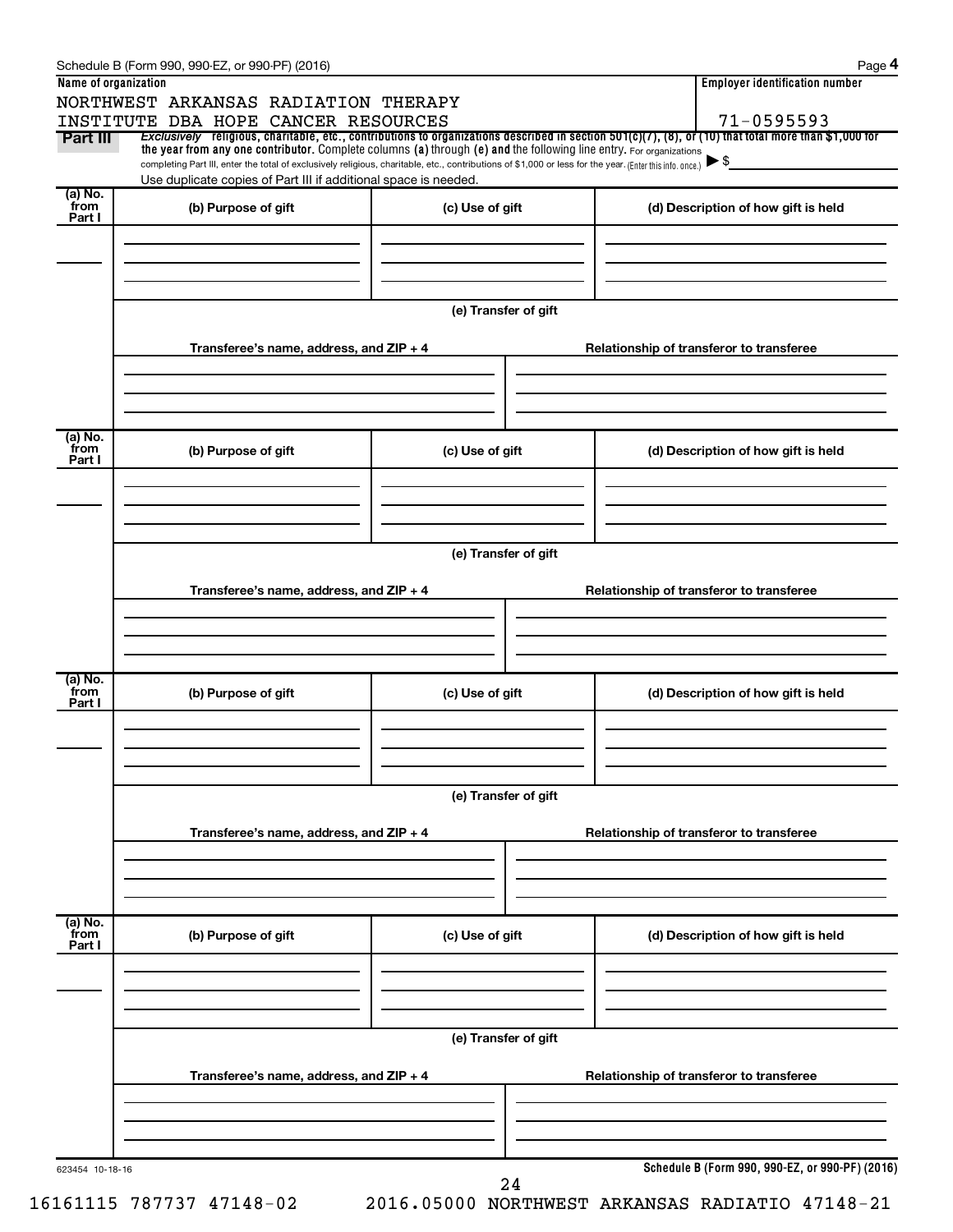|         | <b>SCHEDULE D</b>              |                                                                                                        | <b>Supplemental Financial Statements</b>                                                                                                                                                                                       | OMB No. 1545-0047                                       |
|---------|--------------------------------|--------------------------------------------------------------------------------------------------------|--------------------------------------------------------------------------------------------------------------------------------------------------------------------------------------------------------------------------------|---------------------------------------------------------|
|         | (Form 990)                     |                                                                                                        | Complete if the organization answered "Yes" on Form 990,<br>Part IV, line 6, 7, 8, 9, 10, 11a, 11b, 11c, 11d, 11e, 11f, 12a, or 12b.                                                                                           |                                                         |
|         | Department of the Treasury     |                                                                                                        | Attach to Form 990.                                                                                                                                                                                                            | <b>Open to Public</b><br>Inspection                     |
|         | Internal Revenue Service       |                                                                                                        | Information about Schedule D (Form 990) and its instructions is at www.irs.gov/form990.<br>NORTHWEST ARKANSAS RADIATION THERAPY                                                                                                |                                                         |
|         | Name of the organization       | INSTITUTE DBA HOPE CANCER RESOURCES                                                                    |                                                                                                                                                                                                                                | <b>Employer identification number</b><br>$71 - 0595593$ |
| Part I  |                                |                                                                                                        | Organizations Maintaining Donor Advised Funds or Other Similar Funds or Accounts. Complete if the                                                                                                                              |                                                         |
|         |                                | organization answered "Yes" on Form 990, Part IV, line 6.                                              |                                                                                                                                                                                                                                |                                                         |
|         |                                |                                                                                                        | (a) Donor advised funds                                                                                                                                                                                                        | (b) Funds and other accounts                            |
| 1       |                                |                                                                                                        |                                                                                                                                                                                                                                |                                                         |
| 2       |                                | Aggregate value of contributions to (during year)                                                      |                                                                                                                                                                                                                                |                                                         |
| 3       |                                |                                                                                                        |                                                                                                                                                                                                                                |                                                         |
| 4       |                                |                                                                                                        |                                                                                                                                                                                                                                |                                                         |
| 5       |                                |                                                                                                        | Did the organization inform all donors and donor advisors in writing that the assets held in donor advised funds                                                                                                               |                                                         |
|         |                                |                                                                                                        |                                                                                                                                                                                                                                | Yes<br><b>No</b>                                        |
| 6       |                                |                                                                                                        | Did the organization inform all grantees, donors, and donor advisors in writing that grant funds can be used only                                                                                                              |                                                         |
|         |                                |                                                                                                        | for charitable purposes and not for the benefit of the donor or donor advisor, or for any other purpose conferring                                                                                                             |                                                         |
|         | impermissible private benefit? |                                                                                                        |                                                                                                                                                                                                                                | Yes<br>No                                               |
| Part II |                                |                                                                                                        | Conservation Easements. Complete if the organization answered "Yes" on Form 990, Part IV, line 7.                                                                                                                              |                                                         |
| 1       |                                | Purpose(s) of conservation easements held by the organization (check all that apply).                  |                                                                                                                                                                                                                                |                                                         |
|         |                                | Preservation of land for public use (e.g., recreation or education)                                    | Preservation of a historically important land area                                                                                                                                                                             |                                                         |
|         |                                | Protection of natural habitat                                                                          | Preservation of a certified historic structure                                                                                                                                                                                 |                                                         |
|         |                                | Preservation of open space                                                                             |                                                                                                                                                                                                                                |                                                         |
| 2       |                                |                                                                                                        | Complete lines 2a through 2d if the organization held a qualified conservation contribution in the form of a conservation easement on the last                                                                                 |                                                         |
|         | day of the tax year.           |                                                                                                        |                                                                                                                                                                                                                                | Held at the End of the Tax Year                         |
|         |                                |                                                                                                        |                                                                                                                                                                                                                                | 2a                                                      |
| b       |                                | Total acreage restricted by conservation easements                                                     |                                                                                                                                                                                                                                | 2 <sub>b</sub>                                          |
|         |                                |                                                                                                        |                                                                                                                                                                                                                                | 2c                                                      |
| d       |                                |                                                                                                        | Number of conservation easements included in (c) acquired after 8/17/06, and not on a historic structure                                                                                                                       |                                                         |
|         |                                |                                                                                                        | listed in the National Register [111] [12] The Mational Register [11] Matter Literature material and the National Register [11] Matter Matter Matter Matter Matter Matter Matter Matter Matter Matter Matter Matter Matter Mat | 2d                                                      |
| З       |                                |                                                                                                        | Number of conservation easements modified, transferred, released, extinguished, or terminated by the organization during the tax                                                                                               |                                                         |
|         | $year \triangleright$          |                                                                                                        |                                                                                                                                                                                                                                |                                                         |
| 4       |                                | Number of states where property subject to conservation easement is located $\blacktriangleright$      |                                                                                                                                                                                                                                |                                                         |
| 5       |                                | Does the organization have a written policy regarding the periodic monitoring, inspection, handling of |                                                                                                                                                                                                                                |                                                         |
|         |                                |                                                                                                        |                                                                                                                                                                                                                                | Yes<br><b>No</b>                                        |
| 6       |                                |                                                                                                        | Staff and volunteer hours devoted to monitoring, inspecting, handling of violations, and enforcing conservation easements during the year                                                                                      |                                                         |
|         |                                |                                                                                                        |                                                                                                                                                                                                                                |                                                         |
| 7       |                                |                                                                                                        | Amount of expenses incurred in monitoring, inspecting, handling of violations, and enforcing conservation easements during the year                                                                                            |                                                         |
|         | $\blacktriangleright$ \$       |                                                                                                        |                                                                                                                                                                                                                                |                                                         |
| 8       |                                |                                                                                                        | Does each conservation easement reported on line 2(d) above satisfy the requirements of section 170(h)(4)(B)(i)                                                                                                                |                                                         |
|         |                                |                                                                                                        |                                                                                                                                                                                                                                | Yes<br><b>No</b>                                        |
| 9       |                                |                                                                                                        | In Part XIII, describe how the organization reports conservation easements in its revenue and expense statement, and balance sheet, and                                                                                        |                                                         |
|         |                                |                                                                                                        | include, if applicable, the text of the footnote to the organization's financial statements that describes the organization's accounting for                                                                                   |                                                         |
|         | conservation easements.        |                                                                                                        |                                                                                                                                                                                                                                |                                                         |
|         | Part III                       |                                                                                                        | Organizations Maintaining Collections of Art, Historical Treasures, or Other Similar Assets.                                                                                                                                   |                                                         |
|         |                                | Complete if the organization answered "Yes" on Form 990, Part IV, line 8.                              |                                                                                                                                                                                                                                |                                                         |
|         |                                |                                                                                                        | 1a If the organization elected, as permitted under SFAS 116 (ASC 958), not to report in its revenue statement and balance sheet works of art,                                                                                  |                                                         |
|         |                                |                                                                                                        | historical treasures, or other similar assets held for public exhibition, education, or research in furtherance of public service, provide, in Part XIII,                                                                      |                                                         |
|         |                                | the text of the footnote to its financial statements that describes these items.                       |                                                                                                                                                                                                                                |                                                         |
|         |                                |                                                                                                        | <b>b</b> If the organization elected, as permitted under SFAS 116 (ASC 958), to report in its revenue statement and balance sheet works of art, historical                                                                     |                                                         |
|         |                                |                                                                                                        | treasures, or other similar assets held for public exhibition, education, or research in furtherance of public service, provide the following amounts                                                                          |                                                         |
|         | relating to these items:       |                                                                                                        |                                                                                                                                                                                                                                |                                                         |
|         |                                |                                                                                                        |                                                                                                                                                                                                                                | $\triangleright$ \$                                     |
|         |                                | (ii) Assets included in Form 990, Part X                                                               |                                                                                                                                                                                                                                |                                                         |
| 2       |                                |                                                                                                        | If the organization received or held works of art, historical treasures, or other similar assets for financial gain, provide                                                                                                   |                                                         |
|         |                                | the following amounts required to be reported under SFAS 116 (ASC 958) relating to these items:        |                                                                                                                                                                                                                                |                                                         |
| а       |                                |                                                                                                        |                                                                                                                                                                                                                                | -\$<br>▶                                                |
|         |                                |                                                                                                        |                                                                                                                                                                                                                                | $\blacktriangleright$ \$                                |
|         |                                | LHA For Paperwork Reduction Act Notice, see the Instructions for Form 990.                             |                                                                                                                                                                                                                                | Schedule D (Form 990) 2016                              |
|         | 632051 08-29-16                |                                                                                                        |                                                                                                                                                                                                                                |                                                         |
|         |                                |                                                                                                        | 25                                                                                                                                                                                                                             |                                                         |

16161115 787737 47148-02 2016.05000 NORTHWEST ARKANSAS RADIATIO 47148-21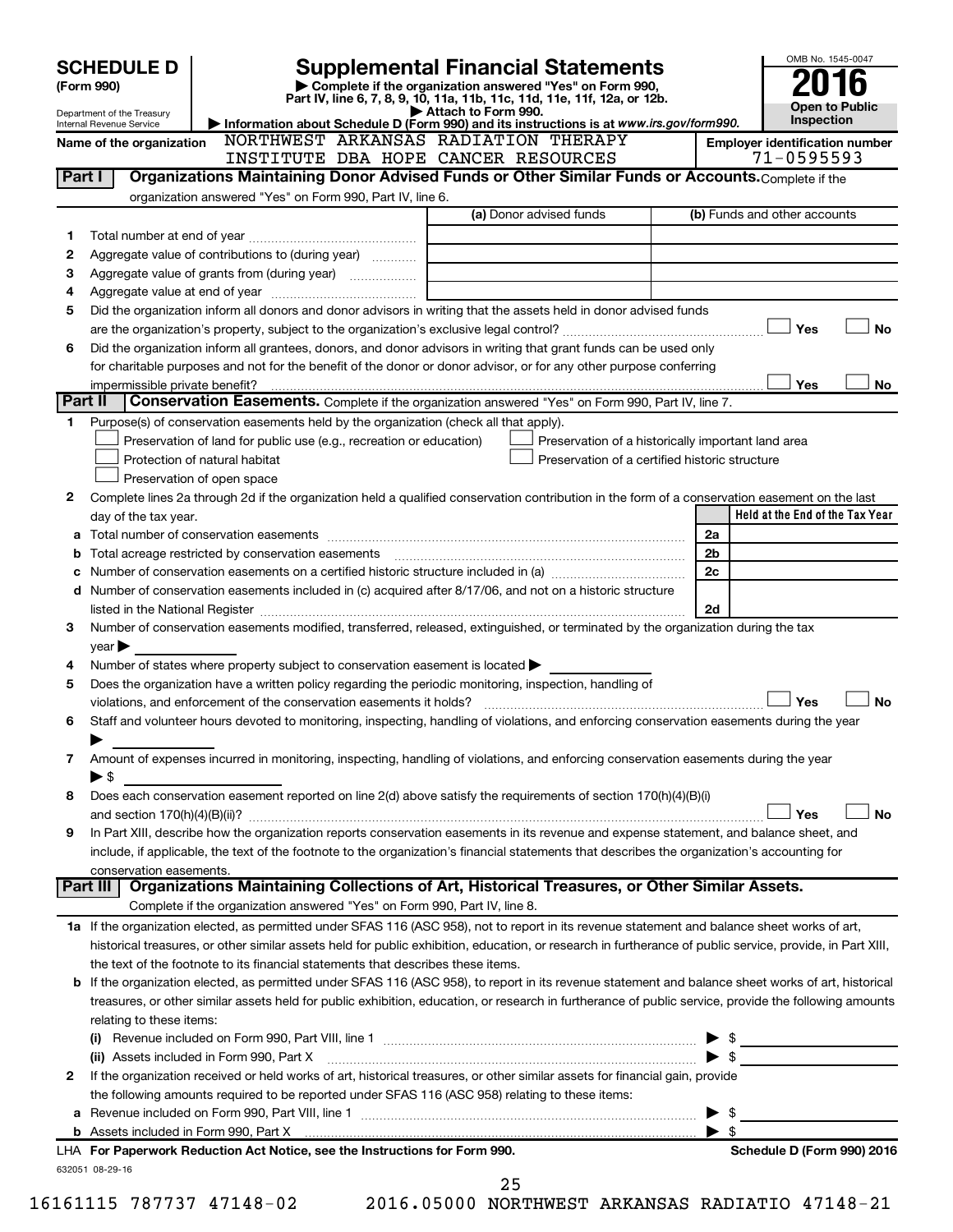|   |                                                                                                                                                                                                                                |                    |                   |                | NORTHWEST ARKANSAS RADIATION THERAPY                                                                                                                                                                                          |                                 |                       |           |
|---|--------------------------------------------------------------------------------------------------------------------------------------------------------------------------------------------------------------------------------|--------------------|-------------------|----------------|-------------------------------------------------------------------------------------------------------------------------------------------------------------------------------------------------------------------------------|---------------------------------|-----------------------|-----------|
|   | Schedule D (Form 990) 2016                                                                                                                                                                                                     |                    |                   |                | INSTITUTE DBA HOPE CANCER RESOURCES                                                                                                                                                                                           |                                 | $71 - 0595593$ Page 2 |           |
|   | Part III  <br>Organizations Maintaining Collections of Art, Historical Treasures, or Other Similar Assets (continued)                                                                                                          |                    |                   |                |                                                                                                                                                                                                                               |                                 |                       |           |
| З | Using the organization's acquisition, accession, and other records, check any of the following that are a significant use of its collection items                                                                              |                    |                   |                |                                                                                                                                                                                                                               |                                 |                       |           |
|   | (check all that apply):                                                                                                                                                                                                        |                    |                   |                |                                                                                                                                                                                                                               |                                 |                       |           |
| a | Public exhibition                                                                                                                                                                                                              |                    |                   |                | Loan or exchange programs                                                                                                                                                                                                     |                                 |                       |           |
| b | Scholarly research                                                                                                                                                                                                             |                    |                   |                | Other and the contract of the contract of the contract of the contract of the contract of the contract of the contract of the contract of the contract of the contract of the contract of the contract of the contract of the |                                 |                       |           |
| c | Preservation for future generations                                                                                                                                                                                            |                    |                   |                |                                                                                                                                                                                                                               |                                 |                       |           |
| 4 | Provide a description of the organization's collections and explain how they further the organization's exempt purpose in Part XIII.                                                                                           |                    |                   |                |                                                                                                                                                                                                                               |                                 |                       |           |
| 5 | During the year, did the organization solicit or receive donations of art, historical treasures, or other similar assets                                                                                                       |                    |                   |                |                                                                                                                                                                                                                               |                                 |                       |           |
|   |                                                                                                                                                                                                                                |                    |                   |                |                                                                                                                                                                                                                               |                                 | Yes                   | No        |
|   | <b>Part IV</b><br>Escrow and Custodial Arrangements. Complete if the organization answered "Yes" on Form 990, Part IV, line 9, or                                                                                              |                    |                   |                |                                                                                                                                                                                                                               |                                 |                       |           |
|   | reported an amount on Form 990, Part X, line 21.                                                                                                                                                                               |                    |                   |                |                                                                                                                                                                                                                               |                                 |                       |           |
|   | 1a Is the organization an agent, trustee, custodian or other intermediary for contributions or other assets not included                                                                                                       |                    |                   |                |                                                                                                                                                                                                                               |                                 |                       |           |
|   |                                                                                                                                                                                                                                |                    |                   |                |                                                                                                                                                                                                                               |                                 | Yes                   | No        |
|   | b If "Yes," explain the arrangement in Part XIII and complete the following table:                                                                                                                                             |                    |                   |                |                                                                                                                                                                                                                               |                                 |                       |           |
|   |                                                                                                                                                                                                                                |                    |                   |                |                                                                                                                                                                                                                               |                                 | Amount                |           |
|   |                                                                                                                                                                                                                                |                    |                   |                |                                                                                                                                                                                                                               | 1c                              |                       |           |
|   |                                                                                                                                                                                                                                |                    |                   |                |                                                                                                                                                                                                                               | 1d                              |                       |           |
|   | e Distributions during the year manufactured and contain an account of the year manufactured and the year manufactured and the year manufactured and the year manufactured and the year manufactured and the year manufactured |                    |                   |                |                                                                                                                                                                                                                               | 1e                              |                       |           |
|   |                                                                                                                                                                                                                                |                    |                   |                |                                                                                                                                                                                                                               | 1f                              |                       |           |
|   | 2a Did the organization include an amount on Form 990, Part X, line 21, for escrow or custodial account liability?                                                                                                             |                    |                   |                |                                                                                                                                                                                                                               |                                 | Yes                   | No        |
|   |                                                                                                                                                                                                                                |                    |                   |                |                                                                                                                                                                                                                               |                                 |                       |           |
|   | Endowment Funds. Complete if the organization answered "Yes" on Form 990, Part IV, line 10.<br>Part V                                                                                                                          |                    |                   |                |                                                                                                                                                                                                                               |                                 |                       |           |
|   |                                                                                                                                                                                                                                | (a) Current year   |                   | (b) Prior year | (c) Two years back $\vert$ (d) Three years back $\vert$ (e) Four years back                                                                                                                                                   |                                 |                       |           |
|   | <b>1a</b> Beginning of year balance                                                                                                                                                                                            |                    |                   |                |                                                                                                                                                                                                                               |                                 |                       |           |
|   |                                                                                                                                                                                                                                |                    |                   |                |                                                                                                                                                                                                                               |                                 |                       |           |
|   | Net investment earnings, gains, and losses                                                                                                                                                                                     |                    |                   |                |                                                                                                                                                                                                                               |                                 |                       |           |
|   | Grants or scholarships                                                                                                                                                                                                         |                    |                   |                |                                                                                                                                                                                                                               |                                 |                       |           |
|   | e Other expenditures for facilities                                                                                                                                                                                            |                    |                   |                |                                                                                                                                                                                                                               |                                 |                       |           |
|   | and programs                                                                                                                                                                                                                   |                    |                   |                |                                                                                                                                                                                                                               |                                 |                       |           |
|   |                                                                                                                                                                                                                                |                    |                   |                |                                                                                                                                                                                                                               |                                 |                       |           |
| g |                                                                                                                                                                                                                                |                    |                   |                |                                                                                                                                                                                                                               |                                 |                       |           |
|   | Provide the estimated percentage of the current year end balance (line 1g, column (a)) held as:                                                                                                                                |                    |                   |                |                                                                                                                                                                                                                               |                                 |                       |           |
| а | Board designated or quasi-endowment                                                                                                                                                                                            |                    | %                 |                |                                                                                                                                                                                                                               |                                 |                       |           |
|   | Permanent endowment                                                                                                                                                                                                            | %                  |                   |                |                                                                                                                                                                                                                               |                                 |                       |           |
|   | <b>c</b> Temporarily restricted endowment $\blacktriangleright$                                                                                                                                                                |                    | %                 |                |                                                                                                                                                                                                                               |                                 |                       |           |
|   | The percentages on lines 2a, 2b, and 2c should equal 100%.                                                                                                                                                                     |                    |                   |                |                                                                                                                                                                                                                               |                                 |                       |           |
|   | 3a Are there endowment funds not in the possession of the organization that are held and administered for the organization                                                                                                     |                    |                   |                |                                                                                                                                                                                                                               |                                 |                       |           |
|   | by:                                                                                                                                                                                                                            |                    |                   |                |                                                                                                                                                                                                                               |                                 |                       | Yes<br>No |
|   | (i)                                                                                                                                                                                                                            |                    |                   |                |                                                                                                                                                                                                                               |                                 | 3a(i)                 |           |
|   |                                                                                                                                                                                                                                |                    |                   |                |                                                                                                                                                                                                                               |                                 | 3a(ii)                |           |
|   |                                                                                                                                                                                                                                |                    |                   |                |                                                                                                                                                                                                                               |                                 | 3b                    |           |
|   | Describe in Part XIII the intended uses of the organization's endowment funds.                                                                                                                                                 |                    |                   |                |                                                                                                                                                                                                                               |                                 |                       |           |
|   | <b>Land, Buildings, and Equipment.</b><br><b>Part VI</b>                                                                                                                                                                       |                    |                   |                |                                                                                                                                                                                                                               |                                 |                       |           |
|   | Complete if the organization answered "Yes" on Form 990, Part IV, line 11a. See Form 990, Part X, line 10.                                                                                                                     |                    |                   |                |                                                                                                                                                                                                                               |                                 |                       |           |
|   | Description of property                                                                                                                                                                                                        | basis (investment) | (a) Cost or other |                | (b) Cost or other<br>basis (other)                                                                                                                                                                                            | (c) Accumulated<br>depreciation | (d) Book value        |           |
|   |                                                                                                                                                                                                                                |                    |                   |                |                                                                                                                                                                                                                               |                                 |                       |           |
|   |                                                                                                                                                                                                                                |                    |                   |                |                                                                                                                                                                                                                               |                                 |                       |           |
|   |                                                                                                                                                                                                                                |                    |                   |                | 18,337.                                                                                                                                                                                                                       | 18,337.                         |                       | ο.        |
|   |                                                                                                                                                                                                                                |                    |                   |                | 358,839.                                                                                                                                                                                                                      | 297,190.                        |                       | 61,649.   |
|   |                                                                                                                                                                                                                                |                    |                   |                |                                                                                                                                                                                                                               |                                 |                       |           |
|   | Total. Add lines 1a through 1e. (Column (d) must equal Form 990, Part X, column (B), line 10c.)                                                                                                                                |                    |                   |                |                                                                                                                                                                                                                               |                                 |                       | 61,649.   |
|   |                                                                                                                                                                                                                                |                    |                   |                |                                                                                                                                                                                                                               |                                 |                       |           |

**Schedule D (Form 990) 2016**

632052 08-29-16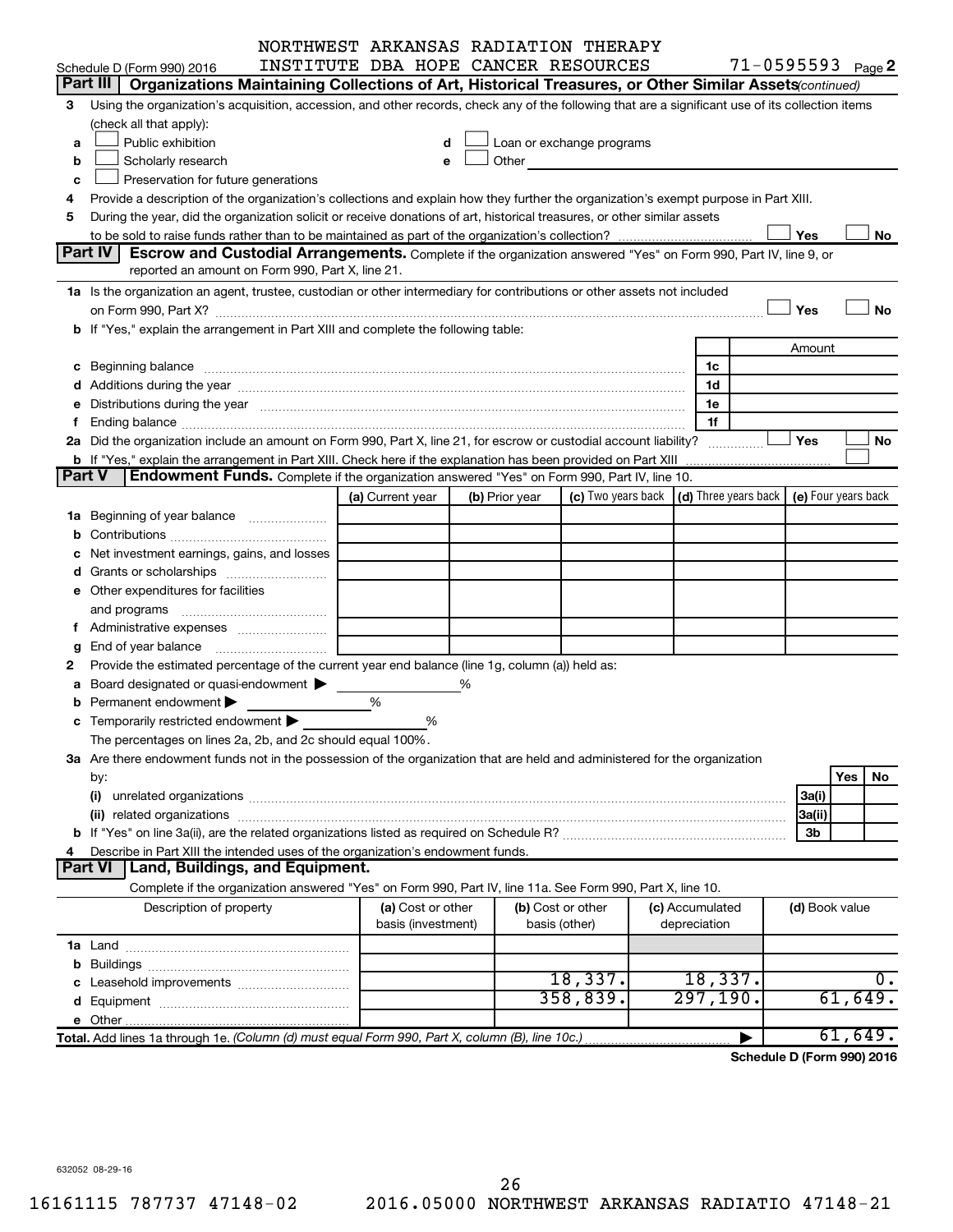|           | Schedule D (Form 990) 2016                                                                                     | INSTITUTE DBA HOPE CANCER RESOURCES                                                                                                                      |                 |                |                                                           | 71-0595593                 | Page 3 |
|-----------|----------------------------------------------------------------------------------------------------------------|----------------------------------------------------------------------------------------------------------------------------------------------------------|-----------------|----------------|-----------------------------------------------------------|----------------------------|--------|
|           | Part VII Investments - Other Securities.                                                                       |                                                                                                                                                          |                 |                |                                                           |                            |        |
|           |                                                                                                                | Complete if the organization answered "Yes" on Form 990, Part IV, line 11b. See Form 990, Part X, line 12.                                               |                 |                |                                                           |                            |        |
|           | (a) Description of security or category (including name of security)                                           |                                                                                                                                                          | (b) Book value  |                | (c) Method of valuation: Cost or end-of-year market value |                            |        |
|           |                                                                                                                |                                                                                                                                                          |                 |                |                                                           |                            |        |
|           |                                                                                                                |                                                                                                                                                          |                 |                |                                                           |                            |        |
| (3) Other |                                                                                                                |                                                                                                                                                          |                 |                |                                                           |                            |        |
| (A)       |                                                                                                                |                                                                                                                                                          |                 |                |                                                           |                            |        |
| (B)       |                                                                                                                |                                                                                                                                                          |                 |                |                                                           |                            |        |
| (C)       |                                                                                                                |                                                                                                                                                          |                 |                |                                                           |                            |        |
| (D)       |                                                                                                                |                                                                                                                                                          |                 |                |                                                           |                            |        |
| (E)       |                                                                                                                |                                                                                                                                                          |                 |                |                                                           |                            |        |
| (F)       |                                                                                                                |                                                                                                                                                          |                 |                |                                                           |                            |        |
| (G)       |                                                                                                                |                                                                                                                                                          |                 |                |                                                           |                            |        |
| (H)       |                                                                                                                |                                                                                                                                                          |                 |                |                                                           |                            |        |
|           | Total. (Col. (b) must equal Form 990, Part X, col. (B) line 12.)                                               |                                                                                                                                                          |                 |                |                                                           |                            |        |
|           | Part VIII Investments - Program Related.                                                                       |                                                                                                                                                          |                 |                |                                                           |                            |        |
|           |                                                                                                                | Complete if the organization answered "Yes" on Form 990, Part IV, line 11c. See Form 990, Part X, line 13.                                               |                 |                |                                                           |                            |        |
|           | (a) Description of investment                                                                                  |                                                                                                                                                          | (b) Book value  |                | (c) Method of valuation: Cost or end-of-year market value |                            |        |
| (1)       |                                                                                                                |                                                                                                                                                          |                 |                |                                                           |                            |        |
| (2)       |                                                                                                                |                                                                                                                                                          |                 |                |                                                           |                            |        |
| (3)       |                                                                                                                |                                                                                                                                                          |                 |                |                                                           |                            |        |
| (4)       |                                                                                                                |                                                                                                                                                          |                 |                |                                                           |                            |        |
| (5)       |                                                                                                                |                                                                                                                                                          |                 |                |                                                           |                            |        |
| (6)       |                                                                                                                |                                                                                                                                                          |                 |                |                                                           |                            |        |
| (7)       |                                                                                                                |                                                                                                                                                          |                 |                |                                                           |                            |        |
| (8)       |                                                                                                                |                                                                                                                                                          |                 |                |                                                           |                            |        |
| (9)       |                                                                                                                |                                                                                                                                                          |                 |                |                                                           |                            |        |
| Part IX   | Total. (Col. (b) must equal Form 990, Part X, col. (B) line 13.) $\blacktriangleright$<br><b>Other Assets.</b> |                                                                                                                                                          |                 |                |                                                           |                            |        |
|           |                                                                                                                |                                                                                                                                                          |                 |                |                                                           |                            |        |
|           |                                                                                                                | Complete if the organization answered "Yes" on Form 990, Part IV, line 11d. See Form 990, Part X, line 15.                                               | (a) Description |                |                                                           | (b) Book value             |        |
| (1)       |                                                                                                                |                                                                                                                                                          |                 |                |                                                           |                            |        |
| (2)       |                                                                                                                |                                                                                                                                                          |                 |                |                                                           |                            |        |
| (3)       |                                                                                                                |                                                                                                                                                          |                 |                |                                                           |                            |        |
| (4)       |                                                                                                                |                                                                                                                                                          |                 |                |                                                           |                            |        |
| (5)       |                                                                                                                |                                                                                                                                                          |                 |                |                                                           |                            |        |
| (6)       |                                                                                                                |                                                                                                                                                          |                 |                |                                                           |                            |        |
| (7)       |                                                                                                                |                                                                                                                                                          |                 |                |                                                           |                            |        |
| (8)       |                                                                                                                |                                                                                                                                                          |                 |                |                                                           |                            |        |
| (9)       |                                                                                                                |                                                                                                                                                          |                 |                |                                                           |                            |        |
|           |                                                                                                                | Total. (Column (b) must equal Form 990, Part X, col. (B) line 15.)                                                                                       |                 |                |                                                           |                            |        |
| Part X    | <b>Other Liabilities.</b>                                                                                      |                                                                                                                                                          |                 |                |                                                           |                            |        |
|           |                                                                                                                | Complete if the organization answered "Yes" on Form 990, Part IV, line 11e or 11f. See Form 990, Part X, line 25.                                        |                 |                |                                                           |                            |        |
| 1.        |                                                                                                                | (a) Description of liability                                                                                                                             |                 | (b) Book value |                                                           |                            |        |
| (1)       | Federal income taxes                                                                                           |                                                                                                                                                          |                 |                |                                                           |                            |        |
| (2)       |                                                                                                                |                                                                                                                                                          |                 |                |                                                           |                            |        |
| (3)       |                                                                                                                |                                                                                                                                                          |                 |                |                                                           |                            |        |
| (4)       |                                                                                                                |                                                                                                                                                          |                 |                |                                                           |                            |        |
| (5)       |                                                                                                                |                                                                                                                                                          |                 |                |                                                           |                            |        |
| (6)       |                                                                                                                |                                                                                                                                                          |                 |                |                                                           |                            |        |
| (7)       |                                                                                                                |                                                                                                                                                          |                 |                |                                                           |                            |        |
| (8)       |                                                                                                                |                                                                                                                                                          |                 |                |                                                           |                            |        |
| (9)       |                                                                                                                |                                                                                                                                                          |                 |                |                                                           |                            |        |
|           |                                                                                                                | Total. (Column (b) must equal Form 990, Part X, col. (B) line 25.)                                                                                       |                 |                |                                                           |                            |        |
|           |                                                                                                                | 2. Liability for uncertain tax positions. In Part XIII, provide the text of the footnote to the organization's financial statements that reports the     |                 |                |                                                           |                            |        |
|           |                                                                                                                | organization's liability for uncertain tax positions under FIN 48 (ASC 740). Check here if the text of the footnote has been provided in Part XIII $ X $ |                 |                |                                                           |                            |        |
|           |                                                                                                                |                                                                                                                                                          |                 |                |                                                           | Schedule D (Form 990) 2016 |        |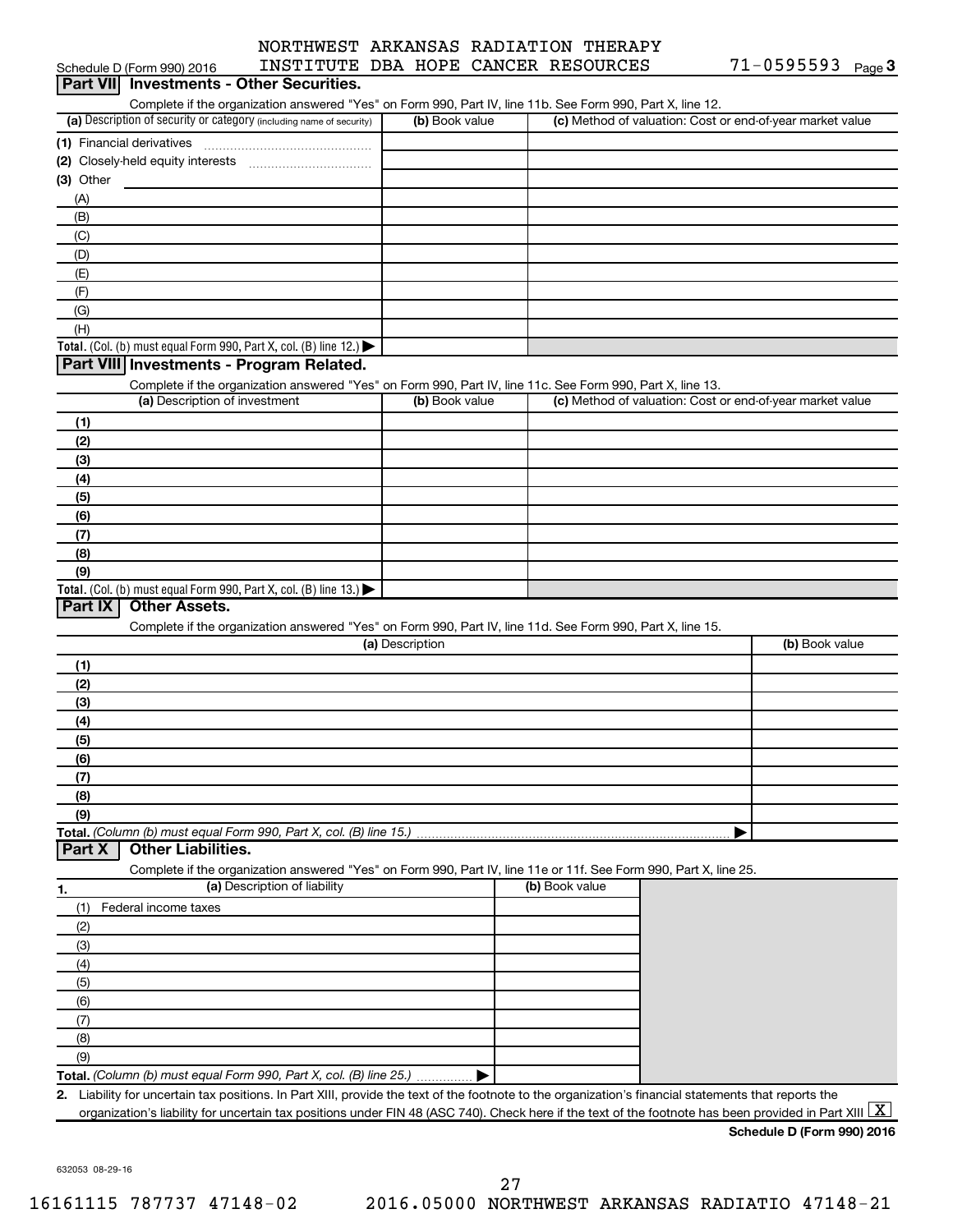| NORTHWEST ARKANSAS RADIATION THERAPY |  |  |  |
|--------------------------------------|--|--|--|
| promimimum ana danang anggotipang    |  |  |  |

**4**  $71 - 0595593$ 

|    | Schedule D (Form 990) 2016<br>INSTITUTE DBA HOPE CANCER RESOURCES                                                                                                                                                                  |                |           |                | $1 - 0595593$ Page 4 |
|----|------------------------------------------------------------------------------------------------------------------------------------------------------------------------------------------------------------------------------------|----------------|-----------|----------------|----------------------|
|    | Part XI<br>Reconciliation of Revenue per Audited Financial Statements With Revenue per Return.                                                                                                                                     |                |           |                |                      |
|    | Complete if the organization answered "Yes" on Form 990, Part IV, line 12a.                                                                                                                                                        |                |           |                |                      |
| 1  | Total revenue, gains, and other support per audited financial statements                                                                                                                                                           |                |           | $\blacksquare$ | 3,090,512.           |
| 2  | Amounts included on line 1 but not on Form 990, Part VIII, line 12:                                                                                                                                                                |                |           |                |                      |
| a  |                                                                                                                                                                                                                                    | 2a             |           |                |                      |
| b  |                                                                                                                                                                                                                                    | 2 <sub>b</sub> |           |                |                      |
| с  |                                                                                                                                                                                                                                    | 2c             |           |                |                      |
| d  |                                                                                                                                                                                                                                    | 2d             | 150, 524. |                |                      |
| е  | Add lines 2a through 2d                                                                                                                                                                                                            |                |           | 2e             | 150, 524.            |
| 3  | Subtract line 2e from line 1                                                                                                                                                                                                       |                |           | 3              | 2,939,988.           |
| 4  | Amounts included on Form 990, Part VIII, line 12, but not on line 1:                                                                                                                                                               |                |           |                |                      |
| a  | Investment expenses not included on Form 990, Part VIII, line 7b [[[[[[[[[[[[[[[[[[[[[[]]]]]]]                                                                                                                                     | 4a             |           |                |                      |
| b  |                                                                                                                                                                                                                                    | 4 <sub>b</sub> |           |                |                      |
|    |                                                                                                                                                                                                                                    |                |           | 4с             | ο.                   |
| C. | Add lines 4a and 4b                                                                                                                                                                                                                |                |           |                |                      |
|    |                                                                                                                                                                                                                                    |                |           | 5              | 2,939,988.           |
|    | Part XII   Reconciliation of Expenses per Audited Financial Statements With Expenses per Return.                                                                                                                                   |                |           |                |                      |
|    | Complete if the organization answered "Yes" on Form 990, Part IV, line 12a.                                                                                                                                                        |                |           |                |                      |
| 1  |                                                                                                                                                                                                                                    |                |           | $\blacksquare$ | 3,025,957.           |
| 2  | Amounts included on line 1 but not on Form 990, Part IX, line 25:                                                                                                                                                                  |                |           |                |                      |
| a  |                                                                                                                                                                                                                                    | 2a             |           |                |                      |
| b  |                                                                                                                                                                                                                                    | 2 <sub>b</sub> |           |                |                      |
| c  |                                                                                                                                                                                                                                    | 2 <sub>c</sub> |           |                |                      |
|    |                                                                                                                                                                                                                                    | 2d             | 150, 524. |                |                      |
| е  | Add lines 2a through 2d <b>contained a contained a contained a contained a</b> contained a contained a contained a contained a contact a contact a contact a contact a contact a contact a contact a contact a contact a contact a |                |           | 2e             | 150,524.             |
| 3  |                                                                                                                                                                                                                                    |                |           | 3              | 2,875,433.           |
| 4  | Amounts included on Form 990, Part IX, line 25, but not on line 1:                                                                                                                                                                 |                |           |                |                      |
| a  |                                                                                                                                                                                                                                    | 4a             |           |                |                      |
| b  |                                                                                                                                                                                                                                    | 4 <b>h</b>     |           |                |                      |
|    | c Add lines 4a and 4b                                                                                                                                                                                                              |                |           | 4c             | ο.                   |
| 5. | Part XIII Supplemental Information.                                                                                                                                                                                                |                |           | 5              | 2,875,433.           |

Provide the descriptions required for Part II, lines 3, 5, and 9; Part III, lines 1a and 4; Part IV, lines 1b and 2b; Part V, line 4; Part X, line 2; Part XI, lines 2d and 4b; and Part XII, lines 2d and 4b. Also complete this part to provide any additional information.

## PART X, LINE 2:

| COMPANY'S POLICY WITH RESPECT TO<br>EVALUATING UNCERTAIN TAX POSITIONS<br>THE<br>ΙS |
|-------------------------------------------------------------------------------------|
| BASED UPON WHETHER MANAGEMENT BELIEVES IT<br>IS MORE LIKELY THAN NOT<br>THE.        |
| UNCERTAIN TAX POSITIONS WILL BE SUSTAINED UPON REVIEW BY THE<br><b>TAXTNG</b>       |
| AUTHORITIES, THEN THE COMPANY SHALL INITIALLY AND SUBSEQUENTLY MEASURE THE          |
| IS GREATER THAN 50% LIKELY OF<br>TAX BENEFIT THAT<br>LARGEST AMOUNT<br>OF<br>BEING  |
| SETTLEMENT WITH A TAXING AUTHORITY THAT HAS FULL KNOWLEDGE<br>REALIZED UPON         |
| INFORMATION. THE TAX POSITIONS MUST MEET THE<br>ALL RELEVANT<br>OF.                 |
| MORE-LIKELY-THAN-NOT RECOGNITION THRESHOLD<br>WITH CONSIDERATION GIVEN<br>TO THE    |
| PROBABILITIES OF<br>THE OUTCOMES THAT<br>AMOUNTS AND<br>COULD BE REALIZED<br>UPON   |
| SETTLEMENT, USING THE FACTS, CIRCUMSTANCES AND<br>INFORMATION AT<br>THE             |
| REPORTING DATE.<br>THE COMPANY WILL REFLECT<br>ONLY THE PORTION<br>THE TAX<br>OF    |
| Schedule D (Form 990) 2016<br>632054 08-29-16<br>28                                 |
| 16161115<br>787737 47148-02<br>2016.05000 NORTHWEST ARKANSAS RADIATIO 47148-21      |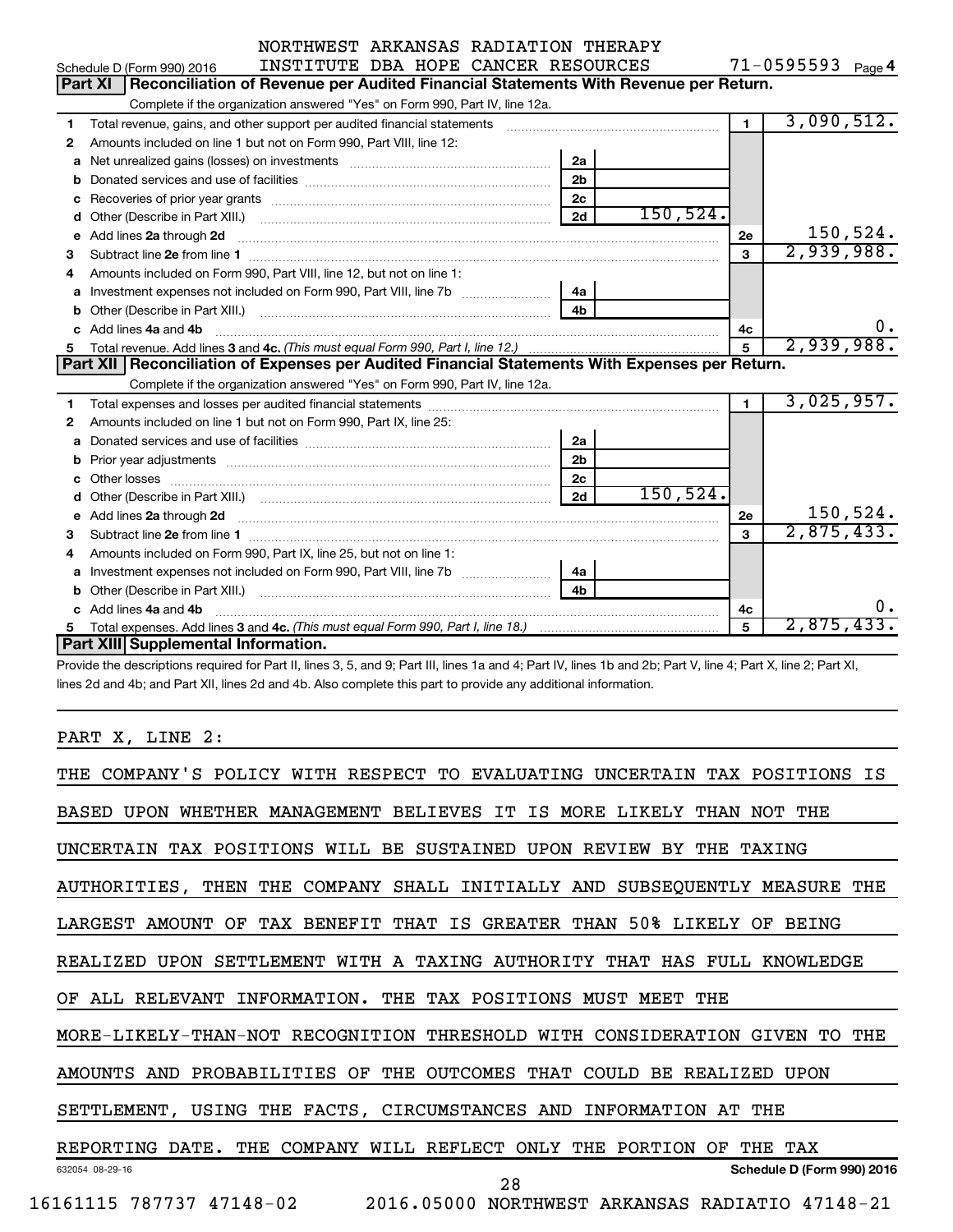|                                                                           | NORTHWEST ARKANSAS RADIATION THERAPY |  |  |                       |  |  |  |  |  |  |  |  |
|---------------------------------------------------------------------------|--------------------------------------|--|--|-----------------------|--|--|--|--|--|--|--|--|
| Schedule D (Form 990) 2016                                                | INSTITUTE DBA HOPE CANCER RESOURCES  |  |  | $71 - 0595593$ Page 5 |  |  |  |  |  |  |  |  |
| <b>Part XIII   Supplemental Information (continued)</b>                   |                                      |  |  |                       |  |  |  |  |  |  |  |  |
| BENEFIT THAT WILL BE SUSTAINED UP RESOLUTION OF THE POSITION AND          |                                      |  |  |                       |  |  |  |  |  |  |  |  |
| APPLICABLE INTEREST ON THE PORTION OF THE TAX BENEFIT NOT RECOGNIZED.     |                                      |  |  |                       |  |  |  |  |  |  |  |  |
| BASED UPON MANAGEMENT'S ASSESSMENT, THERE ARE NO UNCERTAIN TAX POSITIONS  |                                      |  |  |                       |  |  |  |  |  |  |  |  |
| EXPECTED TO HAVE A MATERIAL IMPACT ON THE COMPANY'S FINANCIAL STATEMENTS. |                                      |  |  |                       |  |  |  |  |  |  |  |  |
|                                                                           |                                      |  |  |                       |  |  |  |  |  |  |  |  |

PART XI, LINE 2D - OTHER ADJUSTMENTS:

DIRECT FUNDRAISING EXPENSES

PART XII, LINE 2D - OTHER ADJUSTMENTS:

DIRECT FUNDRAISING EXPENSES

**Schedule D (Form 990) 2016**

632055 08-29-16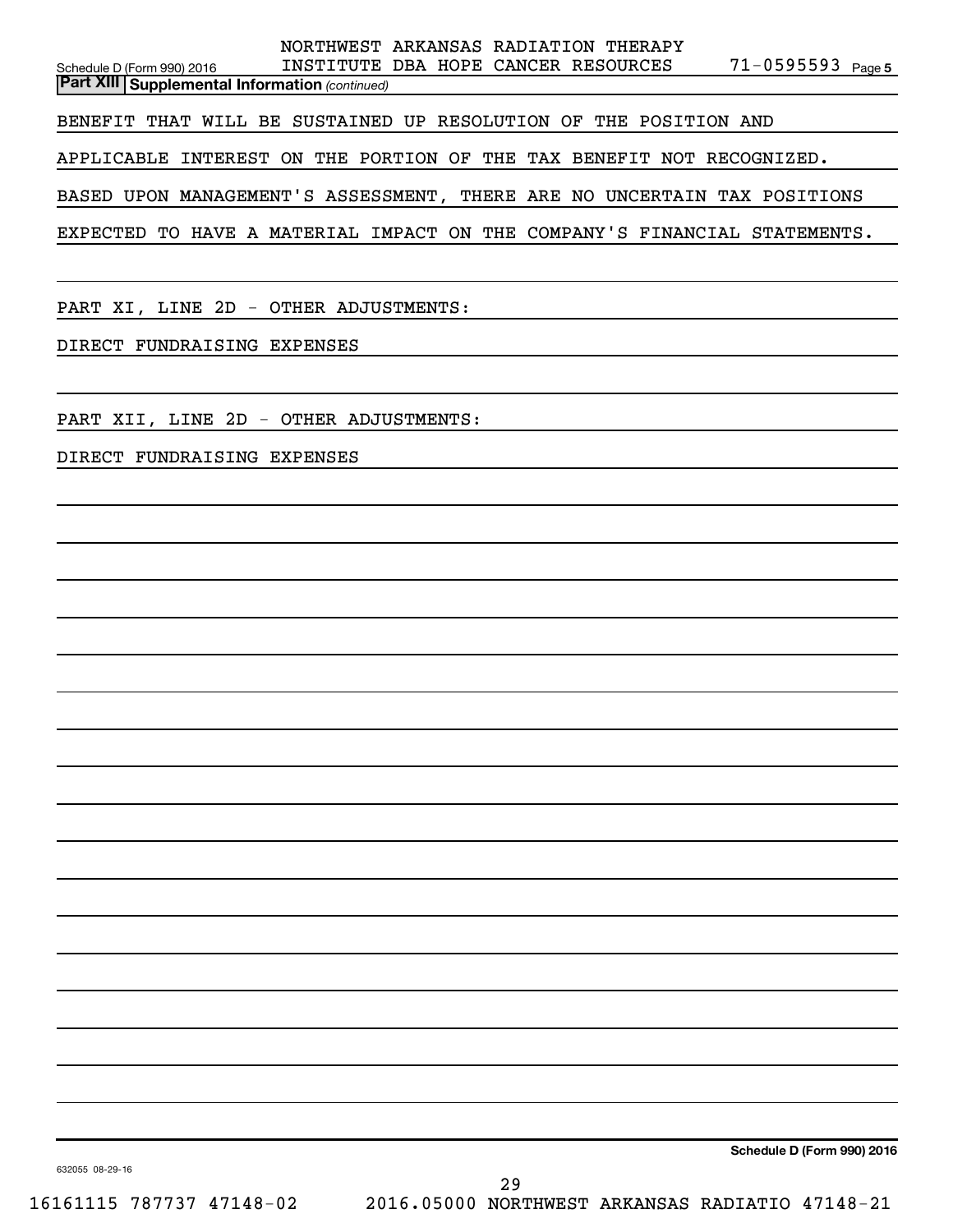| <b>SCHEDULE G</b>                                                                                                                                                                                                                                                                                                                                                                                                                                                                                                                                                                                                                                                                                                                                                                                                                                               |                                      |               |  |                                    |                                                                            |    | Supplemental Information Regarding Fundraising or Gaming Activities                                                                                                   |  |            | OMB No. 1545-0047                                       |  |  |
|-----------------------------------------------------------------------------------------------------------------------------------------------------------------------------------------------------------------------------------------------------------------------------------------------------------------------------------------------------------------------------------------------------------------------------------------------------------------------------------------------------------------------------------------------------------------------------------------------------------------------------------------------------------------------------------------------------------------------------------------------------------------------------------------------------------------------------------------------------------------|--------------------------------------|---------------|--|------------------------------------|----------------------------------------------------------------------------|----|-----------------------------------------------------------------------------------------------------------------------------------------------------------------------|--|------------|---------------------------------------------------------|--|--|
| (Form 990 or 990-EZ)                                                                                                                                                                                                                                                                                                                                                                                                                                                                                                                                                                                                                                                                                                                                                                                                                                            |                                      |               |  |                                    |                                                                            |    | Complete if the organization answered "Yes" on Form 990, Part IV, line 17, 18, or 19, or if the                                                                       |  |            |                                                         |  |  |
| Department of the Treasury<br>Internal Revenue Service                                                                                                                                                                                                                                                                                                                                                                                                                                                                                                                                                                                                                                                                                                                                                                                                          |                                      |               |  | Attach to Form 990 or Form 990-EZ. |                                                                            |    | organization entered more than \$15,000 on Form 990-EZ, line 6a.<br>Information about Schedule G (Form 990 or 990-EZ) and its instructions is at WWW.irs.gov/form990. |  |            | <b>Open to Public</b><br>Inspection                     |  |  |
| Name of the organization                                                                                                                                                                                                                                                                                                                                                                                                                                                                                                                                                                                                                                                                                                                                                                                                                                        | NORTHWEST ARKANSAS RADIATION THERAPY |               |  |                                    |                                                                            |    |                                                                                                                                                                       |  |            | <b>Employer identification number</b>                   |  |  |
|                                                                                                                                                                                                                                                                                                                                                                                                                                                                                                                                                                                                                                                                                                                                                                                                                                                                 | INSTITUTE DBA HOPE CANCER RESOURCES  |               |  |                                    |                                                                            |    | Fundraising Activities. Complete if the organization answered "Yes" on Form 990, Part IV, line 17. Form 990-EZ filers are not                                         |  | 71-0595593 |                                                         |  |  |
| Part I                                                                                                                                                                                                                                                                                                                                                                                                                                                                                                                                                                                                                                                                                                                                                                                                                                                          | required to complete this part.      |               |  |                                    |                                                                            |    |                                                                                                                                                                       |  |            |                                                         |  |  |
| 1 Indicate whether the organization raised funds through any of the following activities. Check all that apply.<br>Mail solicitations<br>Solicitation of non-government grants<br>e<br>a<br>Solicitation of government grants<br>Internet and email solicitations<br>f<br>b<br>$q\overline{X}$<br>Special fundraising events<br>Phone solicitations<br>с<br>In-person solicitations<br>d<br>2 a Did the organization have a written or oral agreement with any individual (including officers, directors, trustees, or<br>$\overline{X}$ No<br>Yes<br>key employees listed in Form 990, Part VII) or entity in connection with professional fundraising services?<br>b If "Yes," list the 10 highest paid individuals or entities (fundraisers) pursuant to agreements under which the fundraiser is to be<br>compensated at least \$5,000 by the organization. |                                      |               |  |                                    |                                                                            |    |                                                                                                                                                                       |  |            |                                                         |  |  |
| (i) Name and address of individual<br>or entity (fundraiser)                                                                                                                                                                                                                                                                                                                                                                                                                                                                                                                                                                                                                                                                                                                                                                                                    |                                      | (ii) Activity |  |                                    | (iii) Did<br>fundraiser<br>have custody<br>or control of<br>contributions? |    | (v) Amount paid<br>(iv) Gross receipts<br>to (or retained by)<br>fundraiser<br>from activity<br>listed in col. (i)                                                    |  |            | (vi) Amount paid<br>to (or retained by)<br>organization |  |  |
|                                                                                                                                                                                                                                                                                                                                                                                                                                                                                                                                                                                                                                                                                                                                                                                                                                                                 |                                      |               |  |                                    | Yes                                                                        | No |                                                                                                                                                                       |  |            |                                                         |  |  |
|                                                                                                                                                                                                                                                                                                                                                                                                                                                                                                                                                                                                                                                                                                                                                                                                                                                                 |                                      |               |  |                                    |                                                                            |    |                                                                                                                                                                       |  |            |                                                         |  |  |
|                                                                                                                                                                                                                                                                                                                                                                                                                                                                                                                                                                                                                                                                                                                                                                                                                                                                 |                                      |               |  |                                    |                                                                            |    |                                                                                                                                                                       |  |            |                                                         |  |  |
|                                                                                                                                                                                                                                                                                                                                                                                                                                                                                                                                                                                                                                                                                                                                                                                                                                                                 |                                      |               |  |                                    |                                                                            |    |                                                                                                                                                                       |  |            |                                                         |  |  |
|                                                                                                                                                                                                                                                                                                                                                                                                                                                                                                                                                                                                                                                                                                                                                                                                                                                                 |                                      |               |  |                                    |                                                                            |    |                                                                                                                                                                       |  |            |                                                         |  |  |
|                                                                                                                                                                                                                                                                                                                                                                                                                                                                                                                                                                                                                                                                                                                                                                                                                                                                 |                                      |               |  |                                    |                                                                            |    |                                                                                                                                                                       |  |            |                                                         |  |  |
|                                                                                                                                                                                                                                                                                                                                                                                                                                                                                                                                                                                                                                                                                                                                                                                                                                                                 |                                      |               |  |                                    |                                                                            |    |                                                                                                                                                                       |  |            |                                                         |  |  |
|                                                                                                                                                                                                                                                                                                                                                                                                                                                                                                                                                                                                                                                                                                                                                                                                                                                                 |                                      |               |  |                                    |                                                                            |    |                                                                                                                                                                       |  |            |                                                         |  |  |
|                                                                                                                                                                                                                                                                                                                                                                                                                                                                                                                                                                                                                                                                                                                                                                                                                                                                 |                                      |               |  |                                    |                                                                            |    |                                                                                                                                                                       |  |            |                                                         |  |  |
|                                                                                                                                                                                                                                                                                                                                                                                                                                                                                                                                                                                                                                                                                                                                                                                                                                                                 |                                      |               |  |                                    |                                                                            |    |                                                                                                                                                                       |  |            |                                                         |  |  |
| Total                                                                                                                                                                                                                                                                                                                                                                                                                                                                                                                                                                                                                                                                                                                                                                                                                                                           |                                      |               |  |                                    |                                                                            |    |                                                                                                                                                                       |  |            |                                                         |  |  |
| 3 List all states in which the organization is registered or licensed to solicit contributions or has been notified it is exempt from registration<br>or licensing.                                                                                                                                                                                                                                                                                                                                                                                                                                                                                                                                                                                                                                                                                             |                                      |               |  |                                    |                                                                            |    |                                                                                                                                                                       |  |            |                                                         |  |  |

AL,AK,AZ,AR,CA,CO,CT,DE,FL,GA,HI,ID,IL,IN,IA,KS,KY,LA,ME,MD,MA,MI,MN,MS,MO MT,NE,NV,NH,NJ,NM,NY,NC,ND,OH,OK,OR,PA,RI,SC,SD,TN,TX,UT,VT,VA,WA,WV,WI,WY

**For Paperwork Reduction Act Notice, see the Instructions for Form 990 or 990-EZ. Schedule G (Form 990 or 990-EZ) 2016** LHA

632081 09-12-16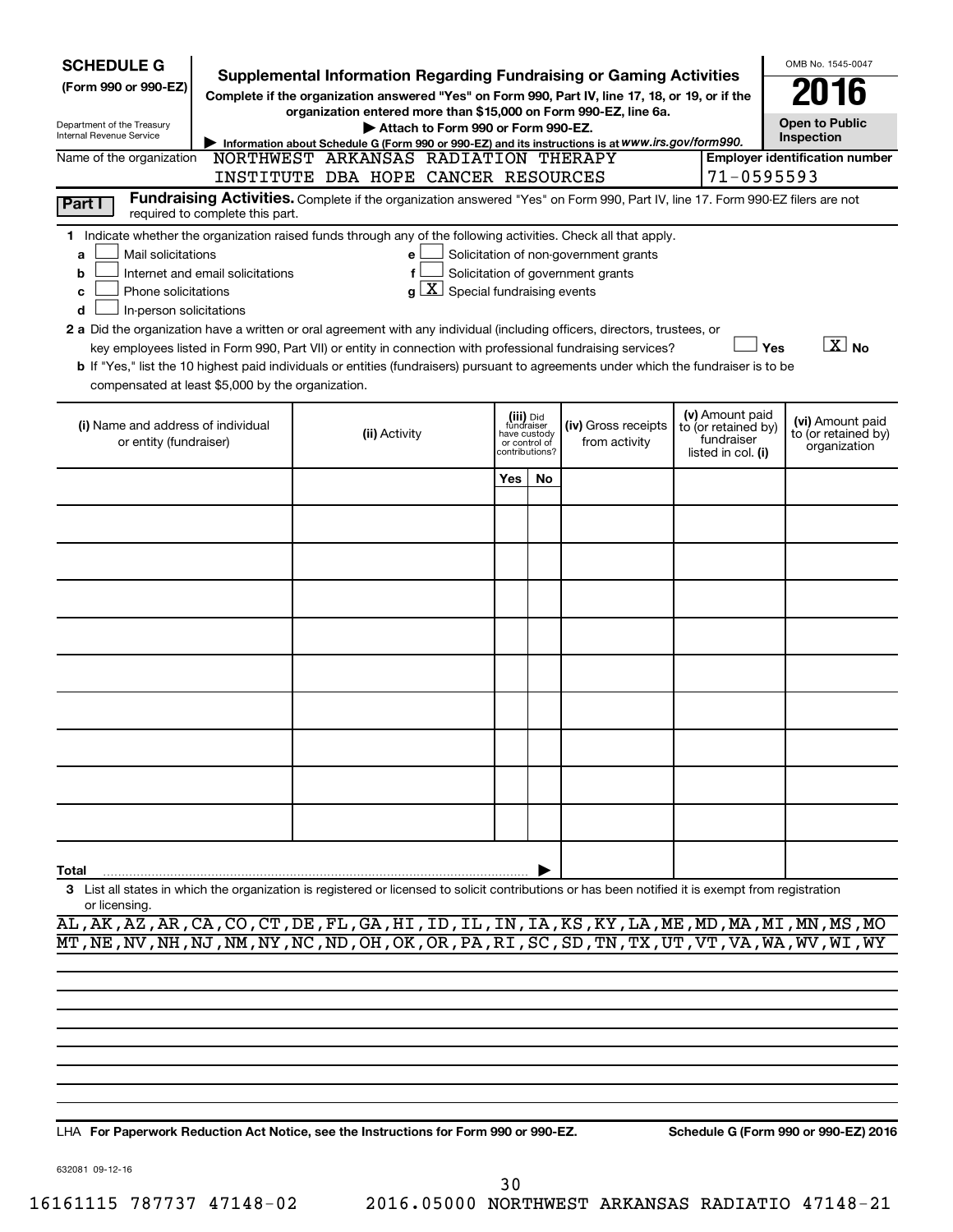|                 |          |                                                                                                                                                                                                                                                                            |                       | NORTHWEST ARKANSAS RADIATION THERAPY |                  |                                      |
|-----------------|----------|----------------------------------------------------------------------------------------------------------------------------------------------------------------------------------------------------------------------------------------------------------------------------|-----------------------|--------------------------------------|------------------|--------------------------------------|
|                 | Part II  | Schedule G (Form 990 or 990-EZ) 2016 INSTITUTE DBA HOPE CANCER RESOURCES                                                                                                                                                                                                   |                       |                                      |                  | $71 - 0595593$ Page 2                |
|                 |          | Fundraising Events. Complete if the organization answered "Yes" on Form 990, Part IV, line 18, or reported more than \$15,000<br>of fundraising event contributions and gross income on Form 990-EZ, lines 1 and 6b. List events with gross receipts greater than \$5,000. |                       |                                      |                  |                                      |
|                 |          |                                                                                                                                                                                                                                                                            | (a) Event #1          | (b) Event #2                         | (c) Other events |                                      |
|                 |          |                                                                                                                                                                                                                                                                            | GENTLEMEN OFBATTLE OF |                                      | <b>NONE</b>      | (d) Total events                     |
|                 |          |                                                                                                                                                                                                                                                                            | DISTINCTION HOPE      |                                      |                  | (add col. (a) through                |
|                 |          |                                                                                                                                                                                                                                                                            | (event type)          | (event type)                         | (total number)   | col. (c)                             |
| Revenue         |          |                                                                                                                                                                                                                                                                            |                       |                                      |                  |                                      |
|                 | 1.       |                                                                                                                                                                                                                                                                            | 266,543.              | 41,697.                              |                  | 308, 240.                            |
|                 |          |                                                                                                                                                                                                                                                                            | 181,841.              | 34,484.                              |                  | 216,325.                             |
|                 |          |                                                                                                                                                                                                                                                                            | 84,702.               | 7,213.                               |                  | 91,915.                              |
|                 | 3        | Gross income (line 1 minus line 2)                                                                                                                                                                                                                                         |                       |                                      |                  |                                      |
|                 |          |                                                                                                                                                                                                                                                                            |                       |                                      |                  |                                      |
|                 |          |                                                                                                                                                                                                                                                                            |                       |                                      |                  |                                      |
|                 | 5        |                                                                                                                                                                                                                                                                            |                       |                                      |                  |                                      |
|                 |          |                                                                                                                                                                                                                                                                            |                       |                                      |                  |                                      |
|                 | 6        |                                                                                                                                                                                                                                                                            | 32,403.               | 50.                                  |                  | 32,453.                              |
| Direct Expenses |          |                                                                                                                                                                                                                                                                            |                       |                                      |                  |                                      |
|                 | 7        |                                                                                                                                                                                                                                                                            |                       |                                      |                  |                                      |
|                 | 8        |                                                                                                                                                                                                                                                                            |                       |                                      |                  |                                      |
|                 | 9        |                                                                                                                                                                                                                                                                            | 104, 819.             | 13,252.                              |                  | 118,071.                             |
|                 | 10       | Direct expense summary. Add lines 4 through 9 in column (d)                                                                                                                                                                                                                |                       |                                      |                  | 150, 524.                            |
|                 |          | 11 Net income summary. Subtract line 10 from line 3, column (d)                                                                                                                                                                                                            |                       |                                      |                  | $-58,609.$                           |
|                 | Part III | Gaming. Complete if the organization answered "Yes" on Form 990, Part IV, line 19, or reported more than<br>\$15,000 on Form 990-EZ, line 6a.                                                                                                                              |                       |                                      |                  |                                      |
|                 |          |                                                                                                                                                                                                                                                                            |                       | (b) Pull tabs/instant                |                  | (d) Total gaming (add                |
| Revenue         |          |                                                                                                                                                                                                                                                                            | (a) Bingo             | bingo/progressive bingo              | (c) Other gaming | col. (a) through col. (c))           |
|                 |          |                                                                                                                                                                                                                                                                            |                       |                                      |                  |                                      |
|                 | 1        |                                                                                                                                                                                                                                                                            |                       |                                      |                  |                                      |
|                 |          |                                                                                                                                                                                                                                                                            |                       |                                      |                  |                                      |
|                 |          |                                                                                                                                                                                                                                                                            |                       |                                      |                  |                                      |
| Expenses        |          |                                                                                                                                                                                                                                                                            |                       |                                      |                  |                                      |
|                 |          |                                                                                                                                                                                                                                                                            |                       |                                      |                  |                                      |
| Direct          | 4        |                                                                                                                                                                                                                                                                            |                       |                                      |                  |                                      |
|                 |          |                                                                                                                                                                                                                                                                            |                       |                                      |                  |                                      |
|                 | 5        |                                                                                                                                                                                                                                                                            | Yes<br>%              | Yes<br>%                             | Yes<br>%         |                                      |
|                 |          | 6 Volunteer labor                                                                                                                                                                                                                                                          | <b>No</b>             | No                                   | No               |                                      |
|                 |          |                                                                                                                                                                                                                                                                            |                       |                                      |                  |                                      |
|                 | 7        | Direct expense summary. Add lines 2 through 5 in column (d)                                                                                                                                                                                                                |                       |                                      |                  |                                      |
|                 | 8        |                                                                                                                                                                                                                                                                            |                       |                                      |                  |                                      |
|                 |          |                                                                                                                                                                                                                                                                            |                       |                                      |                  |                                      |
|                 |          | 9 Enter the state(s) in which the organization conducts gaming activities:                                                                                                                                                                                                 |                       |                                      |                  |                                      |
|                 |          |                                                                                                                                                                                                                                                                            |                       |                                      |                  | Yes<br>No                            |
|                 |          |                                                                                                                                                                                                                                                                            |                       |                                      |                  |                                      |
|                 |          |                                                                                                                                                                                                                                                                            |                       |                                      |                  |                                      |
|                 |          |                                                                                                                                                                                                                                                                            |                       |                                      |                  | No<br>Yes                            |
|                 |          | <b>b</b> If "Yes," explain:<br>and the control of the control of the control of the control of the control of the control of the control of the                                                                                                                            |                       |                                      |                  |                                      |
|                 |          |                                                                                                                                                                                                                                                                            |                       |                                      |                  |                                      |
|                 |          |                                                                                                                                                                                                                                                                            |                       |                                      |                  |                                      |
|                 |          | 632082 09-12-16                                                                                                                                                                                                                                                            |                       |                                      |                  | Schedule G (Form 990 or 990-EZ) 2016 |
|                 |          |                                                                                                                                                                                                                                                                            |                       |                                      |                  |                                      |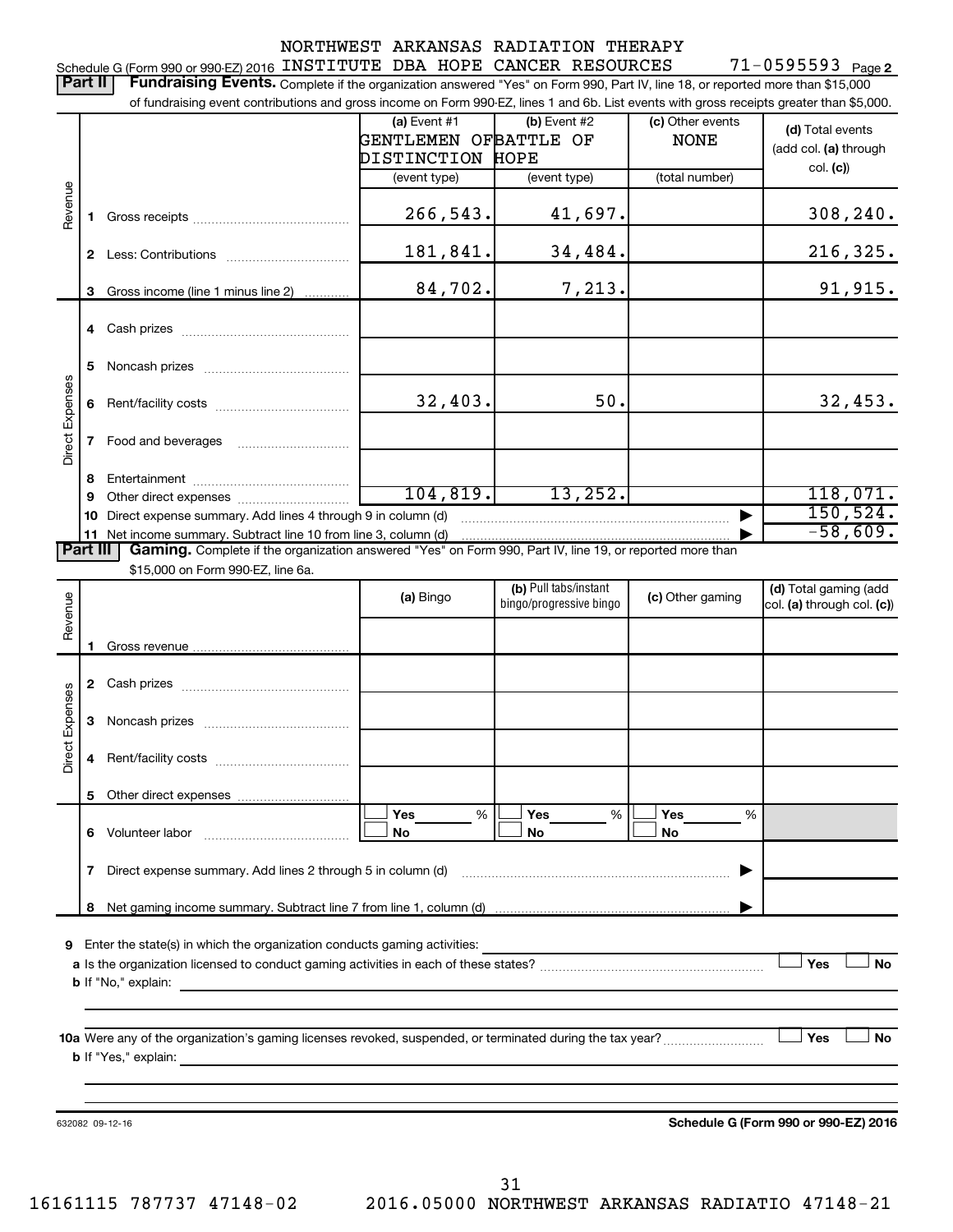|                                                                                                                                                                                                                                |          |                        | NORTHWEST ARKANSAS RADIATION THERAPY                                                                                                        |                                      |                       |           |
|--------------------------------------------------------------------------------------------------------------------------------------------------------------------------------------------------------------------------------|----------|------------------------|---------------------------------------------------------------------------------------------------------------------------------------------|--------------------------------------|-----------------------|-----------|
| Schedule G (Form 990 or 990-EZ) 2016 INSTITUTE DBA HOPE CANCER RESOURCES                                                                                                                                                       |          |                        |                                                                                                                                             |                                      | $71 - 0595593$ Page 3 |           |
|                                                                                                                                                                                                                                |          |                        |                                                                                                                                             |                                      | $\Box$ Yes            | <b>No</b> |
| 12 Is the organization a grantor, beneficiary or trustee of a trust, or a member of a partnership or other entity formed                                                                                                       |          |                        |                                                                                                                                             |                                      | $\Box$ Yes            | <b>No</b> |
| 13 Indicate the percentage of gaming activity conducted in:                                                                                                                                                                    |          |                        |                                                                                                                                             |                                      |                       |           |
| a The organization's facility encourance and contained a construction of the organization's facility                                                                                                                           |          |                        |                                                                                                                                             |                                      | 13а                   | %         |
|                                                                                                                                                                                                                                |          |                        |                                                                                                                                             |                                      | 13b l                 | $\%$      |
| 14 Enter the name and address of the person who prepares the organization's gaming/special events books and records:                                                                                                           |          |                        |                                                                                                                                             |                                      |                       |           |
| Name $\blacktriangleright$<br>and the control of the control of the control of the control of the control of the control of the control of the                                                                                 |          |                        |                                                                                                                                             |                                      |                       |           |
|                                                                                                                                                                                                                                |          |                        |                                                                                                                                             |                                      |                       |           |
|                                                                                                                                                                                                                                |          |                        |                                                                                                                                             |                                      |                       | <b>No</b> |
|                                                                                                                                                                                                                                |          |                        |                                                                                                                                             |                                      |                       |           |
| of gaming revenue retained by the third party $\triangleright$ \$                                                                                                                                                              |          |                        |                                                                                                                                             |                                      |                       |           |
| c If "Yes," enter name and address of the third party:                                                                                                                                                                         |          |                        |                                                                                                                                             |                                      |                       |           |
| Name $\blacktriangleright$<br><u> 1989 - Johann John Stein, markin f</u>                                                                                                                                                       |          |                        |                                                                                                                                             |                                      |                       |           |
|                                                                                                                                                                                                                                |          |                        |                                                                                                                                             |                                      |                       |           |
| <b>16</b> Gaming manager information:                                                                                                                                                                                          |          |                        |                                                                                                                                             |                                      |                       |           |
| Name $\blacktriangleright$                                                                                                                                                                                                     |          |                        |                                                                                                                                             |                                      |                       |           |
| Gaming manager compensation > \$                                                                                                                                                                                               |          |                        |                                                                                                                                             |                                      |                       |           |
| Description of services provided states and the contract of the contract of the contract of the contract of the contract of the contract of the contract of the contract of the contract of the contract of the contract of th |          |                        |                                                                                                                                             |                                      |                       |           |
|                                                                                                                                                                                                                                |          |                        |                                                                                                                                             |                                      |                       |           |
| Director/officer                                                                                                                                                                                                               | Employee | Independent contractor |                                                                                                                                             |                                      |                       |           |
|                                                                                                                                                                                                                                |          |                        |                                                                                                                                             |                                      |                       |           |
| 17 Mandatory distributions:<br>a Is the organization required under state law to make charitable distributions from the gaming proceeds to                                                                                     |          |                        |                                                                                                                                             |                                      |                       |           |
| retain the state gaming license?                                                                                                                                                                                               |          |                        |                                                                                                                                             |                                      | Yes                   | <b>No</b> |
| <b>b</b> Enter the amount of distributions required under state law to be distributed to other exempt organizations or spent in the                                                                                            |          |                        |                                                                                                                                             |                                      |                       |           |
| organization's own exempt activities during the tax year $\triangleright$ \$                                                                                                                                                   |          |                        |                                                                                                                                             |                                      |                       |           |
| <b>Part IV</b><br>15c, 16, and 17b, as applicable. Also provide any additional information. See instructions                                                                                                                   |          |                        | Supplemental Information. Provide the explanations required by Part I, line 2b, columns (iii) and (v); and Part III, lines 9, 9b, 10b, 15b, |                                      |                       |           |
|                                                                                                                                                                                                                                |          |                        |                                                                                                                                             |                                      |                       |           |
|                                                                                                                                                                                                                                |          |                        |                                                                                                                                             |                                      |                       |           |
|                                                                                                                                                                                                                                |          |                        |                                                                                                                                             |                                      |                       |           |
|                                                                                                                                                                                                                                |          |                        |                                                                                                                                             |                                      |                       |           |
|                                                                                                                                                                                                                                |          |                        |                                                                                                                                             |                                      |                       |           |
|                                                                                                                                                                                                                                |          |                        |                                                                                                                                             |                                      |                       |           |
|                                                                                                                                                                                                                                |          |                        |                                                                                                                                             |                                      |                       |           |
|                                                                                                                                                                                                                                |          |                        |                                                                                                                                             |                                      |                       |           |
|                                                                                                                                                                                                                                |          |                        |                                                                                                                                             |                                      |                       |           |
|                                                                                                                                                                                                                                |          |                        |                                                                                                                                             |                                      |                       |           |
|                                                                                                                                                                                                                                |          |                        |                                                                                                                                             |                                      |                       |           |
|                                                                                                                                                                                                                                |          |                        |                                                                                                                                             |                                      |                       |           |
|                                                                                                                                                                                                                                |          |                        |                                                                                                                                             |                                      |                       |           |
|                                                                                                                                                                                                                                |          |                        |                                                                                                                                             |                                      |                       |           |
| 632083 09-12-16                                                                                                                                                                                                                |          |                        |                                                                                                                                             | Schedule G (Form 990 or 990-EZ) 2016 |                       |           |
|                                                                                                                                                                                                                                |          | 32                     |                                                                                                                                             |                                      |                       |           |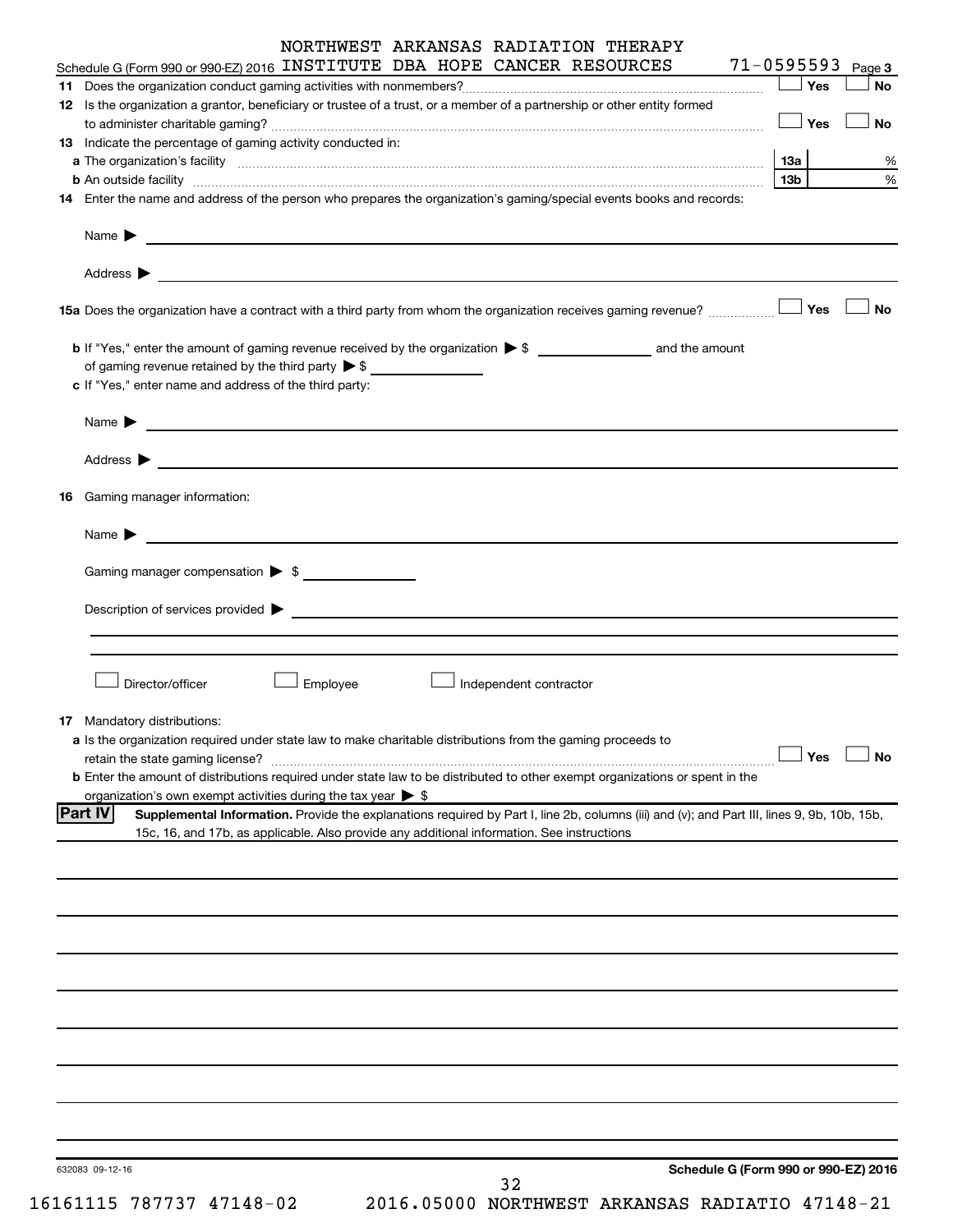|                                                                                                      |  | NORTHWEST ARKANSAS RADIATION THERAPY<br>INSTITUTE DBA HOPE CANCER RESOURCES | $71 - 0595593$ Page 4 |
|------------------------------------------------------------------------------------------------------|--|-----------------------------------------------------------------------------|-----------------------|
| Schedule G (Form 990 or 990-EZ) INSTITUTE<br><b>  Part IV   Supplemental Information</b> (continued) |  |                                                                             |                       |
|                                                                                                      |  |                                                                             |                       |
|                                                                                                      |  |                                                                             |                       |
|                                                                                                      |  |                                                                             |                       |
|                                                                                                      |  |                                                                             |                       |
|                                                                                                      |  |                                                                             |                       |
|                                                                                                      |  |                                                                             |                       |
|                                                                                                      |  |                                                                             |                       |
|                                                                                                      |  |                                                                             |                       |
|                                                                                                      |  |                                                                             |                       |
|                                                                                                      |  |                                                                             |                       |
|                                                                                                      |  |                                                                             |                       |
|                                                                                                      |  |                                                                             |                       |
|                                                                                                      |  |                                                                             |                       |
|                                                                                                      |  |                                                                             |                       |
|                                                                                                      |  |                                                                             |                       |
|                                                                                                      |  |                                                                             |                       |
|                                                                                                      |  |                                                                             |                       |
|                                                                                                      |  |                                                                             |                       |
|                                                                                                      |  |                                                                             |                       |
|                                                                                                      |  |                                                                             |                       |
|                                                                                                      |  |                                                                             |                       |
|                                                                                                      |  |                                                                             |                       |
|                                                                                                      |  |                                                                             |                       |
|                                                                                                      |  |                                                                             |                       |
|                                                                                                      |  |                                                                             |                       |
|                                                                                                      |  |                                                                             |                       |
|                                                                                                      |  |                                                                             |                       |
|                                                                                                      |  |                                                                             |                       |
|                                                                                                      |  |                                                                             |                       |
|                                                                                                      |  |                                                                             |                       |
|                                                                                                      |  |                                                                             |                       |
|                                                                                                      |  |                                                                             |                       |
|                                                                                                      |  |                                                                             |                       |
|                                                                                                      |  |                                                                             |                       |
|                                                                                                      |  |                                                                             |                       |
|                                                                                                      |  |                                                                             |                       |
|                                                                                                      |  |                                                                             |                       |
|                                                                                                      |  |                                                                             |                       |
|                                                                                                      |  |                                                                             |                       |
|                                                                                                      |  |                                                                             |                       |
|                                                                                                      |  |                                                                             |                       |
|                                                                                                      |  |                                                                             |                       |
|                                                                                                      |  |                                                                             |                       |

**Schedule G (Form 990 or 990-EZ)**

632084 04-01-16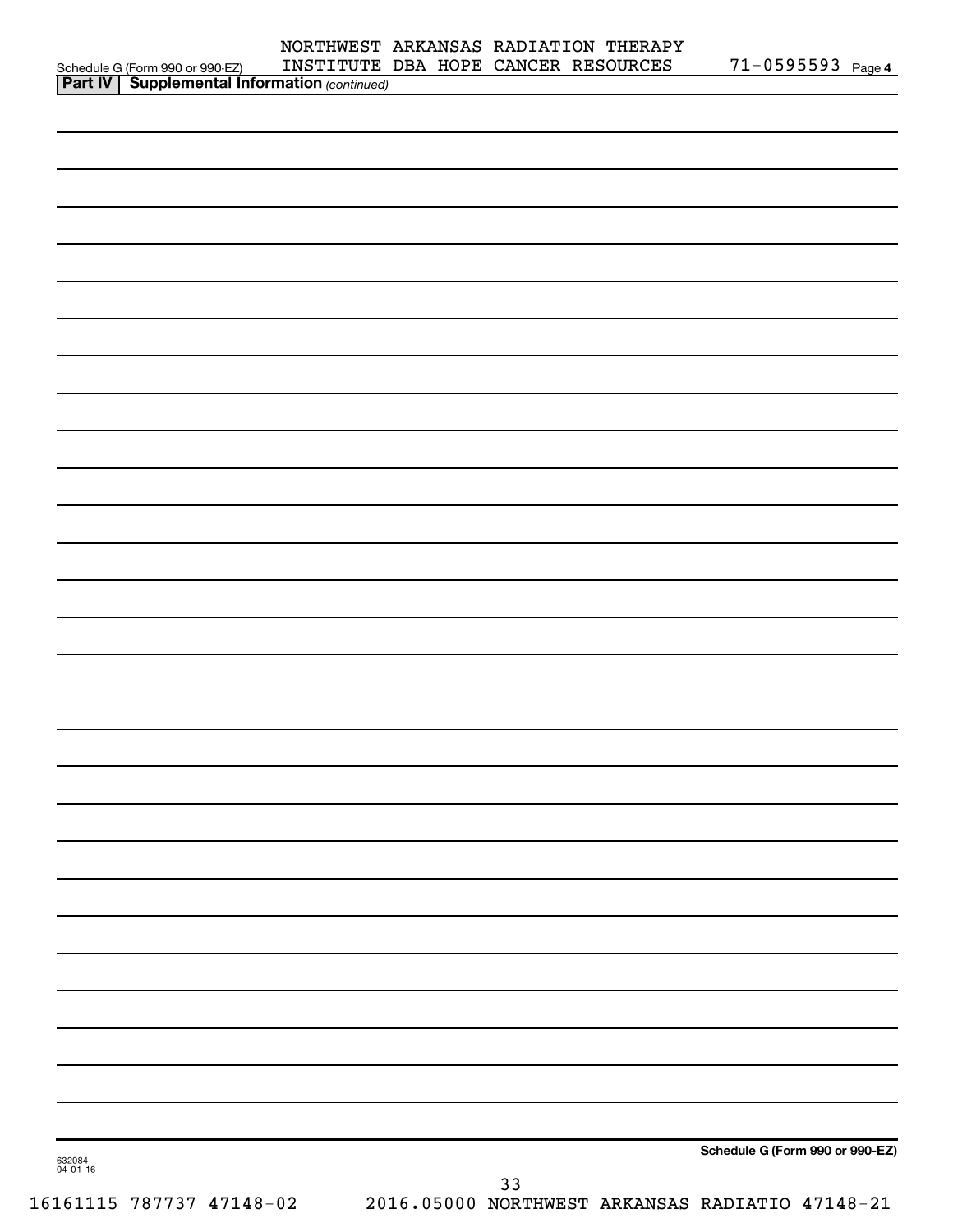|        | <b>SCHEDULE M</b>                                                                                                                                                                                                                   |                                                                                                                                 |                                                  | <b>Noncash Contributions</b> |                                                                       | OMB No. 1545-0047 |                              |                                       |     |    |
|--------|-------------------------------------------------------------------------------------------------------------------------------------------------------------------------------------------------------------------------------------|---------------------------------------------------------------------------------------------------------------------------------|--------------------------------------------------|------------------------------|-----------------------------------------------------------------------|-------------------|------------------------------|---------------------------------------|-----|----|
|        | (Form 990)                                                                                                                                                                                                                          |                                                                                                                                 |                                                  |                              |                                                                       |                   |                              | 2016                                  |     |    |
|        |                                                                                                                                                                                                                                     | ▶ Complete if the organizations answered "Yes" on Form 990, Part IV, lines 29 or 30.                                            |                                                  |                              |                                                                       |                   |                              |                                       |     |    |
|        | Department of the Treasury<br>Internal Revenue Service                                                                                                                                                                              | Attach to Form 990.                                                                                                             |                                                  |                              |                                                                       |                   |                              | <b>Open To Public</b><br>Inspection   |     |    |
|        | Name of the organization                                                                                                                                                                                                            | Information about Schedule M (Form 990) and its instructions is at www.irs.gov/form990.<br>NORTHWEST ARKANSAS RADIATION THERAPY |                                                  |                              |                                                                       |                   |                              | <b>Employer identification number</b> |     |    |
|        |                                                                                                                                                                                                                                     | INSTITUTE DBA HOPE CANCER RESOURCES                                                                                             |                                                  |                              |                                                                       |                   |                              | $71 - 0595593$                        |     |    |
| Part I |                                                                                                                                                                                                                                     | <b>Types of Property</b>                                                                                                        |                                                  |                              |                                                                       |                   |                              |                                       |     |    |
|        |                                                                                                                                                                                                                                     |                                                                                                                                 | (a)                                              | (b)                          | (c)                                                                   |                   |                              | (d)                                   |     |    |
|        |                                                                                                                                                                                                                                     |                                                                                                                                 | Check if                                         | Number of                    | Noncash contribution                                                  |                   |                              | Method of determining                 |     |    |
|        |                                                                                                                                                                                                                                     |                                                                                                                                 | applicable                                       | contributions or             | amounts reported on<br>items contributed Form 990, Part VIII, line 1g |                   | noncash contribution amounts |                                       |     |    |
| 1      |                                                                                                                                                                                                                                     |                                                                                                                                 |                                                  |                              |                                                                       |                   |                              |                                       |     |    |
| 2      |                                                                                                                                                                                                                                     |                                                                                                                                 |                                                  |                              |                                                                       |                   |                              |                                       |     |    |
| З      |                                                                                                                                                                                                                                     |                                                                                                                                 |                                                  |                              |                                                                       |                   |                              |                                       |     |    |
| 4      |                                                                                                                                                                                                                                     | Books and publications                                                                                                          |                                                  |                              |                                                                       |                   |                              |                                       |     |    |
| 5      |                                                                                                                                                                                                                                     | Clothing and household goods                                                                                                    |                                                  |                              |                                                                       |                   |                              |                                       |     |    |
| 6      |                                                                                                                                                                                                                                     |                                                                                                                                 |                                                  |                              |                                                                       |                   |                              |                                       |     |    |
| 7      |                                                                                                                                                                                                                                     |                                                                                                                                 |                                                  |                              |                                                                       |                   |                              |                                       |     |    |
| 8      |                                                                                                                                                                                                                                     |                                                                                                                                 |                                                  |                              |                                                                       |                   |                              |                                       |     |    |
| 9      |                                                                                                                                                                                                                                     | Securities - Publicly traded                                                                                                    |                                                  |                              |                                                                       |                   |                              |                                       |     |    |
| 10     |                                                                                                                                                                                                                                     | Securities - Closely held stock                                                                                                 |                                                  |                              |                                                                       |                   |                              |                                       |     |    |
| 11     | Securities - Partnership, LLC, or                                                                                                                                                                                                   |                                                                                                                                 |                                                  |                              |                                                                       |                   |                              |                                       |     |    |
|        | trust interests                                                                                                                                                                                                                     |                                                                                                                                 |                                                  |                              |                                                                       |                   |                              |                                       |     |    |
| 12     |                                                                                                                                                                                                                                     | Securities - Miscellaneous                                                                                                      |                                                  |                              |                                                                       |                   |                              |                                       |     |    |
| 13     |                                                                                                                                                                                                                                     | Qualified conservation contribution -                                                                                           |                                                  |                              |                                                                       |                   |                              |                                       |     |    |
|        |                                                                                                                                                                                                                                     |                                                                                                                                 |                                                  |                              |                                                                       |                   |                              |                                       |     |    |
| 14     |                                                                                                                                                                                                                                     | Qualified conservation contribution - Other                                                                                     |                                                  |                              |                                                                       |                   |                              |                                       |     |    |
| 15     |                                                                                                                                                                                                                                     | Real estate - Residential                                                                                                       |                                                  |                              |                                                                       |                   |                              |                                       |     |    |
| 16     |                                                                                                                                                                                                                                     | Real estate - Commercial                                                                                                        |                                                  |                              |                                                                       |                   |                              |                                       |     |    |
| 17     |                                                                                                                                                                                                                                     |                                                                                                                                 |                                                  |                              |                                                                       |                   |                              |                                       |     |    |
| 18     |                                                                                                                                                                                                                                     |                                                                                                                                 |                                                  |                              |                                                                       |                   |                              |                                       |     |    |
| 19     |                                                                                                                                                                                                                                     |                                                                                                                                 |                                                  |                              |                                                                       |                   |                              |                                       |     |    |
| 20     |                                                                                                                                                                                                                                     | Drugs and medical supplies                                                                                                      |                                                  |                              |                                                                       |                   |                              |                                       |     |    |
| 21     |                                                                                                                                                                                                                                     |                                                                                                                                 |                                                  |                              |                                                                       |                   |                              |                                       |     |    |
| 22     |                                                                                                                                                                                                                                     |                                                                                                                                 |                                                  |                              |                                                                       |                   |                              |                                       |     |    |
| 23     |                                                                                                                                                                                                                                     |                                                                                                                                 |                                                  |                              |                                                                       |                   |                              |                                       |     |    |
| 24     |                                                                                                                                                                                                                                     |                                                                                                                                 |                                                  |                              |                                                                       |                   |                              |                                       |     |    |
| 25     | Other                                                                                                                                                                                                                               | PRIZES/AUCTIO                                                                                                                   | х                                                | 158                          |                                                                       | 60,082.FMV        |                              |                                       |     |    |
| 26     | Other                                                                                                                                                                                                                               | <b>ADVERTISING</b>                                                                                                              | $\overline{\textbf{x}}$                          | 10                           |                                                                       | 12,600.FMV        |                              |                                       |     |    |
| 27     | Other                                                                                                                                                                                                                               | FOOD & BEVERA                                                                                                                   | $\overline{\text{X}}$<br>$\overline{\textbf{x}}$ | 7<br>2                       |                                                                       | 5,088.FMV         |                              |                                       |     |    |
| 28     | Other                                                                                                                                                                                                                               | PRINTING                                                                                                                        |                                                  |                              |                                                                       | 5,000.FMV         |                              |                                       |     |    |
| 29     |                                                                                                                                                                                                                                     | Number of Forms 8283 received by the organization during the tax year for contributions                                         |                                                  |                              |                                                                       |                   |                              |                                       |     |    |
|        |                                                                                                                                                                                                                                     | for which the organization completed Form 8283, Part IV, Donee Acknowledgement                                                  |                                                  |                              |                                                                       | 29                |                              |                                       |     |    |
|        |                                                                                                                                                                                                                                     | 30a During the year, did the organization receive by contribution any property reported in Part I, lines 1 through 28, that it  |                                                  |                              |                                                                       |                   |                              |                                       | Yes | No |
|        |                                                                                                                                                                                                                                     | must hold for at least three years from the date of the initial contribution, and which isn't required to be used for           |                                                  |                              |                                                                       |                   |                              |                                       |     |    |
|        |                                                                                                                                                                                                                                     |                                                                                                                                 |                                                  |                              |                                                                       |                   |                              | <b>30a</b>                            |     | х  |
|        |                                                                                                                                                                                                                                     | <b>b</b> If "Yes," describe the arrangement in Part II.                                                                         |                                                  |                              |                                                                       |                   |                              |                                       |     |    |
| 31     |                                                                                                                                                                                                                                     |                                                                                                                                 |                                                  |                              |                                                                       |                   |                              | 31                                    |     | х  |
|        | Does the organization have a gift acceptance policy that requires the review of any nonstandard contributions?<br>32a Does the organization hire or use third parties or related organizations to solicit, process, or sell noncash |                                                                                                                                 |                                                  |                              |                                                                       |                   |                              |                                       |     |    |
|        | contributions?                                                                                                                                                                                                                      |                                                                                                                                 |                                                  |                              |                                                                       |                   |                              |                                       |     | х  |
|        | <b>b</b> If "Yes," describe in Part II.                                                                                                                                                                                             |                                                                                                                                 |                                                  |                              |                                                                       |                   |                              | 32a                                   |     |    |
| 33     |                                                                                                                                                                                                                                     | If the organization didn't report an amount in column (c) for a type of property for which column (a) is checked,               |                                                  |                              |                                                                       |                   |                              |                                       |     |    |
|        | describe in Part II.                                                                                                                                                                                                                |                                                                                                                                 |                                                  |                              |                                                                       |                   |                              |                                       |     |    |
| LHA    |                                                                                                                                                                                                                                     | For Paperwork Reduction Act Notice, see the Instructions for Form 990.                                                          |                                                  |                              |                                                                       |                   |                              | Schedule M (Form 990) (2016)          |     |    |
|        |                                                                                                                                                                                                                                     |                                                                                                                                 |                                                  |                              |                                                                       |                   |                              |                                       |     |    |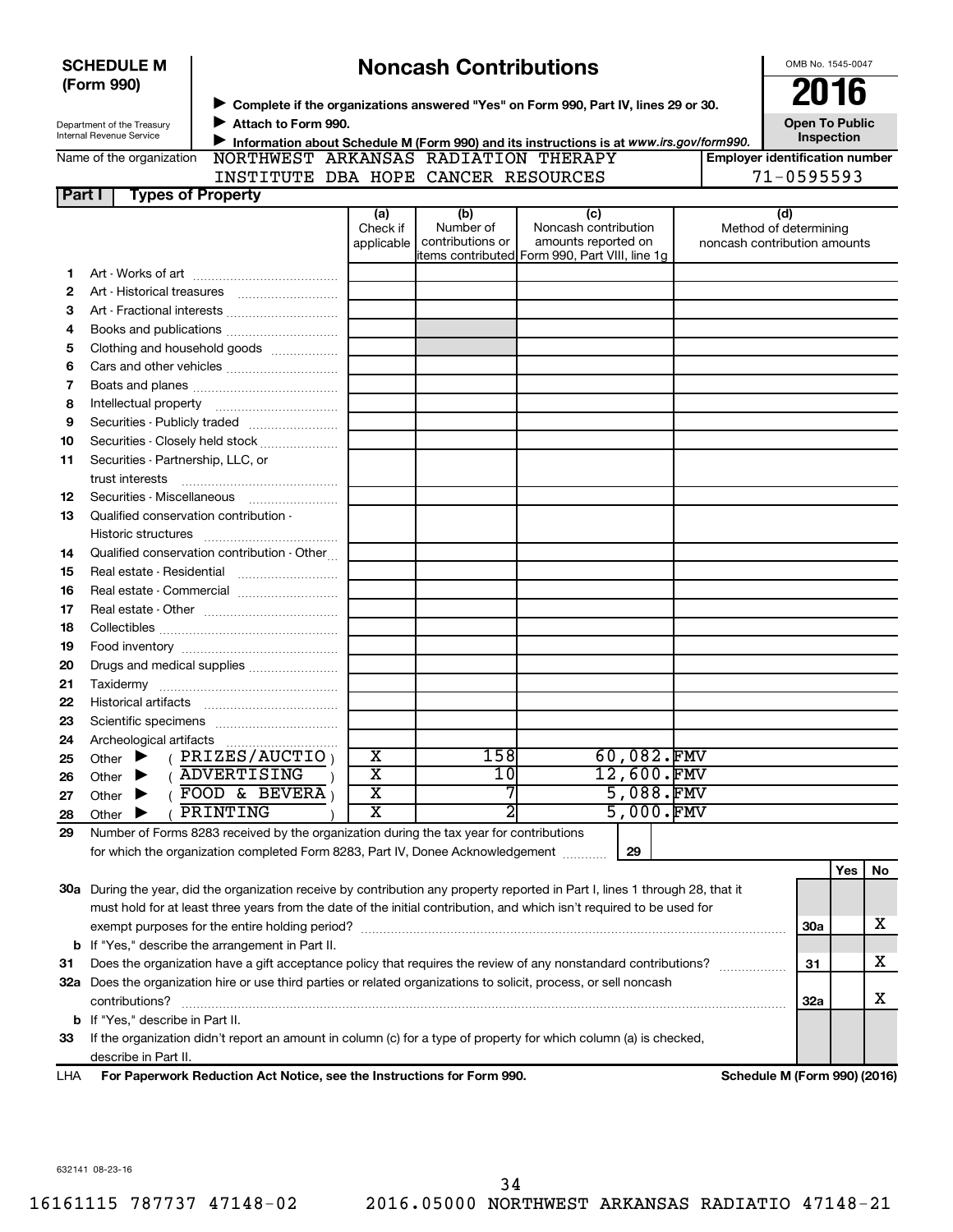| Part II         | Supplemental Information. Provide the information required by Part I, lines 30b, 32b, and 33, and whether the organization<br>is reporting in Part I, column (b), the number of contributions, the number of items received, or a combination of both. Also complete<br>this part for any additional information. |                              |  |
|-----------------|-------------------------------------------------------------------------------------------------------------------------------------------------------------------------------------------------------------------------------------------------------------------------------------------------------------------|------------------------------|--|
|                 |                                                                                                                                                                                                                                                                                                                   |                              |  |
|                 |                                                                                                                                                                                                                                                                                                                   |                              |  |
|                 |                                                                                                                                                                                                                                                                                                                   |                              |  |
|                 |                                                                                                                                                                                                                                                                                                                   |                              |  |
|                 |                                                                                                                                                                                                                                                                                                                   |                              |  |
|                 |                                                                                                                                                                                                                                                                                                                   |                              |  |
|                 |                                                                                                                                                                                                                                                                                                                   |                              |  |
|                 |                                                                                                                                                                                                                                                                                                                   |                              |  |
|                 |                                                                                                                                                                                                                                                                                                                   |                              |  |
|                 |                                                                                                                                                                                                                                                                                                                   |                              |  |
|                 |                                                                                                                                                                                                                                                                                                                   |                              |  |
|                 |                                                                                                                                                                                                                                                                                                                   |                              |  |
|                 |                                                                                                                                                                                                                                                                                                                   |                              |  |
|                 |                                                                                                                                                                                                                                                                                                                   |                              |  |
|                 |                                                                                                                                                                                                                                                                                                                   |                              |  |
|                 |                                                                                                                                                                                                                                                                                                                   |                              |  |
|                 |                                                                                                                                                                                                                                                                                                                   |                              |  |
|                 |                                                                                                                                                                                                                                                                                                                   |                              |  |
|                 |                                                                                                                                                                                                                                                                                                                   |                              |  |
|                 |                                                                                                                                                                                                                                                                                                                   |                              |  |
|                 |                                                                                                                                                                                                                                                                                                                   |                              |  |
|                 |                                                                                                                                                                                                                                                                                                                   |                              |  |
|                 |                                                                                                                                                                                                                                                                                                                   |                              |  |
|                 |                                                                                                                                                                                                                                                                                                                   |                              |  |
|                 |                                                                                                                                                                                                                                                                                                                   |                              |  |
|                 |                                                                                                                                                                                                                                                                                                                   |                              |  |
|                 |                                                                                                                                                                                                                                                                                                                   |                              |  |
| 632142 08-23-16 |                                                                                                                                                                                                                                                                                                                   | Schedule M (Form 990) (2016) |  |
|                 | 35                                                                                                                                                                                                                                                                                                                |                              |  |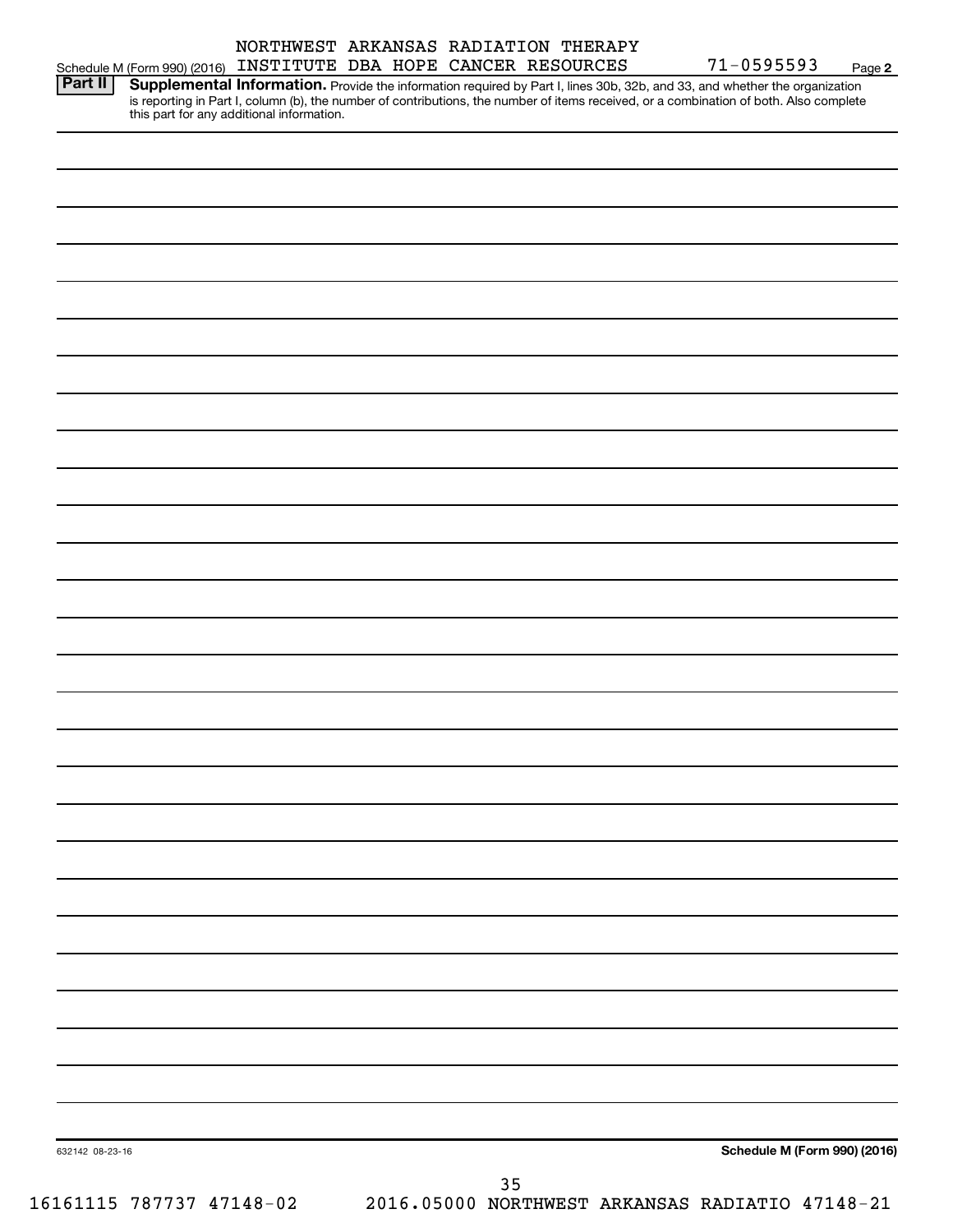**(Form 990 or 990-EZ)**

Department of the Treasury Internal Revenue Service Name of the organization

**Information about Schedule O (Form 990 or 990-EZ) and its instructions is at WWW.irs.gov/form990. Complete to provide information for responses to specific questions on Form 990 or 990-EZ or to provide any additional information. | Attach to Form 990 or 990-EZ.** SCHEDULE O **Supplemental Information to Form 990 or 990-EZ 2016**<br>(Form 990 or 990-EZ) **2016** 



**Employer identification number** INSTITUTE DBA HOPE CANCER RESOURCES 71-0595593

## FORM 990, PART VI, SECTION B, LINE 11B:

THE RETURN WAS REVIEWED BY THE ORGANIZATION PRIOR TO BEING FILED.

NORTHWEST ARKANSAS RADIATION THERAPY

FORM 990, PART VI, SECTION B, LINE 12C:

ANY APPARENT CONFLICTS WHICH ARISE ARE DISCUSSED WITH THAT PERSON AND/OR

DISCLOSED TO THE BOARD OF DIRECTORS.

FORM 990, PART VI, SECTION B, LINE 15:

THIRD PARTY WAS HIRED TO CONDUCT AN INDEPENDENT SALARY ADMINISTRATION

PROGRAM INCLUDING ALL POSITIONS.

FORM 990, PART VI, SECTION C, LINE 19:

DOCUMENTS ARE MADE AVAILABLE UPON REQUEST.

632211 08-25-16 LHA For Paperwork Reduction Act Notice, see the Instructions for Form 990 or 990-EZ. Schedule O (Form 990 or 990-EZ) (2016)

16161115 787737 47148-02 2016.05000 NORTHWEST ARKANSAS RADIATIO 47148-21 36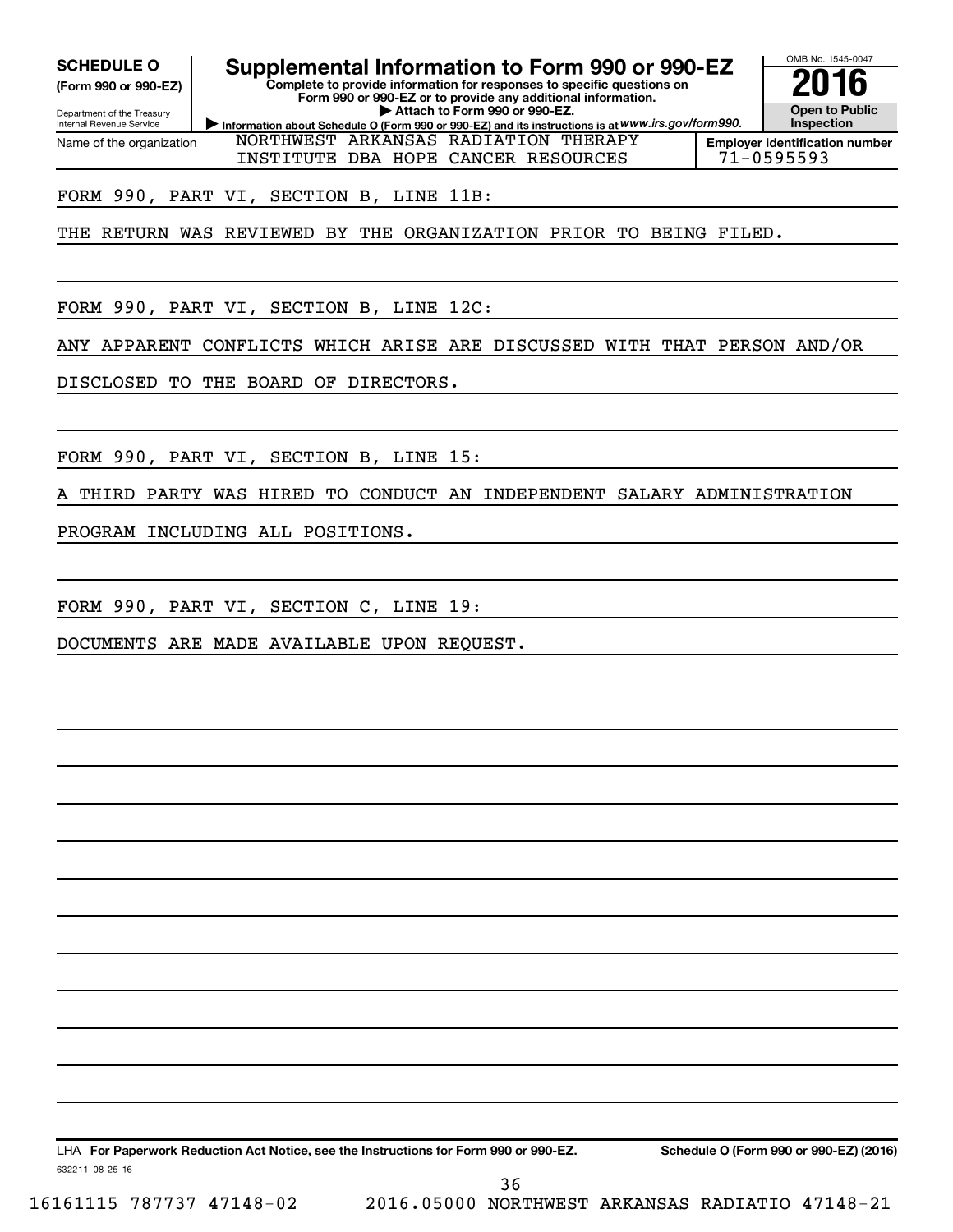| <b>SCHEDULE R</b><br>(Form 990)<br>Department of the Treasury | > Complete if the organization answered "Yes" on Form 990, Part IV, line 33, 34, 35b, 36, or 37.                                                                            |                                                                                                                                                                        |                                                     |                                      | OMB No. 1545-0047<br>2016<br><b>Open to Public</b><br>Inspection |                                     |                                                         |                                     |                                                             |
|---------------------------------------------------------------|-----------------------------------------------------------------------------------------------------------------------------------------------------------------------------|------------------------------------------------------------------------------------------------------------------------------------------------------------------------|-----------------------------------------------------|--------------------------------------|------------------------------------------------------------------|-------------------------------------|---------------------------------------------------------|-------------------------------------|-------------------------------------------------------------|
| Internal Revenue Service<br>Name of the organization          |                                                                                                                                                                             | Information about Schedule R (Form 990) and its instructions is at www.irs.gov/form990.<br>NORTHWEST ARKANSAS RADIATION THERAPY<br>INSTITUTE DBA HOPE CANCER RESOURCES |                                                     |                                      |                                                                  |                                     | <b>Employer identification number</b><br>$71 - 0595593$ |                                     |                                                             |
| Part I                                                        | Identification of Disregarded Entities. Complete if the organization answered "Yes" on Form 990, Part IV, line 33.                                                          |                                                                                                                                                                        |                                                     |                                      |                                                                  |                                     |                                                         |                                     |                                                             |
|                                                               | (a)<br>Name, address, and EIN (if applicable)<br>of disregarded entity                                                                                                      | (b)<br>Primary activity                                                                                                                                                | (c)<br>Legal domicile (state or<br>foreign country) | (d)<br>Total income                  | (e)<br>End-of-year assets                                        |                                     |                                                         | (f)<br>Direct controlling<br>entity |                                                             |
|                                                               |                                                                                                                                                                             |                                                                                                                                                                        |                                                     |                                      |                                                                  |                                     |                                                         |                                     |                                                             |
| Part II                                                       | Identification of Related Tax-Exempt Organizations. Complete if the organization answered "Yes" on Form 990, Part IV, line 34 because it had one or more related tax-exempt |                                                                                                                                                                        |                                                     |                                      |                                                                  |                                     |                                                         |                                     |                                                             |
|                                                               | organizations during the tax year.<br>(a)<br>Name, address, and EIN<br>of related organization                                                                              | (b)<br>Primary activity                                                                                                                                                | (c)<br>Legal domicile (state or<br>foreign country) | (d)<br><b>Exempt Code</b><br>section | (e)<br>Public charity<br>status (if section<br>501(c)(3)         | (f)<br>Direct controlling<br>entity |                                                         | Yes                                 | $(g)$<br>Section 512(b)(13)<br>controlled<br>entity?<br>No. |
| AR 72762                                                      | HOPE CANCER RESOURCES FOUNDATION -<br>31-1637431, 5835 W SUNSET AVE, SPRINGDALE,                                                                                            | SUPPORT NWA RADIATION<br>THERAPY INSTITUTE DBA HOPE<br>CANCER RESOURCES                                                                                                | <b>ARKANSAS</b>                                     |                                      | 11 - TYPE 1                                                      |                                     |                                                         |                                     | X                                                           |
|                                                               |                                                                                                                                                                             |                                                                                                                                                                        |                                                     |                                      |                                                                  |                                     |                                                         |                                     |                                                             |
|                                                               |                                                                                                                                                                             |                                                                                                                                                                        |                                                     |                                      |                                                                  |                                     |                                                         |                                     |                                                             |
|                                                               |                                                                                                                                                                             |                                                                                                                                                                        |                                                     |                                      |                                                                  |                                     |                                                         |                                     |                                                             |

**For Paperwork Reduction Act Notice, see the Instructions for Form 990. Schedule R (Form 990) 2016**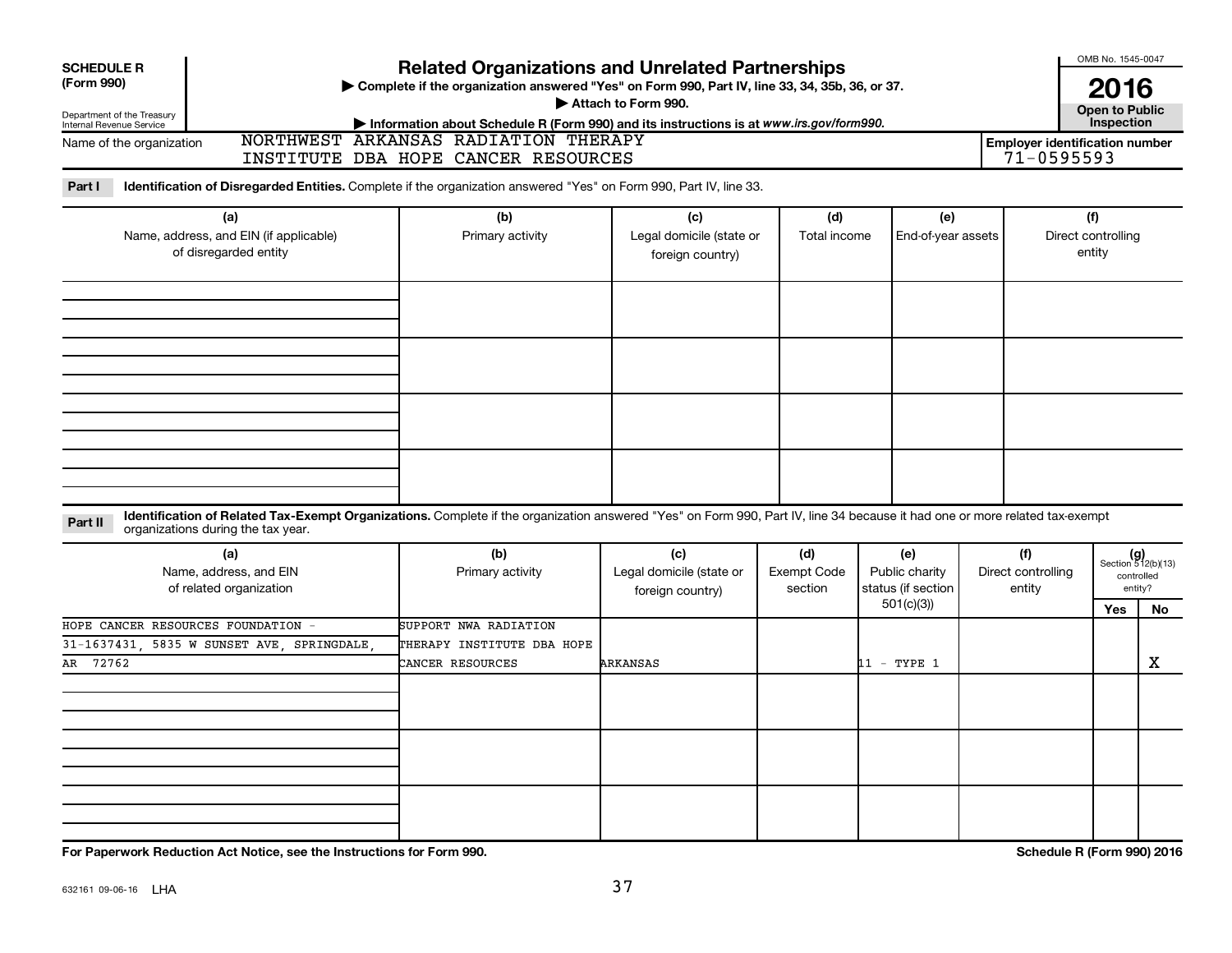Schedule R (Form 990) 2016 INSTITUTE DBA HOPE CANCER RESOURCES 71-0595593 Page

**2**

Part III Identification of Related Organizations Taxable as a Partnership. Complete if the organization answered "Yes" on Form 990, Part IV, line 34 because it had one or more related<br>Read to the organizations tracted as a organizations treated as a partnership during the tax year.

| (a)                                                                                                                                                                                                                                | (b)              | (c)                                       | (d)                          | (e)                                                                                       | (f)                      | (g)                               | (h)                              | (i)                                           | (j) | (k)                                         |
|------------------------------------------------------------------------------------------------------------------------------------------------------------------------------------------------------------------------------------|------------------|-------------------------------------------|------------------------------|-------------------------------------------------------------------------------------------|--------------------------|-----------------------------------|----------------------------------|-----------------------------------------------|-----|---------------------------------------------|
| Name, address, and EIN<br>of related organization                                                                                                                                                                                  | Primary activity | Legal<br>domicile<br>(state or<br>foreign | Direct controlling<br>entity | Predominant income<br>related, unrelated,<br>excluded from tax under<br>sections 512-514) | Share of total<br>income | Share of<br>end-of-year<br>assets | Disproportionate<br>allocations? | Code V-UBI<br>amount in box<br>20 of Schedule |     | General or Percentage<br>managing ownership |
|                                                                                                                                                                                                                                    |                  | country)                                  |                              |                                                                                           |                          |                                   | Yes   No                         | $K1$ (Form 1065) $\gamma$ es No               |     |                                             |
|                                                                                                                                                                                                                                    |                  |                                           |                              |                                                                                           |                          |                                   |                                  |                                               |     |                                             |
|                                                                                                                                                                                                                                    |                  |                                           |                              |                                                                                           |                          |                                   |                                  |                                               |     |                                             |
|                                                                                                                                                                                                                                    |                  |                                           |                              |                                                                                           |                          |                                   |                                  |                                               |     |                                             |
|                                                                                                                                                                                                                                    |                  |                                           |                              |                                                                                           |                          |                                   |                                  |                                               |     |                                             |
|                                                                                                                                                                                                                                    |                  |                                           |                              |                                                                                           |                          |                                   |                                  |                                               |     |                                             |
|                                                                                                                                                                                                                                    |                  |                                           |                              |                                                                                           |                          |                                   |                                  |                                               |     |                                             |
|                                                                                                                                                                                                                                    |                  |                                           |                              |                                                                                           |                          |                                   |                                  |                                               |     |                                             |
|                                                                                                                                                                                                                                    |                  |                                           |                              |                                                                                           |                          |                                   |                                  |                                               |     |                                             |
|                                                                                                                                                                                                                                    |                  |                                           |                              |                                                                                           |                          |                                   |                                  |                                               |     |                                             |
|                                                                                                                                                                                                                                    |                  |                                           |                              |                                                                                           |                          |                                   |                                  |                                               |     |                                             |
|                                                                                                                                                                                                                                    |                  |                                           |                              |                                                                                           |                          |                                   |                                  |                                               |     |                                             |
|                                                                                                                                                                                                                                    |                  |                                           |                              |                                                                                           |                          |                                   |                                  |                                               |     |                                             |
|                                                                                                                                                                                                                                    |                  |                                           |                              |                                                                                           |                          |                                   |                                  |                                               |     |                                             |
|                                                                                                                                                                                                                                    |                  |                                           |                              |                                                                                           |                          |                                   |                                  |                                               |     |                                             |
|                                                                                                                                                                                                                                    |                  |                                           |                              |                                                                                           |                          |                                   |                                  |                                               |     |                                             |
|                                                                                                                                                                                                                                    |                  |                                           |                              |                                                                                           |                          |                                   |                                  |                                               |     |                                             |
| The contract of the state $\mathcal{L}$ is the contract of the contract of the contract of the contract of the contract of the contract of the contract of the contract of the contract of the contract of the contract of the con |                  |                                           |                              |                                                                                           |                          |                                   |                                  |                                               |     |                                             |

Part IV Identification of Related Organizations Taxable as a Corporation or Trust. Complete if the organization answered "Yes" on Form 990, Part IV, line 34 because it had one or more related<br>Complete intervals are accompa organizations treated as a corporation or trust during the tax year.

| (a)<br>Name, address, and EIN<br>of related organization | (b)<br>Primary activity | (d)<br>(c)<br>Direct controlling<br>entity<br>Legal domicile<br>(state or<br>foreign |  | (e)<br>Type of entity<br>(C corp, S corp,<br>or trust) | (f)<br>Share of total<br>income | (g)<br>Share of<br>end-of-year<br>assets | (h)<br>Percentage<br>ownership | $\begin{array}{c} \textbf{(i)}\\ \text{Section}\\ 512 \text{(b)} \text{(13)}\\ \text{controlled} \\ \text{entity?} \end{array}$ |
|----------------------------------------------------------|-------------------------|--------------------------------------------------------------------------------------|--|--------------------------------------------------------|---------------------------------|------------------------------------------|--------------------------------|---------------------------------------------------------------------------------------------------------------------------------|
|                                                          |                         | country)                                                                             |  |                                                        |                                 |                                          |                                | Yes   No                                                                                                                        |
|                                                          |                         |                                                                                      |  |                                                        |                                 |                                          |                                |                                                                                                                                 |
|                                                          |                         |                                                                                      |  |                                                        |                                 |                                          |                                |                                                                                                                                 |
|                                                          |                         |                                                                                      |  |                                                        |                                 |                                          |                                |                                                                                                                                 |
|                                                          |                         |                                                                                      |  |                                                        |                                 |                                          |                                |                                                                                                                                 |
|                                                          |                         |                                                                                      |  |                                                        |                                 |                                          |                                |                                                                                                                                 |
|                                                          |                         |                                                                                      |  |                                                        |                                 |                                          |                                |                                                                                                                                 |
|                                                          |                         |                                                                                      |  |                                                        |                                 |                                          |                                |                                                                                                                                 |
|                                                          |                         |                                                                                      |  |                                                        |                                 |                                          |                                |                                                                                                                                 |
|                                                          |                         |                                                                                      |  |                                                        |                                 |                                          |                                |                                                                                                                                 |
|                                                          |                         |                                                                                      |  |                                                        |                                 |                                          |                                |                                                                                                                                 |
|                                                          |                         |                                                                                      |  |                                                        |                                 |                                          |                                |                                                                                                                                 |
|                                                          |                         |                                                                                      |  |                                                        |                                 |                                          |                                |                                                                                                                                 |
|                                                          |                         |                                                                                      |  |                                                        |                                 |                                          |                                |                                                                                                                                 |
|                                                          |                         |                                                                                      |  |                                                        |                                 |                                          |                                |                                                                                                                                 |
|                                                          |                         |                                                                                      |  |                                                        |                                 |                                          |                                |                                                                                                                                 |
|                                                          |                         |                                                                                      |  |                                                        |                                 |                                          |                                |                                                                                                                                 |
|                                                          |                         |                                                                                      |  |                                                        |                                 |                                          |                                |                                                                                                                                 |
|                                                          |                         |                                                                                      |  |                                                        |                                 |                                          |                                |                                                                                                                                 |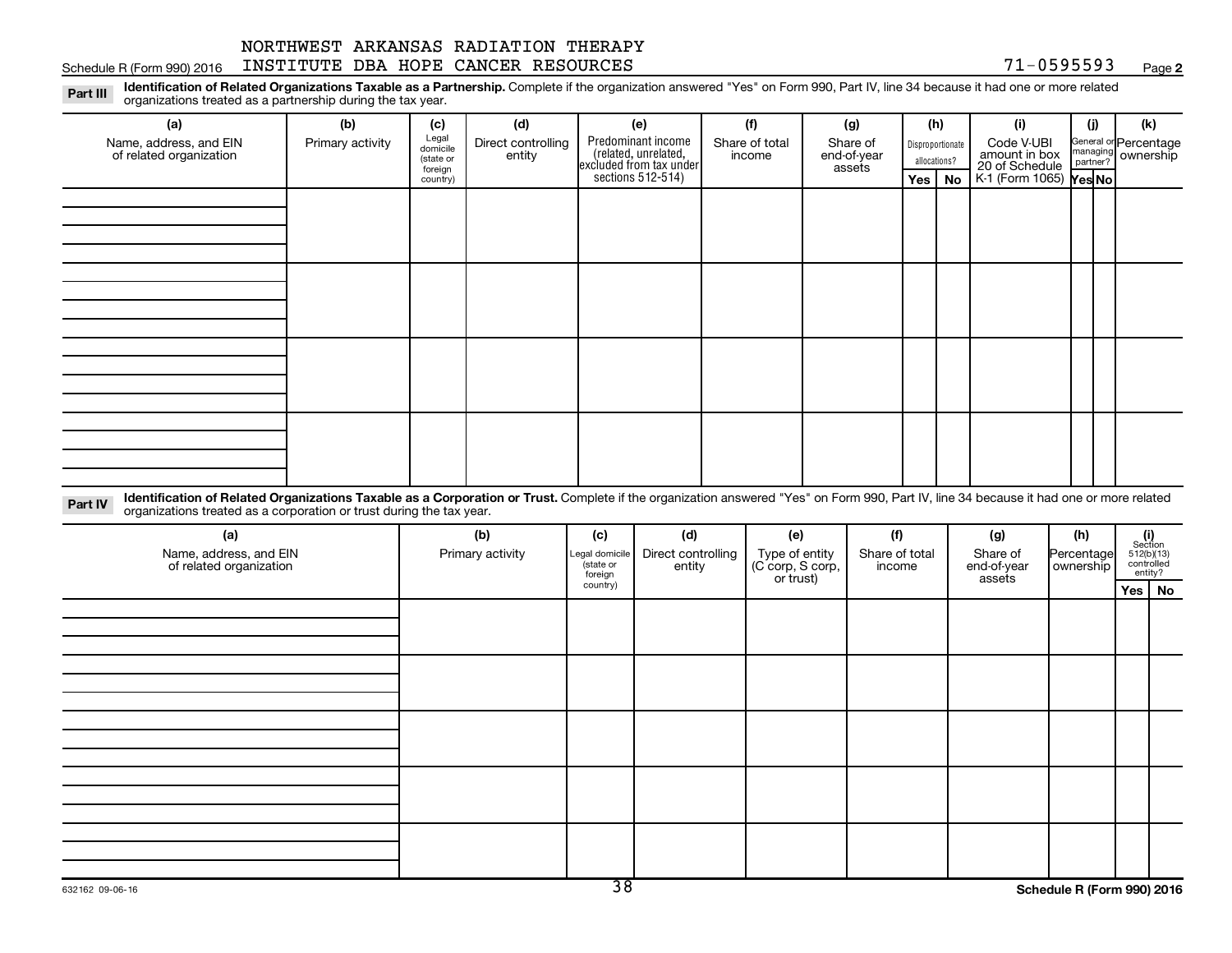Schedule R (Form 990) 2016 INSTITUTE DBA HOPE CANCER RESOURCES 71-0595593 Page

Part V Transactions With Related Organizations. Complete if the organization answered "Yes" on Form 990, Part IV, line 34, 35b, or 36.

| Note: Complete line 1 if any entity is listed in Parts II, III, or IV of this schedule.                                                                                                                                        |                 | Yes   No                |                             |
|--------------------------------------------------------------------------------------------------------------------------------------------------------------------------------------------------------------------------------|-----------------|-------------------------|-----------------------------|
| During the tax year, did the organization engage in any of the following transactions with one or more related organizations listed in Parts II-IV?                                                                            |                 |                         |                             |
|                                                                                                                                                                                                                                | 1a              |                         | $\mathbf x$                 |
|                                                                                                                                                                                                                                | 1 <sub>b</sub>  |                         | $\overline{\mathbf{x}}$     |
|                                                                                                                                                                                                                                | 1 <sub>c</sub>  | х                       |                             |
| d Loans or loan guarantees to or for related organization(s) www.communically.com/www.communically.com/www.communically.com/www.communically.com/www.communically.com/www.communically.com/www.communically.com/www.communical | 1 <sub>d</sub>  |                         | $\overline{\mathbf{X}}$     |
|                                                                                                                                                                                                                                | 1e              |                         | X                           |
|                                                                                                                                                                                                                                |                 |                         |                             |
| Dividends from related organization(s) material content and content and content and content and content and content and content and content and content and content and content and content and content and content and conten | 1f              |                         | х                           |
|                                                                                                                                                                                                                                | 1g              |                         | $\overline{\mathbf{X}}$     |
|                                                                                                                                                                                                                                | 1 <sub>h</sub>  |                         | $\overline{\textnormal{x}}$ |
| Exchange of assets with related organization(s) measurements are constructed as a constrained and constructed and constructed and constructed and constructed and constructed and constructed and constructed and constructed  | 1i.             |                         | $\overline{\textbf{x}}$     |
| Lease of facilities, equipment, or other assets to related organization(s) manufactured content to the set of facilities, equipment, or other assets to related organization(s) manufactured content to the set of facilities, | 1j.             |                         | $\overline{\mathbf{x}}$     |
|                                                                                                                                                                                                                                |                 |                         |                             |
|                                                                                                                                                                                                                                | 1k              | X                       |                             |
|                                                                                                                                                                                                                                | 11              | $\overline{\texttt{x}}$ |                             |
|                                                                                                                                                                                                                                | 1 <sub>m</sub>  |                         | $\mathbf{x}$                |
|                                                                                                                                                                                                                                | 1n              | X                       |                             |
| <b>o</b> Sharing of paid employees with related organization(s)                                                                                                                                                                | 10 <sub>o</sub> |                         |                             |
|                                                                                                                                                                                                                                |                 |                         |                             |
| p Reimbursement paid to related organization(s) for expenses [11111] and the content of the content of the content of the content of the content of the content of the content of the content of the content of the content of | 1p              |                         | х                           |
|                                                                                                                                                                                                                                | 1q              |                         | $\overline{\mathbf{x}}$     |
|                                                                                                                                                                                                                                |                 |                         |                             |
|                                                                                                                                                                                                                                | 1r              |                         | x                           |
|                                                                                                                                                                                                                                | 1s              |                         | $\overline{\mathbf{x}}$     |
| 2 If the answer to any of the above is "Yes," see the instructions for information on who must complete this line, including covered relationships and transaction thresholds.                                                 |                 |                         |                             |

| (a)<br>Name of related organization  | (b)<br>Transaction<br>type (a-s) | (c)<br>Amount involved | (d)<br>Method of determining amount involved |
|--------------------------------------|----------------------------------|------------------------|----------------------------------------------|
| (1) HOPE CANCER RESOURCES FOUNDATION | C                                | 1,978,140.CASH         |                                              |
| (2) HOPE CANCER RESOURCES FOUNDATION | к                                | 224,400.CASH           |                                              |
| (3) HOPE CANCER RESOURCES FOUNDATION | O                                | 138,586.CASH           |                                              |
| (4)                                  |                                  |                        |                                              |
| (5)                                  |                                  |                        |                                              |
| (6)                                  |                                  |                        |                                              |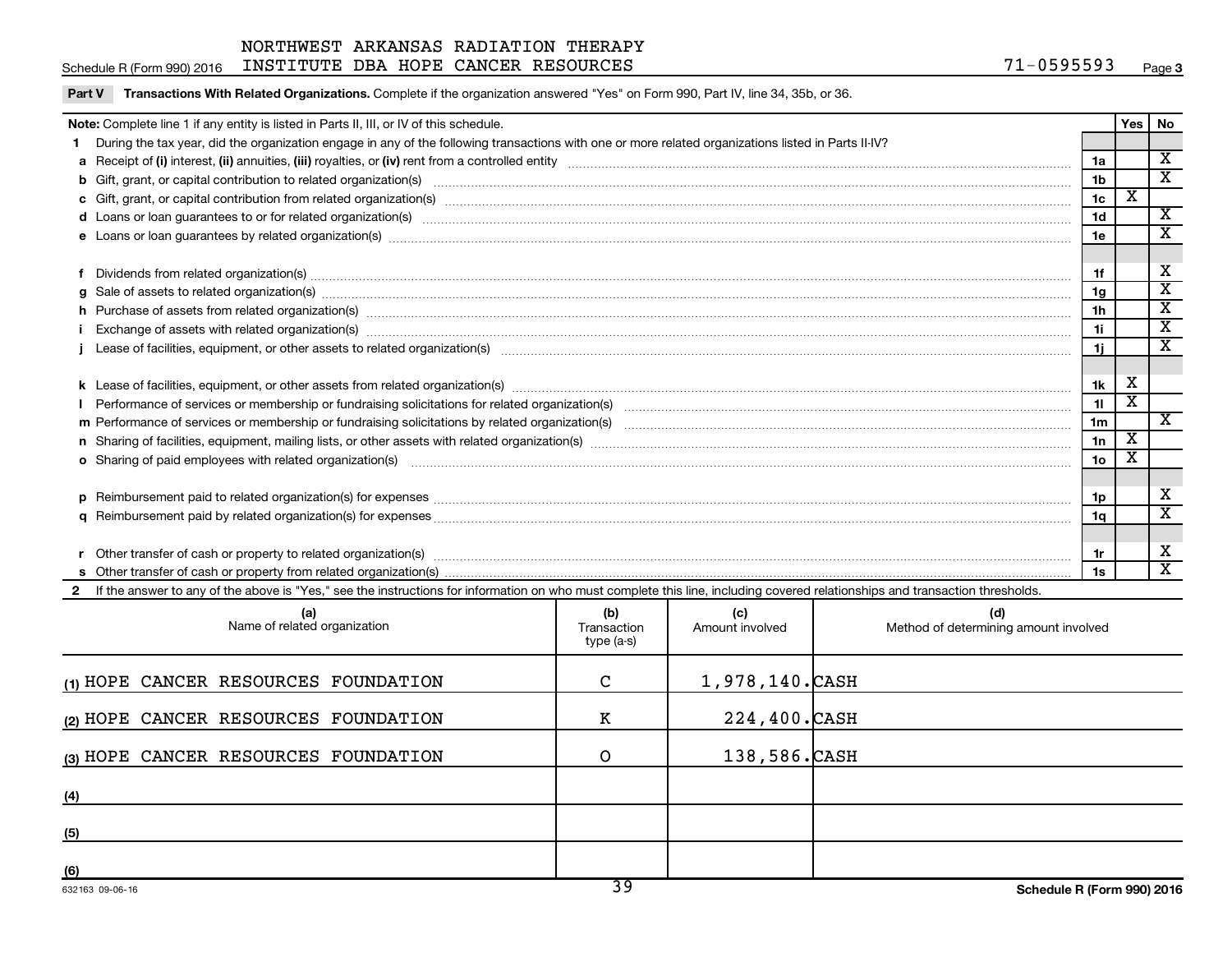### Schedule R (Form 990) 2016 INSTITUTE DBA HOPE CANCER RESOURCES 71-0595593 Page NORTHWEST ARKANSAS RADIATION THERAPY

#### Part VI Unrelated Organizations Taxable as a Partnership. Complete if the organization answered "Yes" on Form 990, Part IV, line 37.

Provide the following information for each entity taxed as a partnership through which the organization conducted more than five percent of its activities (measured by total assets or gross revenue) that was not a related organization. See instructions regarding exclusion for certain investment partnerships.

| hat neo hot a rolatod organization. Ooo motraotiono rogaranty oxolaolon for cortain invocement partnorompo.<br>(a) | (b)              | (c)                                             | (d)                                                                                        |                                                                      | (f)                         | (g)                               |                                            | (h) | (i)                                                                            | (i)    | (k) |
|--------------------------------------------------------------------------------------------------------------------|------------------|-------------------------------------------------|--------------------------------------------------------------------------------------------|----------------------------------------------------------------------|-----------------------------|-----------------------------------|--------------------------------------------|-----|--------------------------------------------------------------------------------|--------|-----|
| Name, address, and EIN<br>of entity                                                                                | Primary activity | Legal domicile<br>(state or foreign<br>country) | Predominant income<br>(related, unrelated,<br>excluded from tax under<br>sections 512-514) | $(e)$<br>Are all<br>partners sec.<br>$501(c)(3)$<br>orgs.?<br>Yes No | Share of<br>total<br>income | Share of<br>end-of-year<br>assets | Disproportionate<br>allocations?<br>Yes No |     | Code V-UBI<br>amount in box 20 managing<br>Percentage<br>(Form 1065)<br>Pes No | Yes NO |     |
|                                                                                                                    |                  |                                                 |                                                                                            |                                                                      |                             |                                   |                                            |     |                                                                                |        |     |
|                                                                                                                    |                  |                                                 |                                                                                            |                                                                      |                             |                                   |                                            |     |                                                                                |        |     |
|                                                                                                                    |                  |                                                 |                                                                                            |                                                                      |                             |                                   |                                            |     |                                                                                |        |     |
|                                                                                                                    |                  |                                                 |                                                                                            |                                                                      |                             |                                   |                                            |     |                                                                                |        |     |
|                                                                                                                    |                  |                                                 |                                                                                            |                                                                      |                             |                                   |                                            |     |                                                                                |        |     |
|                                                                                                                    |                  |                                                 |                                                                                            |                                                                      |                             |                                   |                                            |     |                                                                                |        |     |
|                                                                                                                    |                  |                                                 |                                                                                            |                                                                      |                             |                                   |                                            |     |                                                                                |        |     |
|                                                                                                                    |                  |                                                 |                                                                                            |                                                                      |                             |                                   |                                            |     |                                                                                |        |     |
|                                                                                                                    |                  |                                                 |                                                                                            |                                                                      |                             |                                   |                                            |     |                                                                                |        |     |
|                                                                                                                    |                  |                                                 |                                                                                            |                                                                      |                             |                                   |                                            |     |                                                                                |        |     |
|                                                                                                                    |                  |                                                 |                                                                                            |                                                                      |                             |                                   |                                            |     |                                                                                |        |     |
|                                                                                                                    |                  |                                                 |                                                                                            |                                                                      |                             |                                   |                                            |     |                                                                                |        |     |
|                                                                                                                    |                  |                                                 |                                                                                            |                                                                      |                             |                                   |                                            |     |                                                                                |        |     |
|                                                                                                                    |                  |                                                 |                                                                                            |                                                                      |                             |                                   |                                            |     |                                                                                |        |     |
|                                                                                                                    |                  |                                                 |                                                                                            |                                                                      |                             |                                   |                                            |     |                                                                                |        |     |
|                                                                                                                    |                  |                                                 |                                                                                            |                                                                      |                             |                                   |                                            |     |                                                                                |        |     |
|                                                                                                                    |                  |                                                 |                                                                                            |                                                                      |                             |                                   |                                            |     |                                                                                |        |     |
|                                                                                                                    |                  |                                                 |                                                                                            |                                                                      |                             |                                   |                                            |     |                                                                                |        |     |
|                                                                                                                    |                  |                                                 |                                                                                            |                                                                      |                             |                                   |                                            |     |                                                                                |        |     |
|                                                                                                                    |                  |                                                 |                                                                                            |                                                                      |                             |                                   |                                            |     |                                                                                |        |     |
|                                                                                                                    |                  |                                                 |                                                                                            |                                                                      |                             |                                   |                                            |     |                                                                                |        |     |
|                                                                                                                    |                  |                                                 |                                                                                            |                                                                      |                             |                                   |                                            |     |                                                                                |        |     |
|                                                                                                                    |                  |                                                 |                                                                                            |                                                                      |                             |                                   |                                            |     |                                                                                |        |     |
|                                                                                                                    |                  |                                                 |                                                                                            |                                                                      |                             |                                   |                                            |     |                                                                                |        |     |
|                                                                                                                    |                  |                                                 |                                                                                            |                                                                      |                             |                                   |                                            |     |                                                                                |        |     |
|                                                                                                                    |                  |                                                 |                                                                                            |                                                                      |                             |                                   |                                            |     |                                                                                |        |     |
|                                                                                                                    |                  |                                                 |                                                                                            |                                                                      |                             |                                   |                                            |     |                                                                                |        |     |
|                                                                                                                    |                  |                                                 |                                                                                            |                                                                      |                             |                                   |                                            |     |                                                                                |        |     |
|                                                                                                                    |                  |                                                 |                                                                                            |                                                                      |                             |                                   |                                            |     |                                                                                |        |     |

**Schedule R (Form 990) 2016**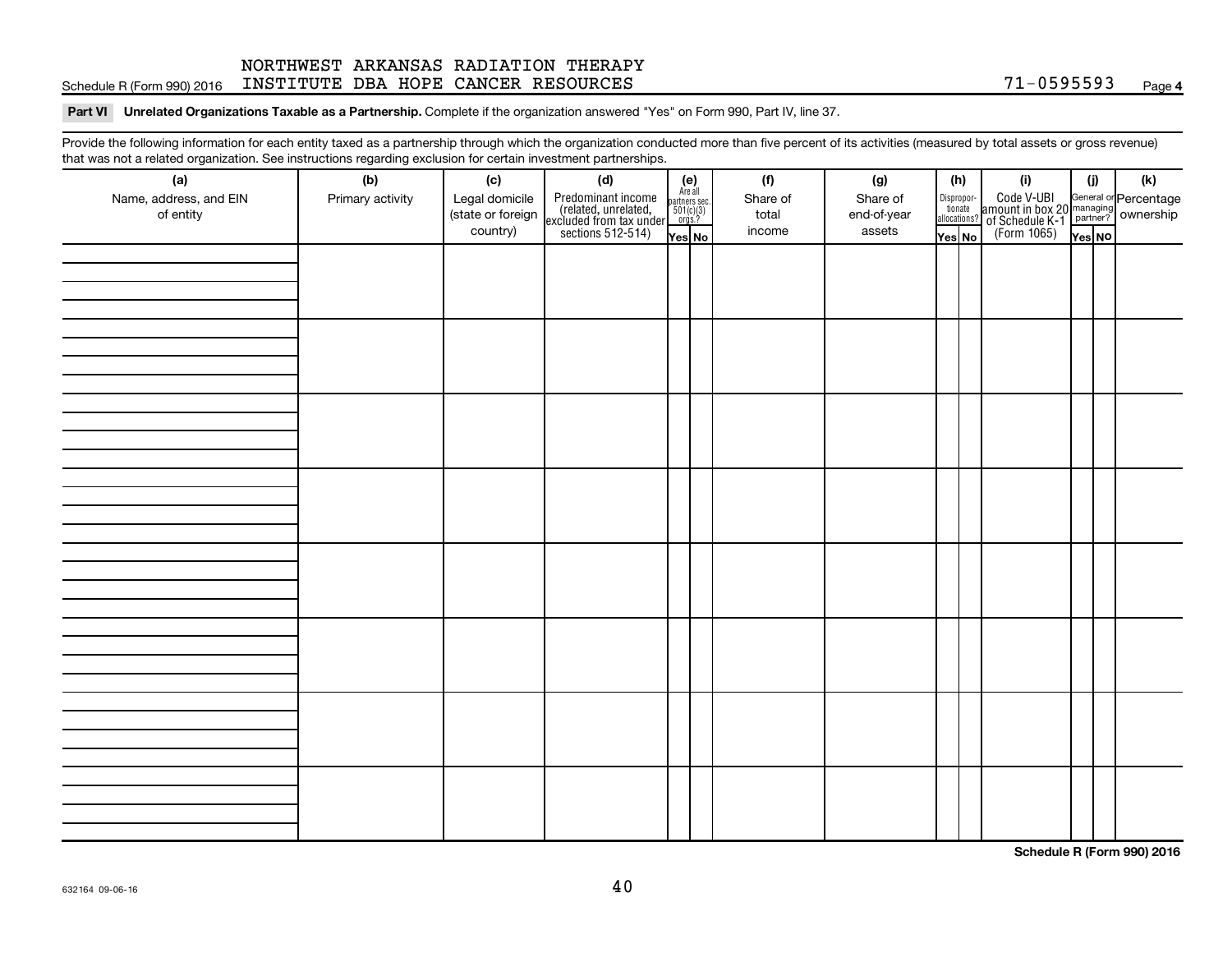#### Schedule R (Form 990) 2016 INSTITUTE DBA HOPE CANCER RESOURCES 71-0595593 Page NORTHWEST ARKANSAS RADIATION THERAPY

71-0595593 Page 5

| Part VII   Supplemental Information. |  |
|--------------------------------------|--|
|--------------------------------------|--|

Provide additional information for responses to questions on Schedule R. See instructions.

632165 09-06-16